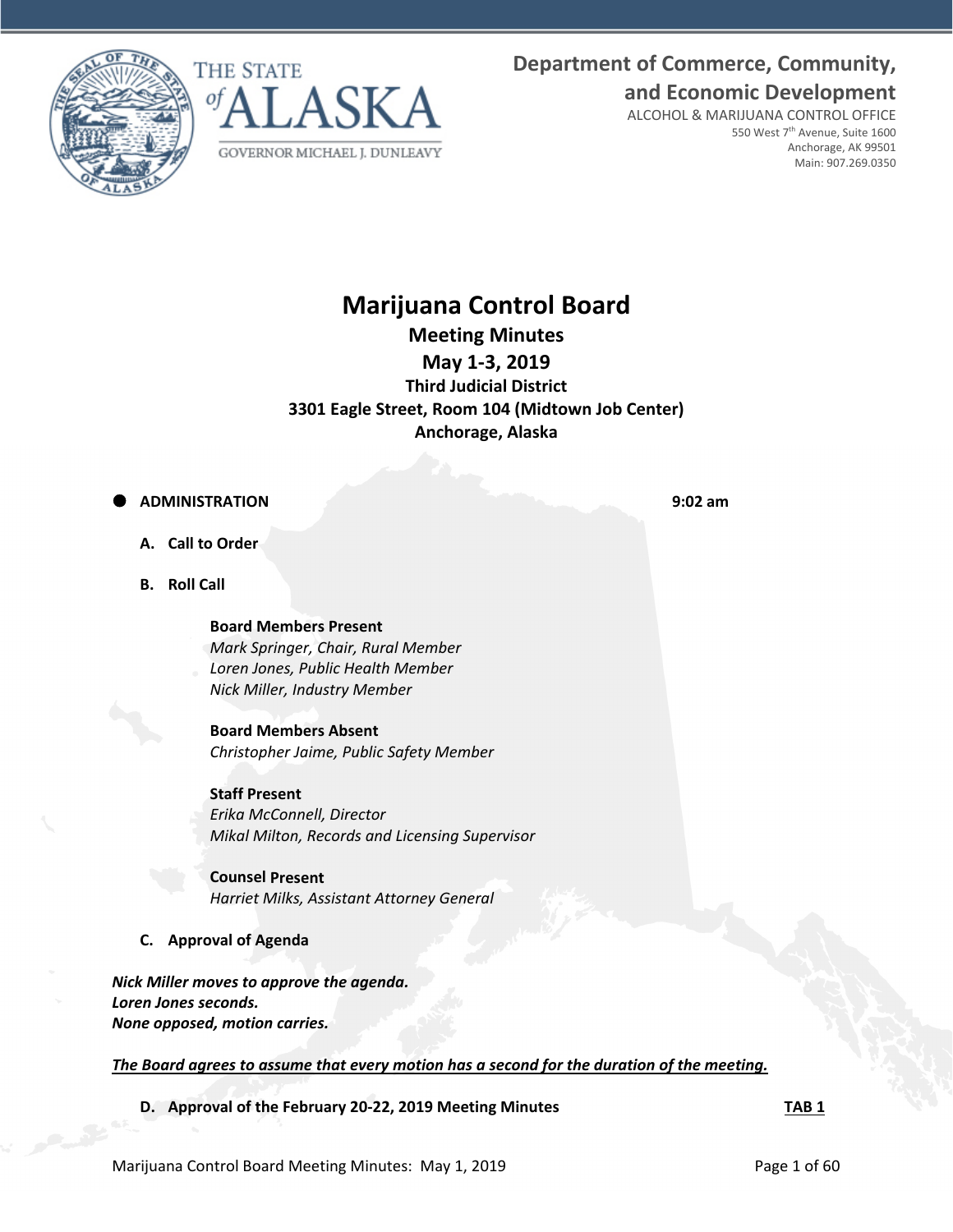*Loren Jones moves to approve the February 20‐22, 2019 Meeting Minutes None opposed, motion carries.*

#### **BOARD GOVERNANCE 9:05am**

*Harriet Milks explains the reasons for Board Governance. Loren Jones and Nick Miller report no changes.*

Mark Springer states that he lives in Bethel and talks to Mr. Miller about his store. He is giving advice to *individuals to apply for licenses that have not yet submitted applications.*

*Loren Jones asks Harriet Milks about the requirement for unanimity when only 3 board members are present.*

*Erika McConnell confirms that the majority of the whole membership must approve licenses and* products but that the regulations do not fall into the category. All votes on licenses and products must *be unanimous due to the number of board members present.* 

Loren Jones states that he will not vote in favor of all applications on the agenda, he is concerned that *those applications may pass on other board configurations. He asks for an alternative.* 

Harriet Milks suggests that the board listen to the testimony and, if necessary, table to the next meeting *when all board members are present.* 

#### **PUBLIC TESTIMONY 9:08 am**

Public testimony is limited to issues not on this agenda and that are not proposed regulations. Written comments may also be submitted to the board for review during its next regular meeting via marijuana@alaska.gov. The call‐in number is 1‐800‐315‐6338, code 69176#.

*Dr. Jennifer Walter‐Gray and Dr. Charles Gray are present in person to testify regarding the Great Alaska Kush Company, 10190. Charles Gray testifies that there has been patient loss due to the Marijuana establishment moving in next to his establishment. He finds that the objections were not filed with the file. He states that he spoke with Campbell Anderson and he "couldn't find" the objections that were submitted. He states that he spoke with Jane Sawyer regarding the "failed to complete" status for Great Alaska Kush Company. He testifies that his wife sees many children in her practice. He states that his establishment is a facility that provides services to children. He* finds it not right that business has such a negative impact on his business. He states that he has *all of the objection letters that were signed for Feb 15 2019. He references several copies of the certified letters and objections received for this licenses. He provides these documents to the board.*

*Mark Springer states that no action will be taken at this time but that he understands the testimony. He states that there is no legal mechanism by which the license could be revisited. Harriet Milksstatesthat this matter cannot be discussed now. She statesthat at thistime nothing can be done.* 

*Jana Weltzin, JDW Associates, is present in person to testify. She states that the assembly is* hearing the land use permit with the Muni on the 21<sup>st</sup> for the above license. She thanks the staff

Marijuana Control Board Meeting Minutes: May 1, 2019 **Page 2 of 60**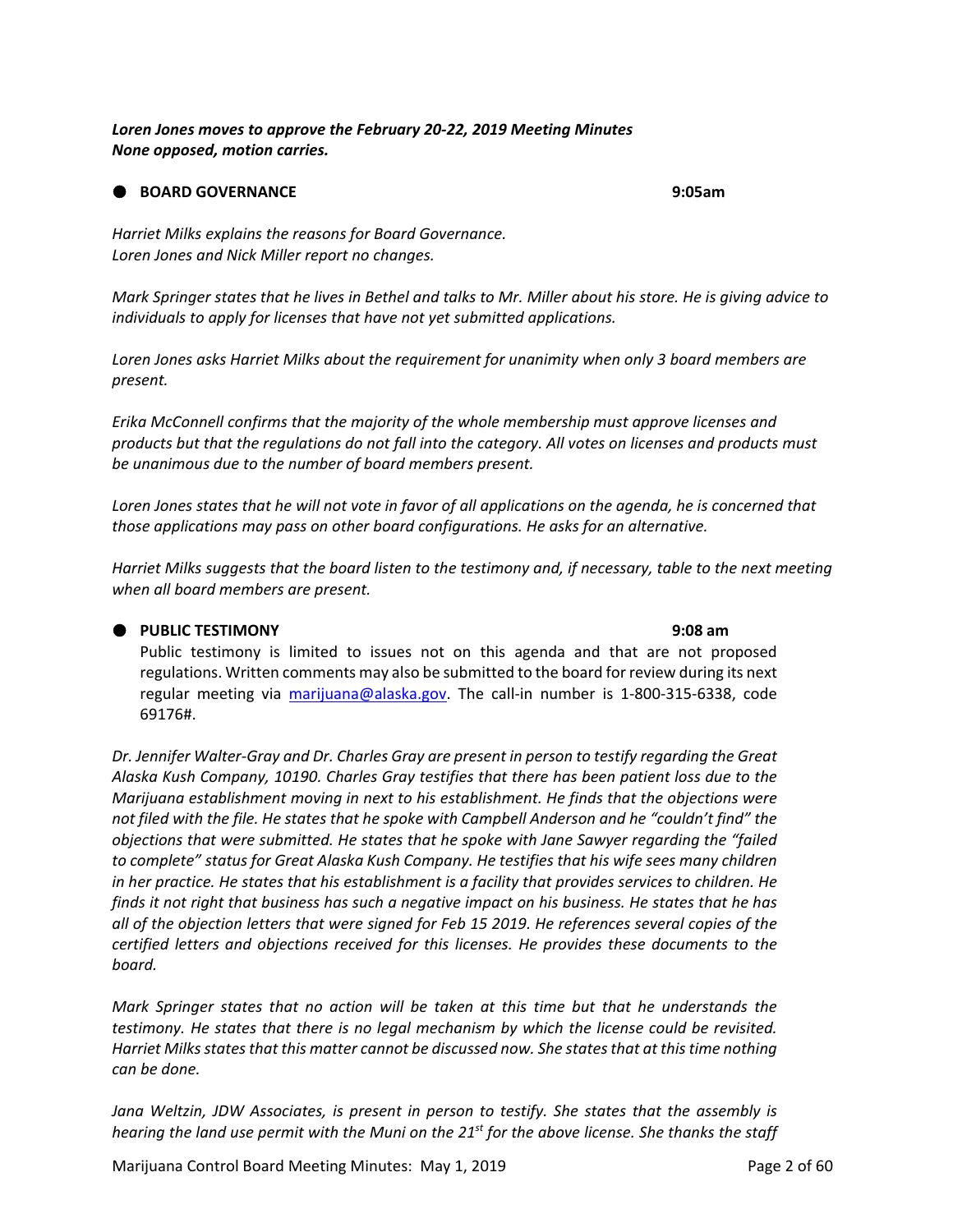*for their incredible performance at this time. She states that enforcement has been really helpful. She provides testimony regarding a letter sent to the MJ mailbox. Her testimony discusses the problem when individuals are not allowed to breast feed in facilities or have their babies in the facility. She references the historical value of men over women in industry. She finds this inequity disturbing and feels that the regulations prohibit new mothers from employment. She requests a regulations project that has a designated area for breast feeding.* 

*Brandon Emmett, AMIA President, states that he agrees with Weltzin's comments are important and that there must be an exception for individuals who have children from birth to 1st grade should be allowed in the office areas of the workplace. He states that the board has been more consistent in product approval but he brings attention to the AMIA member with a disapproved product. The board notesthat this product is on the agenda, his comment is withdrawn. He states that the AMIA would support the creation of a transportation committee to discuss transportation and "hubbing" and to allow for the back‐flow of product. He states that the AMIA is going to DC next week and appreciates that AMCO tried to come to DC.* 

*Loren Jones asks about the backflow comment‐ if a businessrejects a delivery, the delivery agency delivers it back to the originating establishment. The second's scenario is waste from retail or manufacturing being brought back to the cultivation for disposal.*

*Brandon Emmett states that there are many situations where backflow may be appropriate. IE vertically integrated businesses and retail establishments having stale product that is returned to the manufacturer. He states that there are times where a transposition error occurs and that it is fixable in metric but not by regulation.* 

*Loren Jones states that a week ago a Top Hat Concentrate licensee became a member of the Juneau chamber of Commerce and gave a presentation. He references the presenter stating that establishments are not required to follow advertising laws if they are advertising in industry publications. He states that he wants to make sure that the AMIA knows that this miss‐ information is out there.* 

*Brandon Emmett states that he will be speaking with the presenter regarding the advertisement usage of cartoonish figures. He references the readership of publications. He does not advocate for cartoon like figures in advertising.* 

*Ryan Thorpe, Arctic Herbery, states that he agrees with Jana Weltzin that the industry does have problems with the babies of employees not being allowed on premises.* 

*The phone is opened to public testimony‐ No one is present via phone to testify.* 

*Brandon Emmett, licensee, FSE Inc., Product Manufacturing Facility, asks for clarifications regarding manifests and virtual transfers. He thanks Enforcement for their work. He urges Enforcement to combat the black market, specifically in Fairbanks. He states that the biggest competition for retailersisthe black market, not other licensed manufacturers. He is not for harsh penalties to low‐level dealers but he does believe that the big operators should be shut down.*

*Mark Springer asks about Brandon Emmet's guess regarding the amount of money from black market sales.*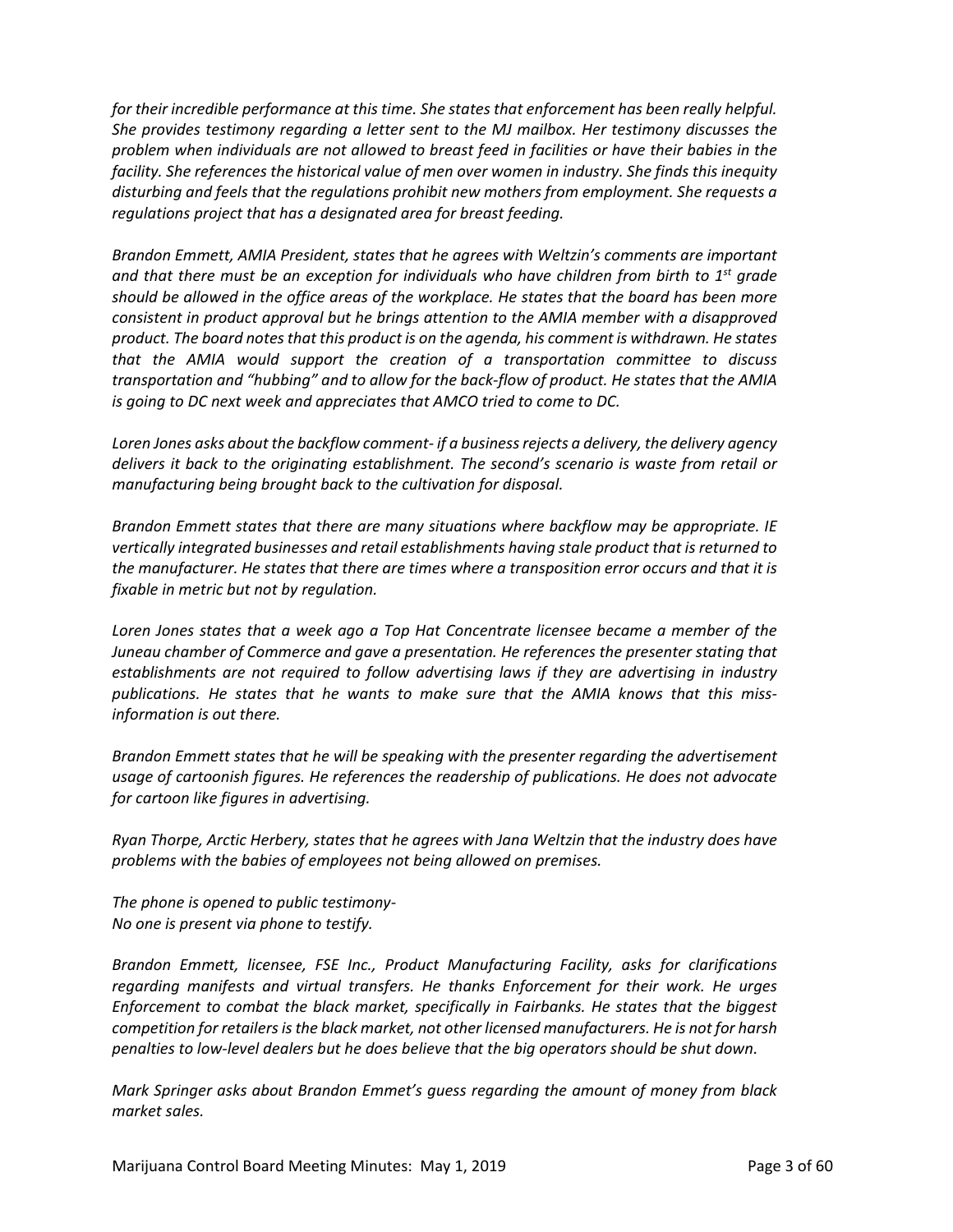Brandon Emmett states that the monetary break down is about a 1-1 ratio for money earned. It's *mostly concentrates that are sold on the black market.* 

*Kerby Coman, Green Degree, requests definitions for "recreation or youth center", particularly the "guidance" or "training" portions. "School grounds" should also be better defined. He references regulations projects he would like to see revived‐ open consumption event permit and mobile vending for industry events. He discusses "juicing the leaves" of marijuana – there is not* currently a process by which testing can be done in time to get the leaves "juiced"- freezing makes them un-juice-able. He asks for a function be created to allow the transfer of untested product to *a manufacturer to allow for juicing‐ this also applies to "live rosin".* 

#### **EXECUTIVE SESSION 9:43am**

#### *Loren Jones moves to go into executive session. None opposed, motion carries.*

*All participants and staff exit the room.*

#### **A. Cannabis Classic Proposed Settlement Agreement**

#### **Appeal of Fine; OAH Case No. 18‐0779‐MCB**

*The board exits executive session.*

#### *Loren Jones moves to accept the proposed settlement. Nick Miller seconds the motion.*

*Mark Springer reads the settlement, a \$2500 fine total, \$500 for violation of AS 17.30.040 and \$2,000 for violation of AS 17.38.070 with the first payment of \$1250 within 24 hours and the other \$1250* payment by close of business May 31 2019. The respondents agree not to organize or sponsor an event *in the state of Alaska where participants are invited to consume marijuana or marijuana products on public property for 5 calendar years or until such an event is legally permissible. Failure of the respondent to pay or violation constitutes default and if defaulted, the board may use the legal recourse set forth in the agreement.*

#### *None opposed, motion carries.*

- **DEPARTMENT OF LABOR PRESENTATION 9:53am TAB 2**
	- **A. Rhonda Gerharz, Investigator IV, Workers Compensation Division, Department of Labor and Workforce Development**

*Rhonda Gerharz is present in person to testify and presents the information presented in Tab 2. She states that David Price, Juneau investigator, is on the phone as an industry contact. She provides his phone number 465‐5875 and his email is david.price@alaska.gov. She points out that workers compensation is mandatory for all workers. Exemptions are not industry related, they are individual related by business ownership or type of work. The definition of "independent contractor" has been amended not to include any employee as an independent contractor. She states that upcoming,*

Marijuana Control Board Meeting Minutes: May 1, 2019 **Page 4 of 60**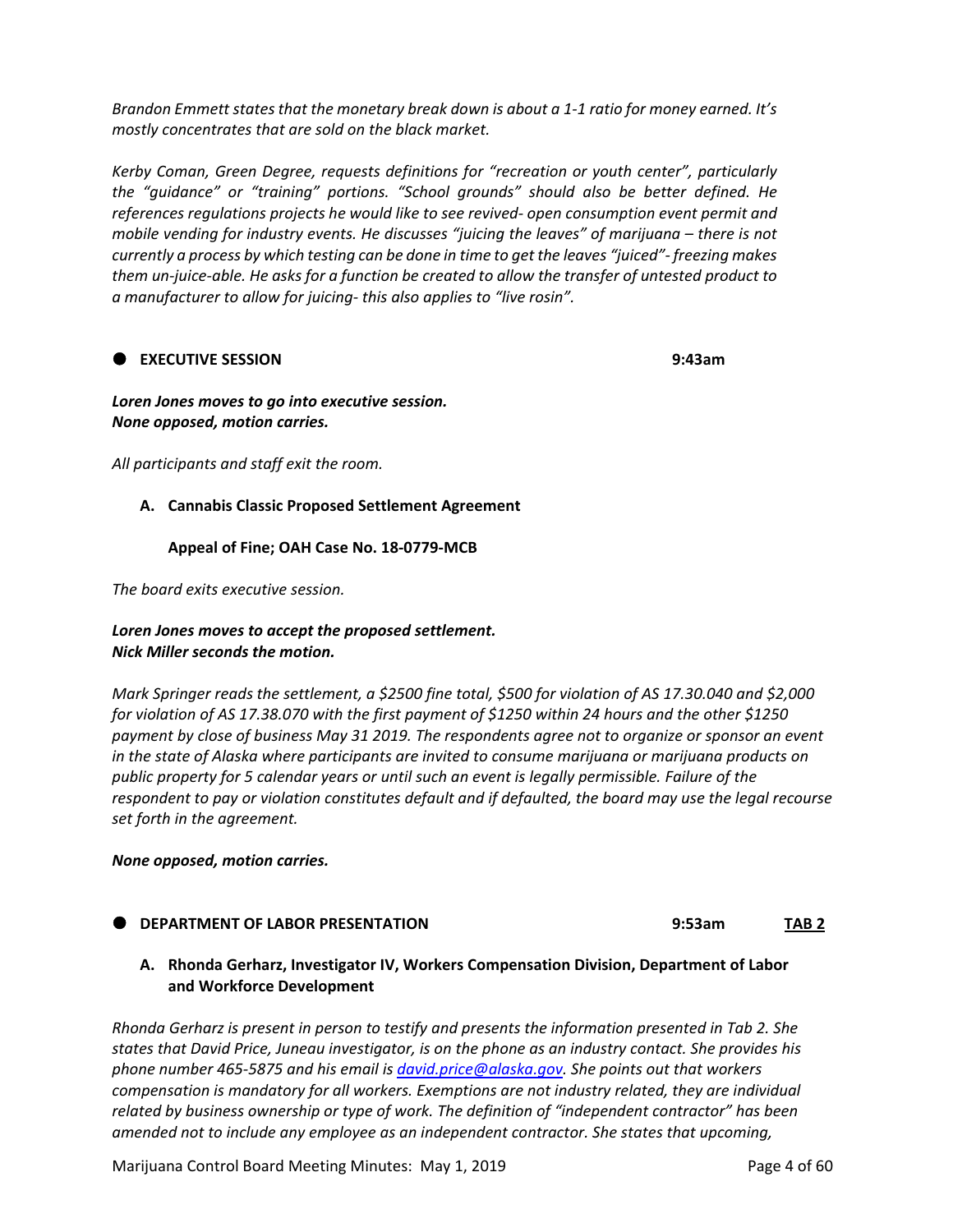*business owners (not sole proprietors or partners in a partnership) are not exempt from requiring insurance. Limited Liability Company members and executive officers of corporations with less than 10% ownership are not exempt.* 

*Loren Jones asks for clarification – they are allowed to add additional people to the workers compensation but not required. He states that there are only 2‐3 businesses where there is nested ownership.* 

*Rhonda Gerharz states that only individuals can be exempt, entire companies cannot be exempt. DOL must be managed separately, it depends on the type of work done. She states that employers are* required to post notice of insurance, they are required to report an injury within 10 days of knowledge of the injury and that knowledge of the injury doesn't need to come from the worker. All injuries must *be reported. There is no legal way for an employee to waive workers compensation. Premiums may not be charged to the individual.* 

*Mark Springer asks if there is a specific definition of "injury".*

*Rhonda Gerharz states that the definition includes any illness or injury. She advocates for the Alaska Occupational Safety and Health program.* 

David Price speaks via phone and states that he is present for the industry. He states that his office *wishes to be proactive rather than reactive.* 

*Mark Springer states that Department of Labor is present as an enforcement and informational entity. He states that everyone should remember that employees are the most important assets to the industry.* 

#### **PUBLIC HEALTH UPDATE 10:09am TAB 3**

**A. Eliza Muse, Public Health Specialist, Division of Public Health, Department of Health and Social Services**

*Eliza Muse is present in person to testify. She summarizes the report in Tab 3.* 

Mark Springer asks about the percentage of taxes received due to the bill referenced. She states that the program will get 2.5 million a year. She states that only a 1/3 of the fund will be spent this year.

Mark Springer and Eliza Muse discuss industry involvement in the process, the DHHS is involving the industry in *the process.* 

*Eliza Muse states that there is correlation discussed but that it is NOT causation.* 

*Lauren Jones asks about how they are defining "alternative" schools.*

Eliza Muse states that the definitions of 'alternative' schools are any schools where students are placed who are *unable to flourish in the 'traditional' school system.* 

Mark Springer states that the State of Alaska has tracked a lot of information regarding public drug abuse *information etc. even unrelated to marijuana so the data can be trusted.*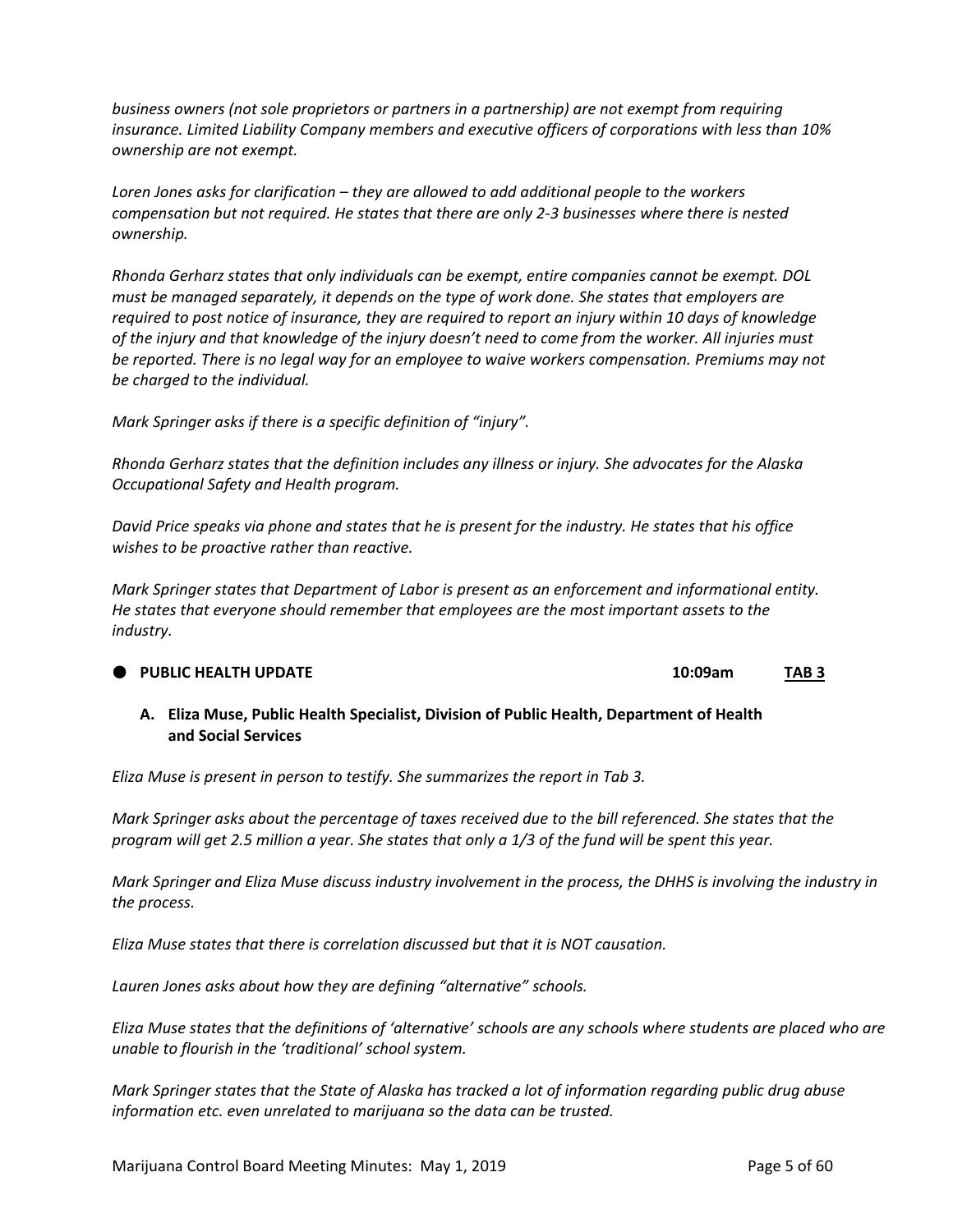*Eliza Muse states that some other states review charts for information regarding hospitalizations. She asks the board for a data use agreement to access the retail sales data.* 

*Erika McConnell states that there is a draft data use agreement later in the agenda.* 

## Loren Jones moves to address Tab 6 directly after this presentation so that the expert can be present for *consideration.*

*None opposed, motion carries.* 

Mark Springer and Eliza Muse discuss the definition of "dual diagnosis". Springer asks if there is a discussion in place to complete chart review data analysis. Eliza Muse states that there is not a current plan but the *information would be good to receive.* 

*Loren Jones cautions, regarding treatment data, that most treatment centers track their official diagnosis but* that that the official treatment data won't list the marijuana as the main concern due to financial impetus and *that chart reviews are vital.* 

*Mark Springer asks for more than yearly updates.* 

#### **Draft Data Use Agreement with Department of Health and Social Services TAB 6**

*Erika McConnell summarizes Tab 6.* 

Loren Jones states that the collecting of this information makes sense, he asks who will program the extraction of the data. Will they have direct access or access to data that has been extracted and who will program the *extraction?*

Erika McConnell states that the easiest way to do this would be allow the DHSS to have read-only access. She states that the SQL server would be used to extract the data. She is unsure at this point who would do the data *extraction but it would probably be either DHSS or METRC.* 

*Loren Jones states that the agreement should include information regarding any contractor used to extract* data. He states that the programmers may be able to selectively extract data. The office must understand the *questions asked and how the data is collected/extracted.* 

Eliza Muse states that the data use agreement will need to be renewed annually but at this time DHSS has an *individual who has SQL server access.* 

Nick Miller asks about data aggregation and states that he is concerned about licensee privacy. He requests *that more information be provided and that if someone is paid to extract the data, METRC should be contracted.* 

Mark Springer states that the data gathering is important but then asks if Eliza Muse can return in July. He asks to table the matter. He asks that there be a purpose expressed in the agreement, including what's in it for AMCO and how it helps fulfill the board's responsibility. He asks for a model concept to give more information *regarding how the information is aggregated, particularly regarding regions with a single establishment within a reporting area.* 

Eliza Muse states that the data suppression thresholds are very strict. She hopes that the board will also find the *extracted data usable.* 

Marijuana Control Board Meeting Minutes: May 1, 2019 **Page 6 of 60** Page 6 of 60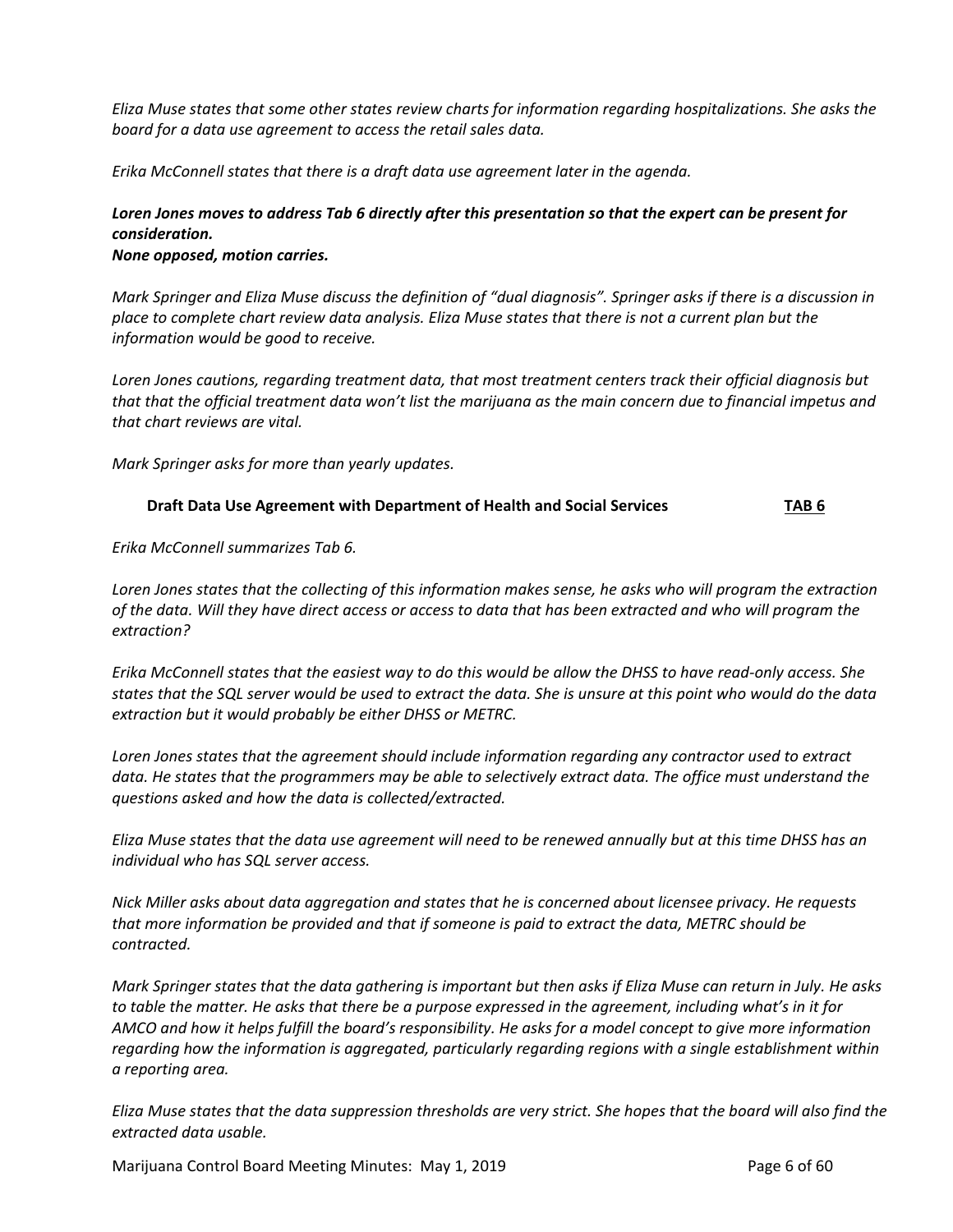*The matter is tabled until July.*

#### **HTBX INTERNATIONAL PRESENTATION 10:48am TAB 4**

#### **A. Anita Burke, Co‐founder and Chief Operating Officer**

*Anita Burke is present in person to speak. She summarizes the information in Tab 4. She provides information regarding public/private partnerships and the products that her company provides; both temporary and permanent units are available. She addresses the air handling system. There are some data collection methods available through a partnered phone app with the hot boxes. She offers to provide statistics with the board after her presentation. She discusses intoxication and talks about the Research and Development collaborating with TIPS to develop a marijuana and cannabis intoxication identification program. Denver regulators have offered to discuss regulation with the AMCO office and Marijuana control board. The hot box comes with waste management and intoxication programs and partnered applications.* 

*She states that she will send AMCO the information for her presentation.* 

*Break is called. Meeting resumes 11:13 am.*

| $\bullet$ | <b>DIRECTOR BRIEFING</b>          | 11:13am          |
|-----------|-----------------------------------|------------------|
|           | Director's Report<br>А.           | TAB <sub>5</sub> |
|           | Erika McConnell summarizes Tab 5. |                  |

Loren Jones asks what the board can do asks what the role of the commissioner of commerce is and the *attorney general discussing the ARMS/APSIN problem with the agencies with authority.* 

*Erika McConnell and the board discuss the current status of the ARMS/APSIN request.* 

Erika McConnell states that the board chairs have been told that they may ask for an attorney general (AG) *opinion.* 

Harriet Milks confirms that the opinion request could be from the MCB or ABC & MCB. She clarifies that there is *not a statutory prohibition on the board requesting an AG opinion.* 

Patryce McKinney and Steve Crupi with DEC are present if the board wishes to hear from them regarding the *oversight of testing facilities. Department of Law has agreed that another state agency may contract for testing. Tab 15 will contain more details.* 

Erika McConnell brings a question to the board listed in Tab 5 regarding applications for manufacturers and growers. The section in question refers to fertilizers, chemicals and gasses and is separate from the pesticides that are put on plants. She asks the board how detailed the responses in the section should be. IE: Should it be "variety of approved nutrients from multiple companies" or does the applicant need to provide a full product list? If it's a list the board will need to review any changes. Additionally, chemicals listed, should the chemicals only be chemicals that are put on plants or are cleaning chemicals included? She offers that the board can *return to the subject later in the meeting if they desire.*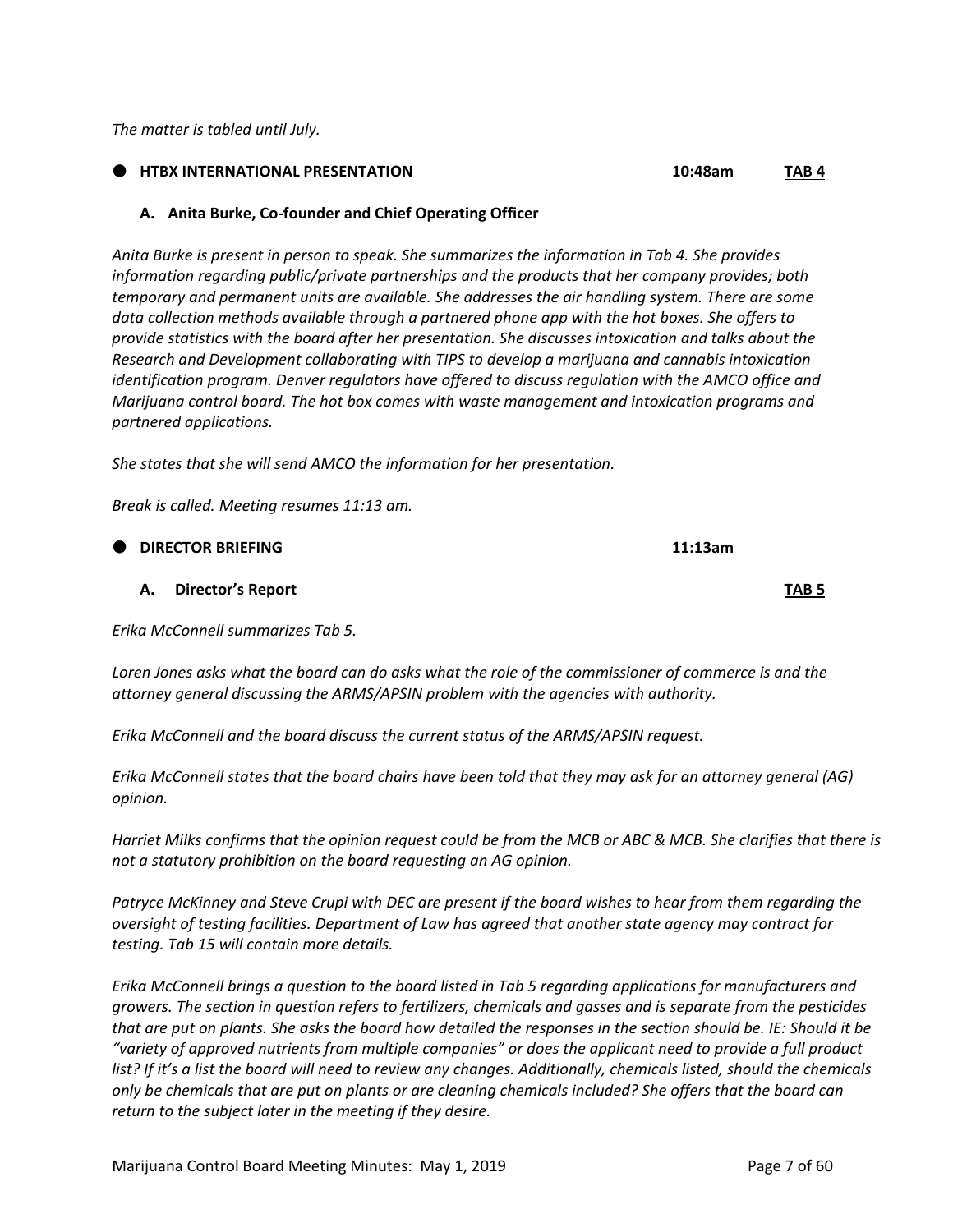*Erika McConnell states that the regulation spreadsheet will be posted on the website shortly as she had* previously missed including it in the board tabs. She states that she plans on bringing regulation drafts to the July meeting. She addresses changes to the tax reporting section, prior to January 1, 2019 the reported number was the amount of taxes assessed based on metric data. Beginning January 1, 2019, the number is the amount *assessed based on tax returns filed with the department.* 

*Mark Springer states that total retail sales since the inception of the legal marijuana program are* \$225,438,842 and that the dollar capture is substantial. He asks what's happening to the tax money received.

Kelly Mazzei, tax manager for the State of Alaska testifies that 25% goes to education 50% to recidivism *reduction and the remaining 25% goes to the general fund.* 

### Mark Springer asks if the director can invite the departments to which the tax money is going to speak at the *July board meeting.*

Loren Jones states that the director's comment about the number of taxpayers – he asks if the numbers can be *amended reviewed. He references the licensing reports and asks about the number of people presented. He finds the number of people listed to be inequitable between the two sets of statistics.* 

Erika McConnell states that there are differences based on the number of harvests received in a month.

Loren Jones and Erika McConnell discuss number of cultivators versus the number of licensees that pay taxes.

*Kelly Mazzei states that they filter out the zero returns when reporting.*

*Springer asks about the approximate compliance with filing the zero returns.*

*Kelly Mazzei states that they can review METRC to determine if there are taxable transfers.* 

Mark Springer asks that Kelly Mazzei write a letter that AMCO can provide to licensees stating that they are *required to file a zero tax return.* 

Kelly Mazzei states that they track it based on when they see a new owner present in METRC or after the board *meeting and then contact them individually.*

Loren Jones states that there are sometimes cultivators with poor crops and the zero filings may be useful *information to the AMCO.* 

Kelly Mazzei offers to see if there is a way to produce the number of tax payers and help investigate the reasons *for the discrepancy.* 

| Draft Data Use Agreement with Department of Health and Social Services | TAB 6 |
|------------------------------------------------------------------------|-------|
|                                                                        |       |

*Considered above.*

| C. S.3032 The STATES Act | TAB <sub>7</sub> |
|--------------------------|------------------|
|                          |                  |

*Mark Springer states that this tab is available for public information.* 

## **D. Massachusetts Social Equity Program Information TAB 8**

Marijuana Control Board Meeting Minutes: May 1, 2019 **Page 8 of 60** Page 8 of 60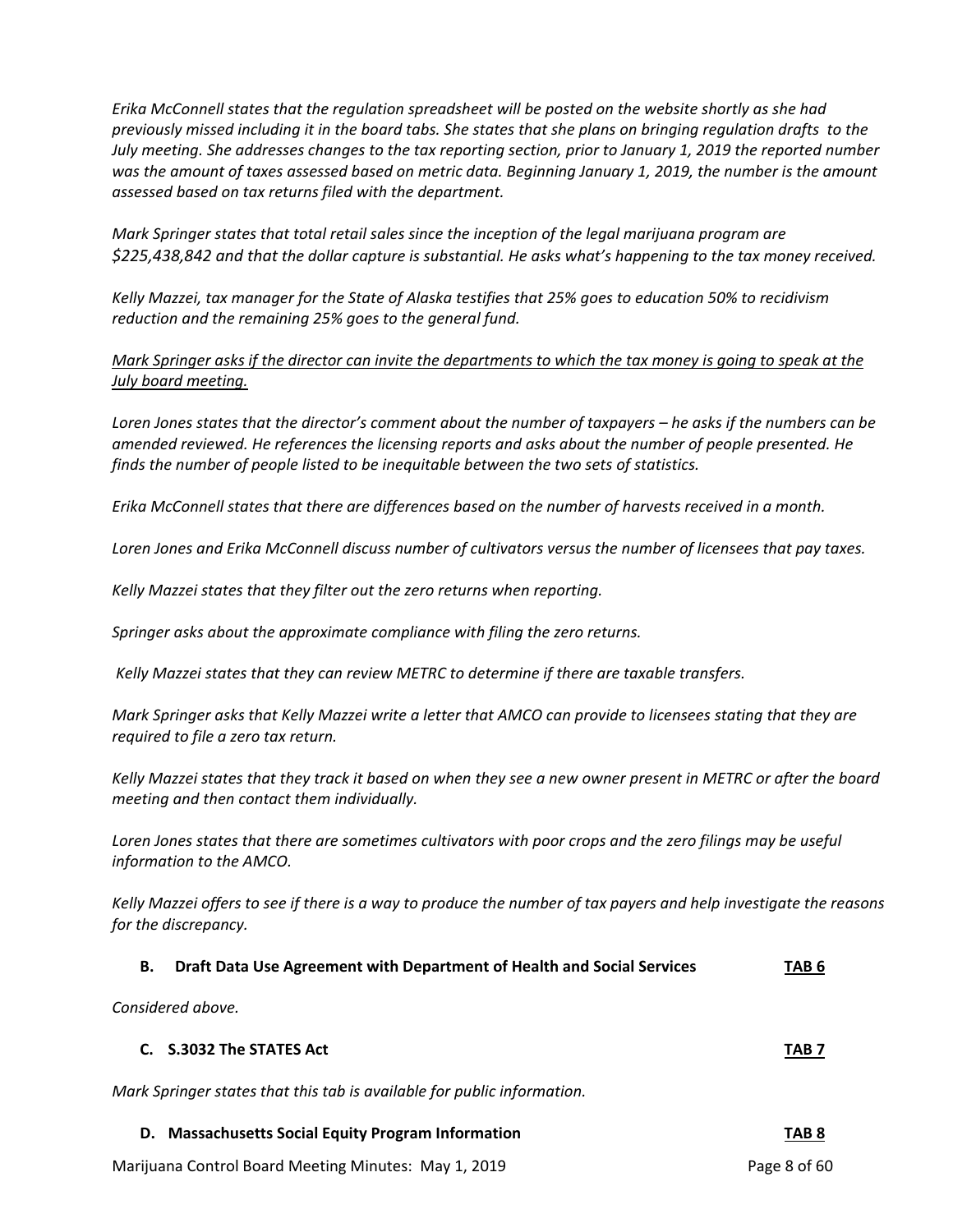*Mark Springer encourages anyone interested in a robust diverse cannabis industry to review Tab 8; he summarizes the information provided in the tab. He references the closed demographic currently in the Alaskan industry. He asks the industry to help out minority entrepreneurs.* 

#### **E. Draft Policy on Newspaper of General Circulation TAB 9**

Erika McConnell summarizes Tab 9. She states that the ABC Board pointed out the "paying subscribers" portion and states that the ABC Board revised the policy to amend that portion. They also noted that there are certain places that radio advertisements are available. She states that there are smaller communities that it may be *more appropriate to advertise on the radio.* 

Nick Miller states that he has comment, the "paid subscription" list is a problem. He's disappointed to not see the Alaska Journal of Commerce. He states that the online news is widely available and almost no one reads the *physical paper anymore.* 

Erika McConnell states that the board could determine that the Journal of Commerce is of general circulation but she does not find it to publish news of "general interest". She states that this requirement is in requlation *and that the board can change it to amend the notice requirements through regulation.* 

Harriet Milks concurs and states that the only case law is from 1976, and it is within the board's authority to *look at this issue.* 

Loren Jones states that he has communicated with staff regarding this matter. He addresses the display adds versus legal want ads. He states that frequently conditional use permits can be used by the local government to *provide the public comment time. He is concerned about online advertisement.* 

*Nick Miller clarifies that the newspapers could be published online.* 

Loren Jones states that it's hard to find the want ads online unless you're looking. He has no objection to the paper publications, he finds it cheaper to publish in a paper than it would be to work through the electronic *platforms necessary to go through this process.* 

Mark Springer states that the newspaper can help prove that the advertisement ran. He asks to change the final *bullet point to include region (not city borough or municipality).* 

#### *Nick Miller asks about the paying subscription list removal.*

*Erika McConnell agrees to revise the policy.* 

#### **F. Resolution Regarding Separation of Personal‐Use and Commercial Marijuana TAB 10**

*Erika McConnell summarizes Tab 10.* 

*Mark Springer states he understands why this resolution it is being requested.* 

*Loren Jones states that the "small amounts" language be worded to clarify that it must be validly purchased. He supports the testing but finds that it should be from a cultivator. The material shouldn't be from a home grown facility.*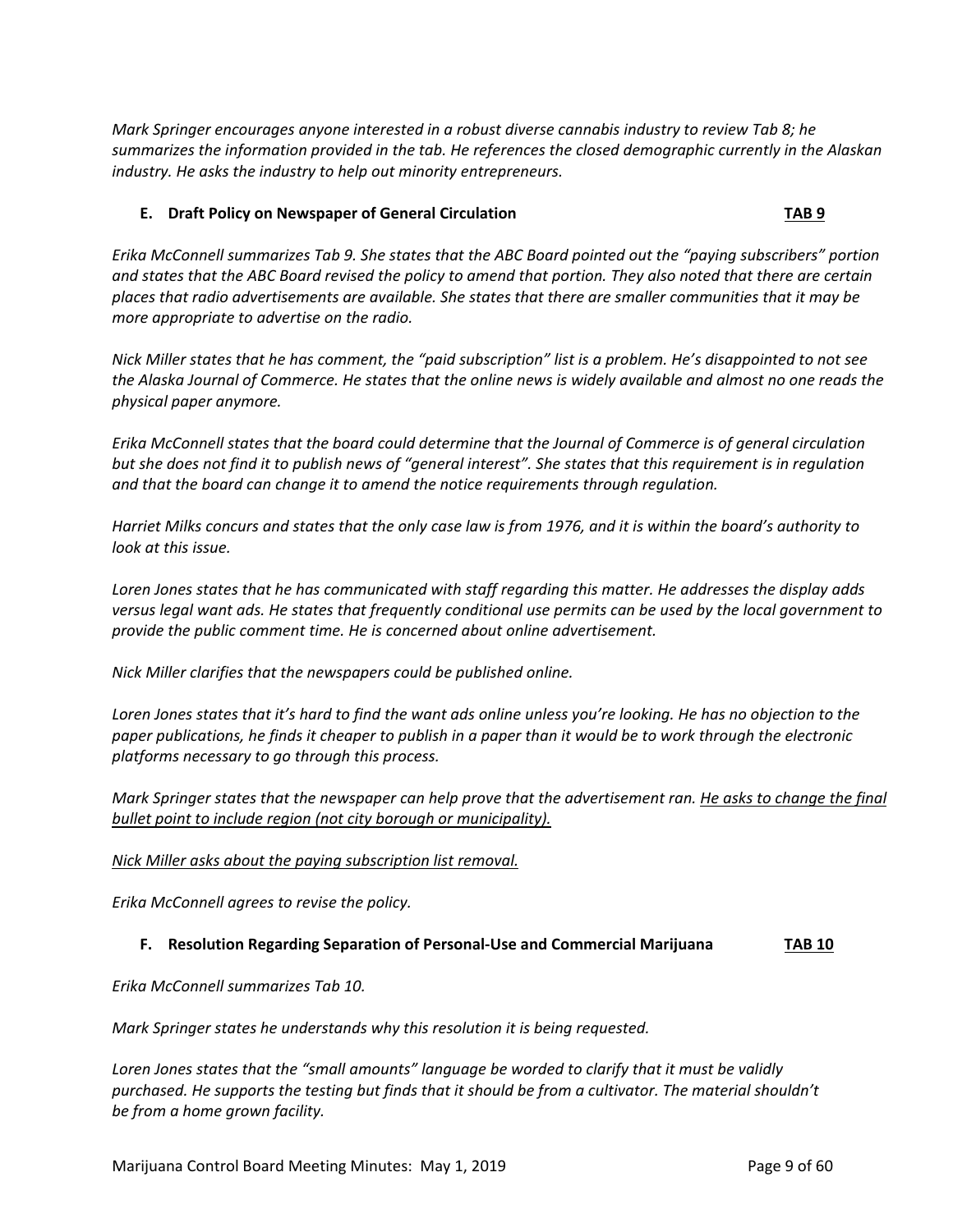*Nick Miller states that Loren Jones' proposed amendment is unnecessary.*

*Loren Jones states that purchased products will already be tested.* 

*Erika McConnell states that there is another complicating factor, that samples from national testing facilities can be used to test the products.* 

Loren Jones states that this matter must be addressed now rather than in July. He states that the

*Mark Springer references "starts" that are allowable when a cultivator begins operations.* 

*Erika McConnell states that this can wait to the DEC regulation.*

*Lunch is called 12:10pm. Meeting resumes 1:02 pm.*

# **ENFORCEMENT BRIEFING 1:03 pm**

*James Hoelscher summarizes his report in Tab 11.* 

He asks the board if it is acceptable to have an approved product changed to have a different color or packaging from what has been approved by the board. Particularly the addition of logos from the cultivator to already*approved packaging.* 

Loren Jones states that he looked into the matter, he states that product manufacturing is the one portion where a clear understanding of the label is received. He states that when he approves a product, he is not approving a specific label. The board has specified changes to labeling that are required but that they don't generally approve a label so specifically to preclude these types of changes. He doesn't have a problem with the manufacturing label and retail label both being on the product. He doesn't feel this to be a problem the board could address without changing how labels have been reviewed. This would be a matter of regulations change.

*Mark Springer states that it must be shown who manufactures the product.* 

Erika McConnell states that the board did open a packaging and labeling regulations project at the last meeting. If this matter is a regulation matter, the board can address it in the regulations project. She addresses that the packaging itself is specifically approved by the board, but that the label is presented as a "sample label".

Loren Jones states that it should be addressed in regulation. He states that the board should not make any large *changes to policy.* 

*Mark Springer states that the matter is more of a technical/industry driven matter than enforcement.* 

James Hoelscher states that he does not believe that it is intent to dupe AMCO. The problem is that there are *complaints regarding packaging that cannot be addressed if there is not an updated packaging photograph provided to AMCO.* 

**A. Enforcement Supervisor's Report TAB 11**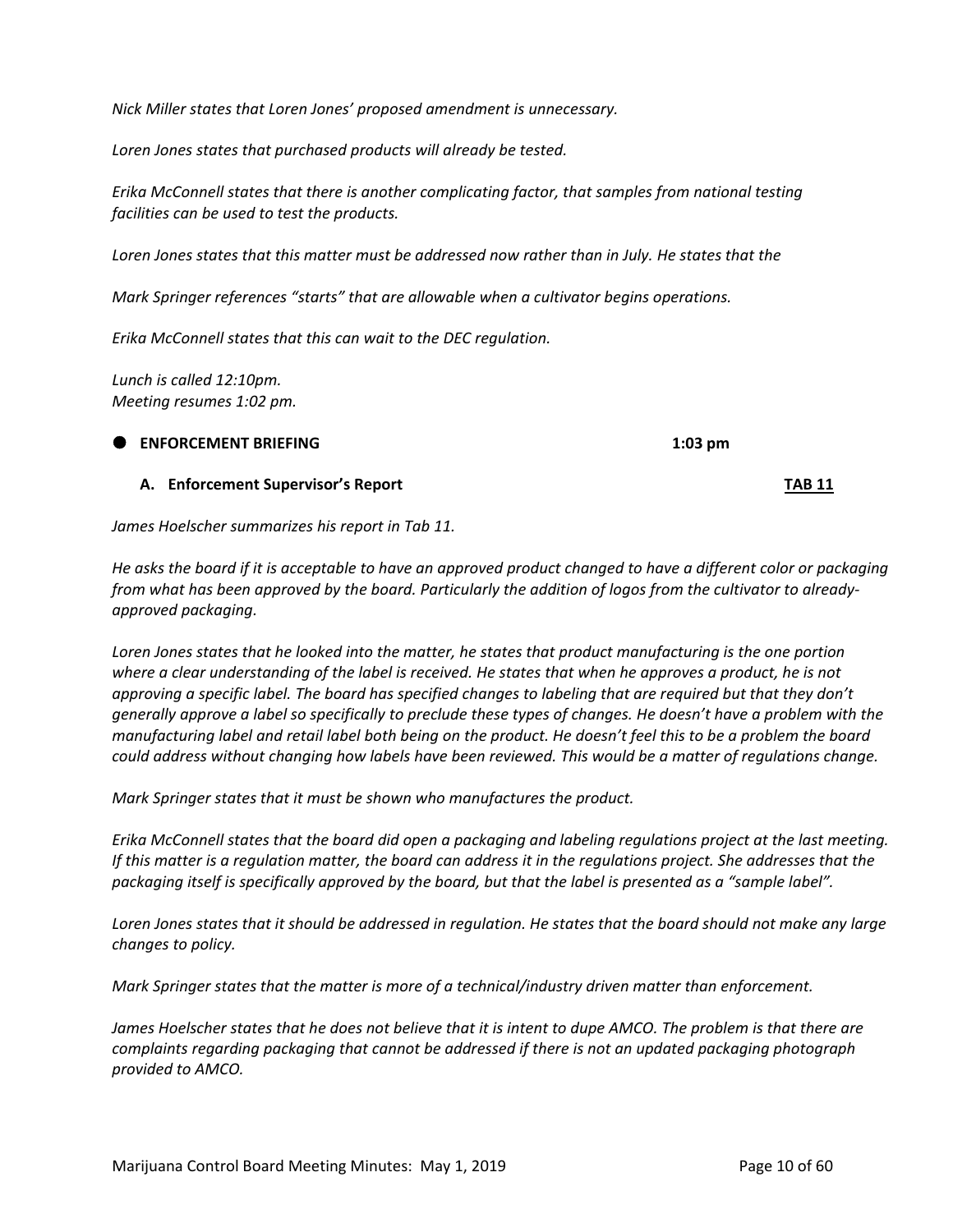Mark Springer states that this is the type of concern where maybe the board should get more input from the industry into the marijuana mailbox, if the regulation is not available for public comment then the board wishes *to hear information anyway.* 

*Nick Miller addresses product numbers.* 

*Erika McConnell states that the board has suggested product numbers.* 

James Hoelscher asks the board about online video ads; how can you be sure that individuals are primarily over *21 online for advertising? Web based video is not addressed in regulation.*

Mark Springer states that there is no way to suggest that you can say a website is only viewed by individuals *over 21.* 

James Hoelscher asks if the web should be an advertising option for marijuana. He states that he is worried *about the appearance that enforcement interprets the law.* 

*Mark Springer states that this matter goes into the regulation of commerce.*

Loren Jones states that there are some services that require a certification of over 18, or others that only allow individuals over a certain age to view certain content. This may cause some entities to refuse to advertise *because of the implication that it is adult only content.* 

*James Hoelscher summarizes the statistics present in his report. He provides his position on APSIN/ARMS. He* finds the goals of AMCO Enforcement to be in line with the Department of Public Safety. He states that the *"concurrence" required from the DPS changes depending on the director, recently special commissions have* been required. He finds there to be no legitimate reason to deny AMCO officers their special commissions. Four investigators have special commissions expiring at the end of the month. He references the statute that charges *AMCO enforcement with monitoring the black market. He discusses enforcements direction to not charge* individuals under the alcohol laws and he is concerned with enforcement of actual laws or aspirational laws. He *is concerned with enforcements ability to do their job being significantly impacted by this matter.* 

Mark Springer states that he hears and understands James Hoelscher concerns and that the board will do their *best to address the issue. He asks if discussions have occurred about classing.*

*James Hoelscher states that there have been investigator meeting discussions. There is no solid information, all* information provided so far is rumors. He does not support moving the enforcement teams under one roof.

#### **B. Notices of Violation Issued and Licensee Responses TAB 12**

*Loren Jones addresses concerns regarding two NOV's‐ one was the three day wait time, and the other was the individual who asked why the NOV was presented so late. This is a timing issue. James Hoelscher and Loren Jones discuss timing of issuance of NOVs, there are enforcement difficulties with odor complaints.* 

*James Hoelscher states that there is a mechanism by which the plants can be destroyed sooner, the matter should have been brought to the attention of the Director. James Hoelscher states that the* burden of proof falls to the individual. Enforcement makes it a point to address infestations as soon as *possible.*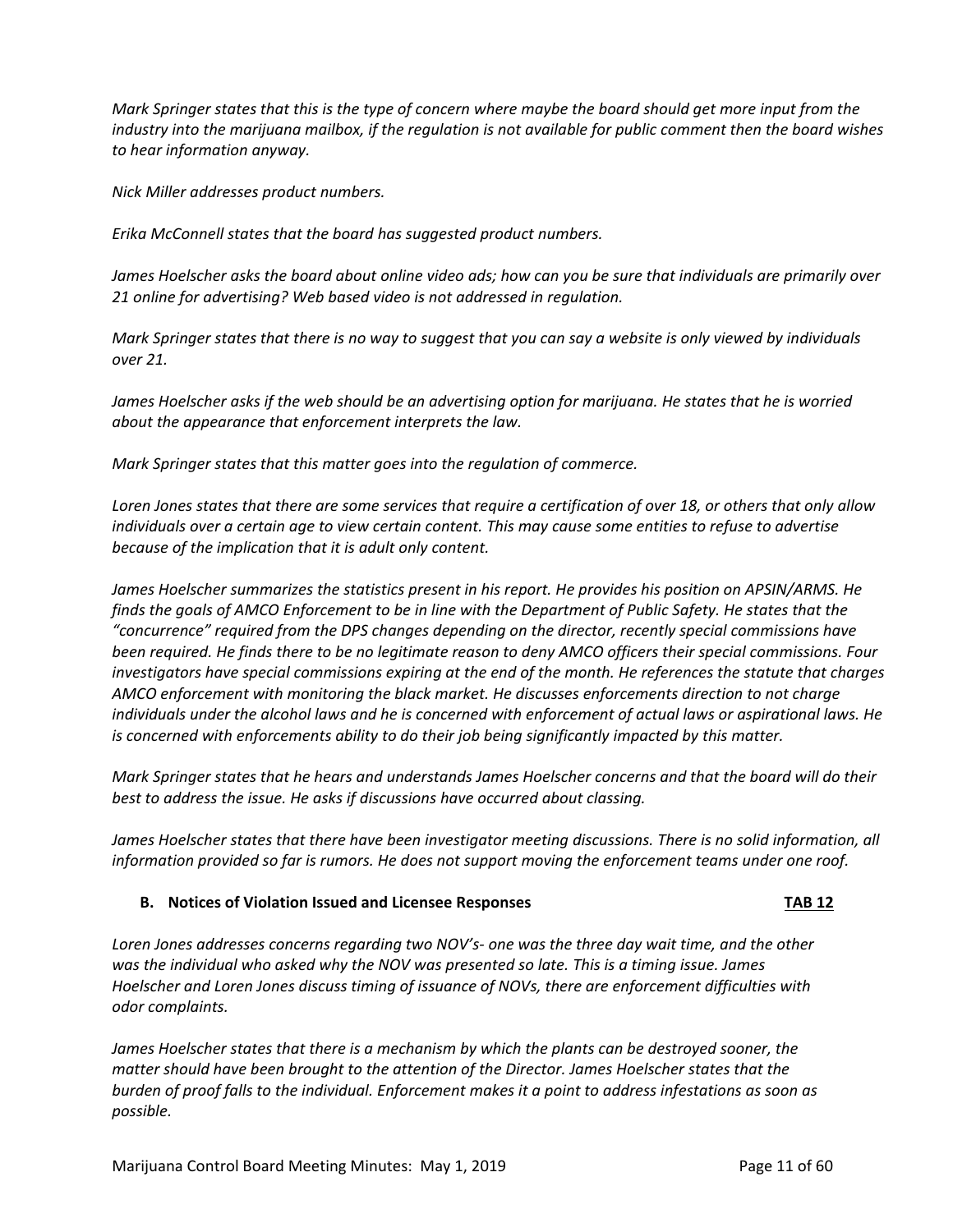*Nick Miller asks what the regulation says regarding the destruction of plants. They state that the applicant must "give the board notice" three days before.* 

Mark Springer states that the matter was a matter of genetics not infestation, and that there must be a *difference between immediately destroying plants and holding them.* 

*James Hoelscher states that he understands the necessity for doing something about the plants in a situation like this, but there are enforcement concerns with this type of situation.* 

*Erika McConnell states that the board should encourage licensees to respond to NOVs.* 

*Mark Springer asks licensees to respond to NOVs, and states that the responses are important to the board and enforcement.* 

*James Hoelscher asks that the board clarify the NOV response requirement by clarifying the regulation. He believes that the response to the violation should be mandatory.* 

Loren Jones states that his concern with the NOV response requirement, is that if the matter is serious *the board receives an accusation. He asks if there is something between a violation and accusation. Severe issues should be brought to the board specifically.* 

*James Hoelscher discusses the escalation of NOVs to accusations and that responses can help Enforcement understand what has occurred. He addresses virtual transfers and states that reoccurring virtual transfers are pretty frequent and they shouldn't be. Licensees should respond to NOVs.* 

*Erika McConnell points out the NOV where there are 40+ grams differential between what was on hand or what was in METRC. She states that accusations are very time consuming. If licensees can provide sensible explanations to NOVs it can save time on everyone's part.* 

*Loren Jones states that if something must be specifically addressed it should be brought specifically to the board.* 

Mark Springer asks for an item similar to the product spreadsheet or a list of NOVs to make it easier for *the board.* 

*James Hoelscher agrees to present the information this way.* 

**A. Licensing Report TAB 13**

*Mikal Milton Summarizes tab 13 and discusses the application statuses with the board.* 

Mark Springer asks for a list of current licenses and staff explains that this information is available on the AMCO *website.* 

*Break is called 2:10 pm. Meeting resumes 2:23 pm.*

**LICENSING BRIEFING 2:05 pm**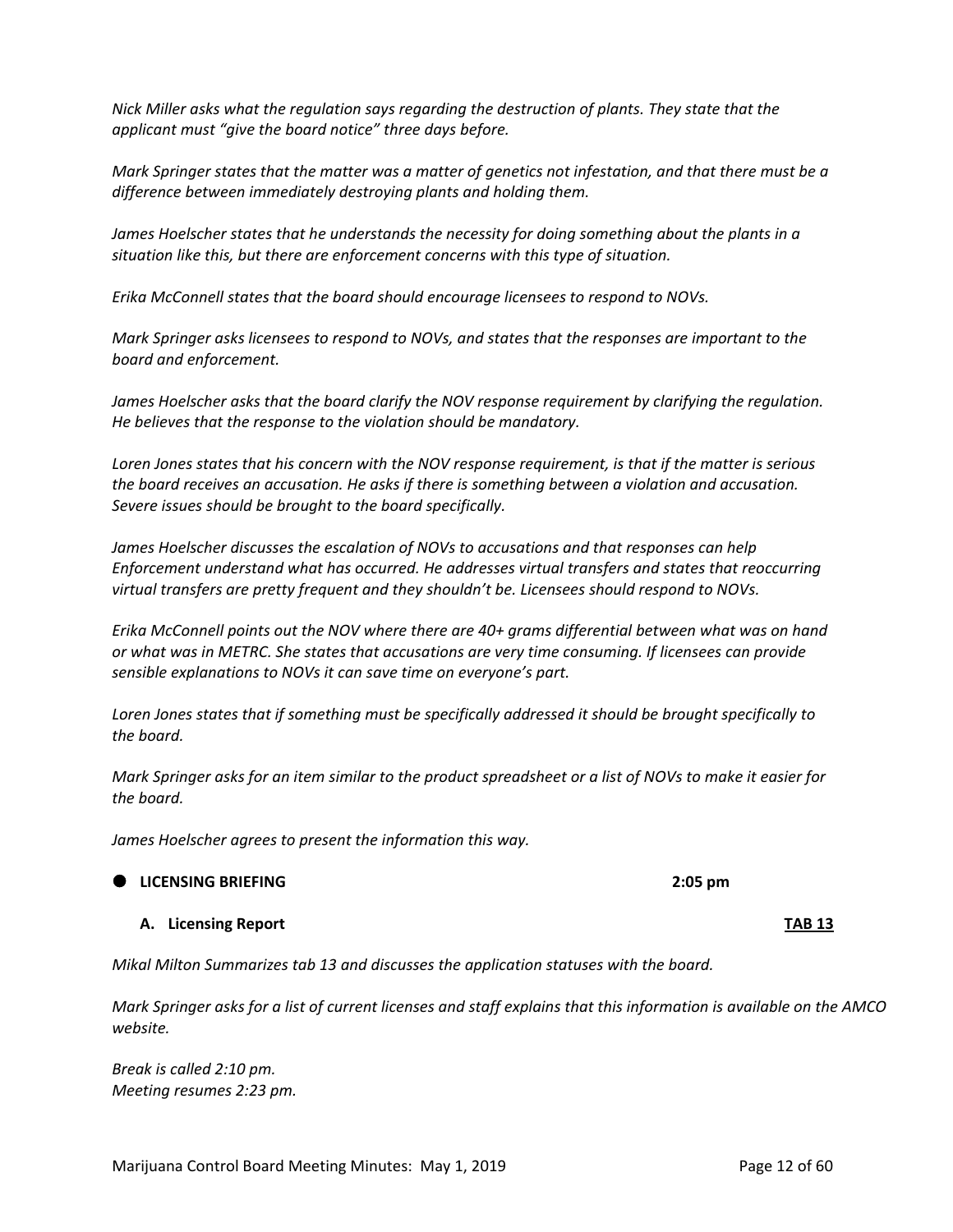#### **REGULATIONS 2:23 pm**

#### **A. Proposed Projects**

#### **1. Board Requests**

*Nick Miller states that he was looking at the list of regulations projects and Brandon Emmett was assigned to many of them that must be reassigned.* 

*Erika McConnell summarizes the reason for individuals being listed and states that it doesn't really need to be reassigned because the individual listed is just the person who made the motion.* 

#### *Nick Miller states that he would like to address the concerns raised by the industry regarding young families and breastfeeding.*

*Mark Springer states that he would like to see more industry suggestions for regulations. He states that the public comment period and process should be under discussion.* 

#### **B. Drafts for Board Review, Pending Public Comment Opportunity**

|  | 1. Tracking and Grading |                                                                  | <b>TAB 14</b> |
|--|-------------------------|------------------------------------------------------------------|---------------|
|  | Status:                 | Staff revisions                                                  |               |
|  |                         | Potential Board Actions: Amend and/or put out for public comment |               |

*Erika McConnell summarizes Tab 14. She points out that a "retesting" regulations project for passed tests was opened during the last meeting but that the retesting matter was lumped in with this tab.*

#### *Nick Miller moves to put out for public comment.*

Loren Jones states that one section addresses batches not to exceed 10 pounds; tax changed how they tax the different parts of the plant. He asks about the effect of batches on this tax change and the difference in *testing between batch and parts of the plant.* 

*Erika McConnell states that one of the original proposals was to require grading of harvests to separate bud/flower from leaf/trim separately. There were comments from small cultivators that the grading would* require lots more testing on a batch. A testing batch will be taxed at the rate of the highest taxed item in *the bag.* 

*Jed Smith, Local Government Specialist with AMCO is present in person for questions regarding the testing working group.*

Loren Jones asks that, regarding C and D, should there be a cap on the number of requests to retest that *can be made?*

Erika McConnell states that she always requires a good reason for retest. She is stingy on retests. She finds *that there are not multiple requests to retest for the same reason from product manufacturers because they refine and fix their process to address the reasons for retesting.* 

Erika McConnell points out that the regulation package includes a statement that if a cultivation facility is *transferring product to a licensed product manufacturer the product does not need to be tested first.*

Marijuana Control Board Meeting Minutes: May 1, 2019 **Page 13 of 60** Page 13 of 60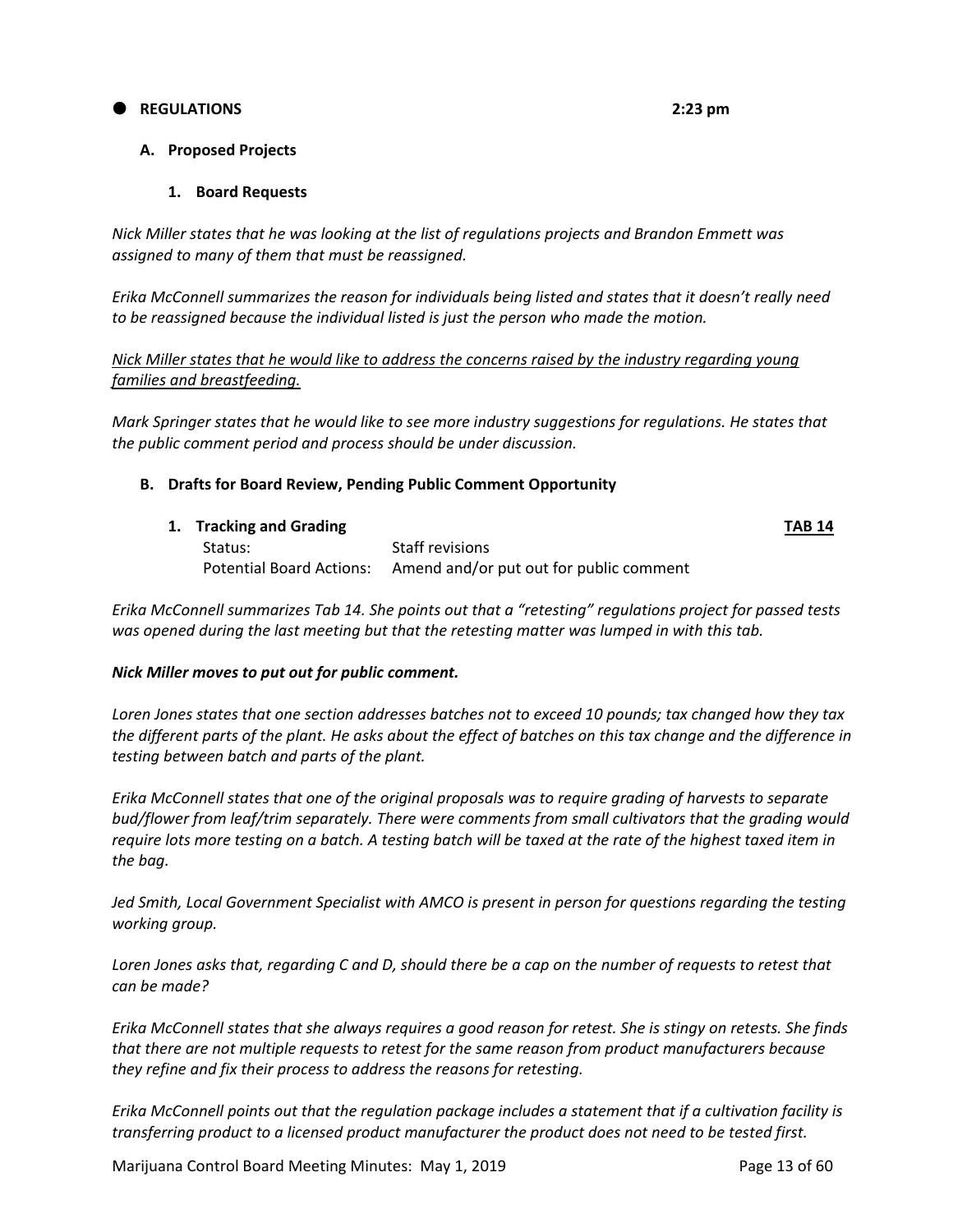Loren Jones states that he is concerned about that part, he states that the manufacturer should be aware that they should inspect the untested product that they are receiving. He asks how much of that type of *transfer occurs.* 

*Erika McConnell states that this will happen frequently. She states that everything a manufacturer does is based on getting plant from cultivators to extract etc. Some manufacturers may negotiate with their suppliers for additional testing. She asks for comments from product manufacturers.* 

*Mikal Milton confirms that there are 23 active‐operating product manufacturers.* 

#### *None opposed, motion carries.*

| 2. Testing Oversight |                                                                  | <b>TAB 15</b> |
|----------------------|------------------------------------------------------------------|---------------|
| Status:              | Initial draft of staff proposal                                  |               |
|                      | Potential Board Actions: Amend and/or put out for public comment |               |

*Erika McConnell asks the DEC representative to appear before the board.* 

*Patryce McKinney, Chief of the Environmental Health Laboratory and Steve Crupi Laboratory Quality Systems Manager for DEC are present in person to speak. Christina Carpenter Director of the Division of Environmental Health is present in the room.*

*Erika McConnell summarizes Tab 15.* 

*Steve Crupi discusses the compliance document, it provides standard protocols to ensure quality assurance and quality control in the testing facility.* 

*Mark Springer states that this partnership is a good move. He asks how many environmental laboratories are in Alaska.* 

*Steve Crupi states that there are 3 labs in Alaska.* 

*Erika McConnell finishes summarizing the tab.* 

#### *Nick Miller moves to put out for public comment. None opposed, motion carries.*

**3. On‐Site Consumption Clean‐up TAB 16**

Status: Initial draft Potential Board Actions: Amend and/or put out for public comment

*Erika McConnell summarizes Tab 16.* 

Nick Miller asks about multiple licenses, are they held by the same owners or can three licensees in one *building count as "freestanding" still?*

Erika McConnell states that there is a pattern where retail licenses are held by a different entity than *the cultivation, and that there is no provision regarding licensee currently included.*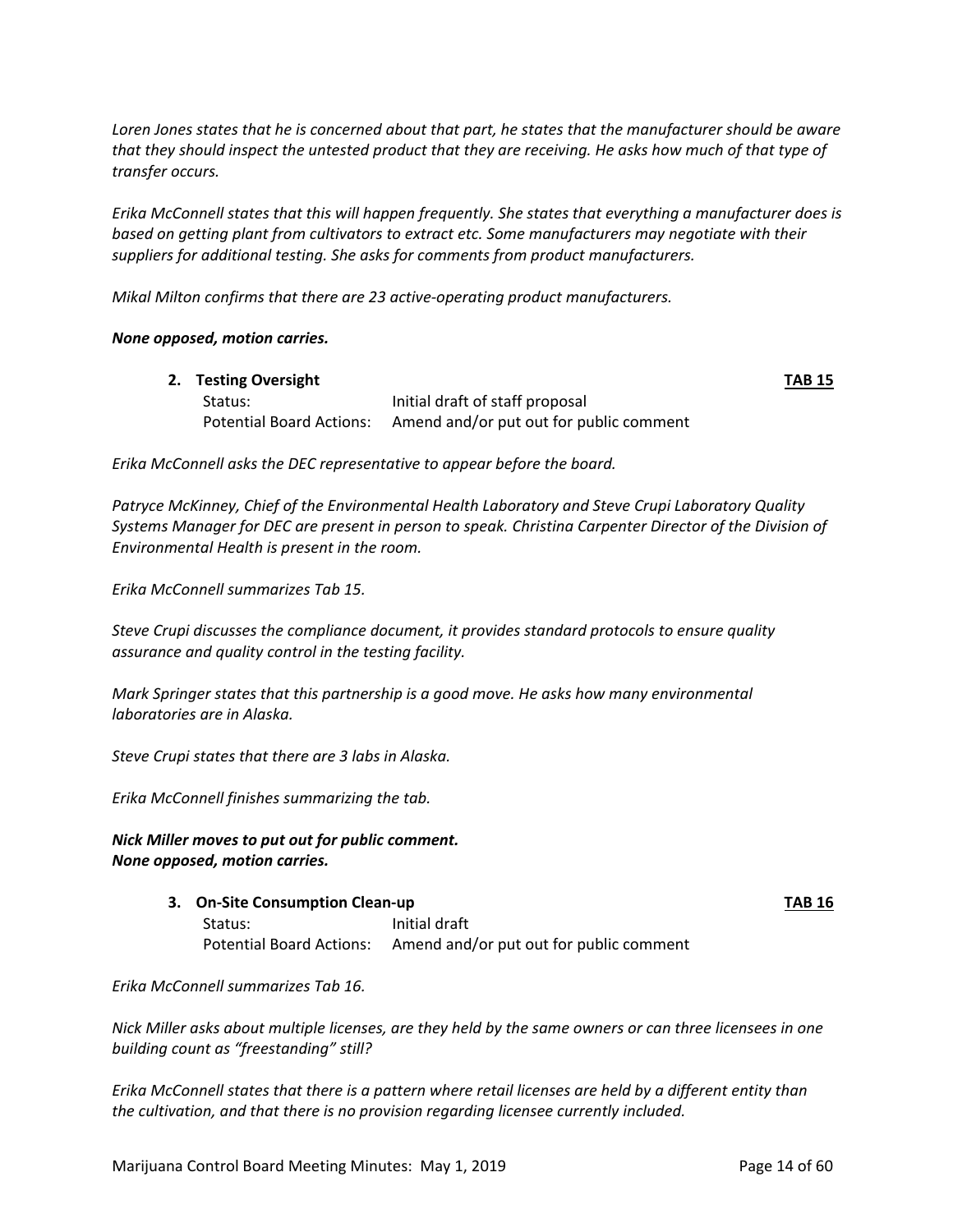Loren Jones states that he has an issue with the definition of "freestanding" being amended in this way. *The original law does not make provisos for businesses of the same type.* 

*Harriet Milks states that she has reviewed the smoking bill and freestanding is not defined by additional* businesses. It is not listed in the definition and the board has the right to interpret the statute.

*Erika McConnell reads the freestanding requirement for the record "Freestanding means a building that is not supported by another structure and does not share ventilation or internal airspace with an adjoining structure and smoke from the building cannot travel into the adjoining structure."*

*Mark Springer states that it appears that the definition only discusses the building itself and not* businesses present in the structure(s). If a regulatory error is made Department of Law will catch it.

Harriet Milks states that the authority for the board to interpret is the board's statute, not statutes of *other regulatory bodies. She discusses the review process for regulations. She reminds the board that if there is a provision that is not approved by DOL, the rest of the project can go forward.*

#### *Nick Miller moves to put the project out for public comment. Loren Jones no, motion carries 2‐1.*

#### **C. Public Comments Received**

| 1. Out-of-State Investment in Testing Facilities |                                                    | <b>TAB 17</b> |
|--------------------------------------------------|----------------------------------------------------|---------------|
| Status:                                          | Public comment period closed April 12, 2019        |               |
| <b>Potential Board Actions:</b>                  | Vote to adopt; OR                                  |               |
|                                                  | Substantially amend and put out for public comment |               |

#### *Erika McConnell summarizes Tab 17.*

*Loren Jones moves to adopt regulations project "Out‐of‐State Investment in Testing Facilities***".** *None opposed, motion carries.* 

| 2. Fine Schedule                |                                                    | <b>TAB 18</b> |
|---------------------------------|----------------------------------------------------|---------------|
| Status:                         | Public comment period closed April 12, 2019        |               |
| <b>Potential Board Actions:</b> | Vote to adopt; OR                                  |               |
|                                 | Substantially amend and put out for public comment |               |

*Erika McConnell summarizes Tab 18.*

*Loren Jones moves to hold* **(table)** *regulations project "Fine Schedule" to the next board meeting and to allow him to resolve the matter with the director before the next meeting.* 

Mark Springer states that this matter can be very impactful to the industry and he requests an hour for *oral public comment at the next board meeting.* 

#### *None opposed, motion carries.*

|  | 3. Denial of License Application |                                                    | <b>TAB 19</b> |
|--|----------------------------------|----------------------------------------------------|---------------|
|  | Status:                          | Public comment period closed April 12, 2019        |               |
|  | <b>Potential Board Actions:</b>  | Vote to adopt; OR                                  |               |
|  |                                  | Substantially amend and put out for public comment |               |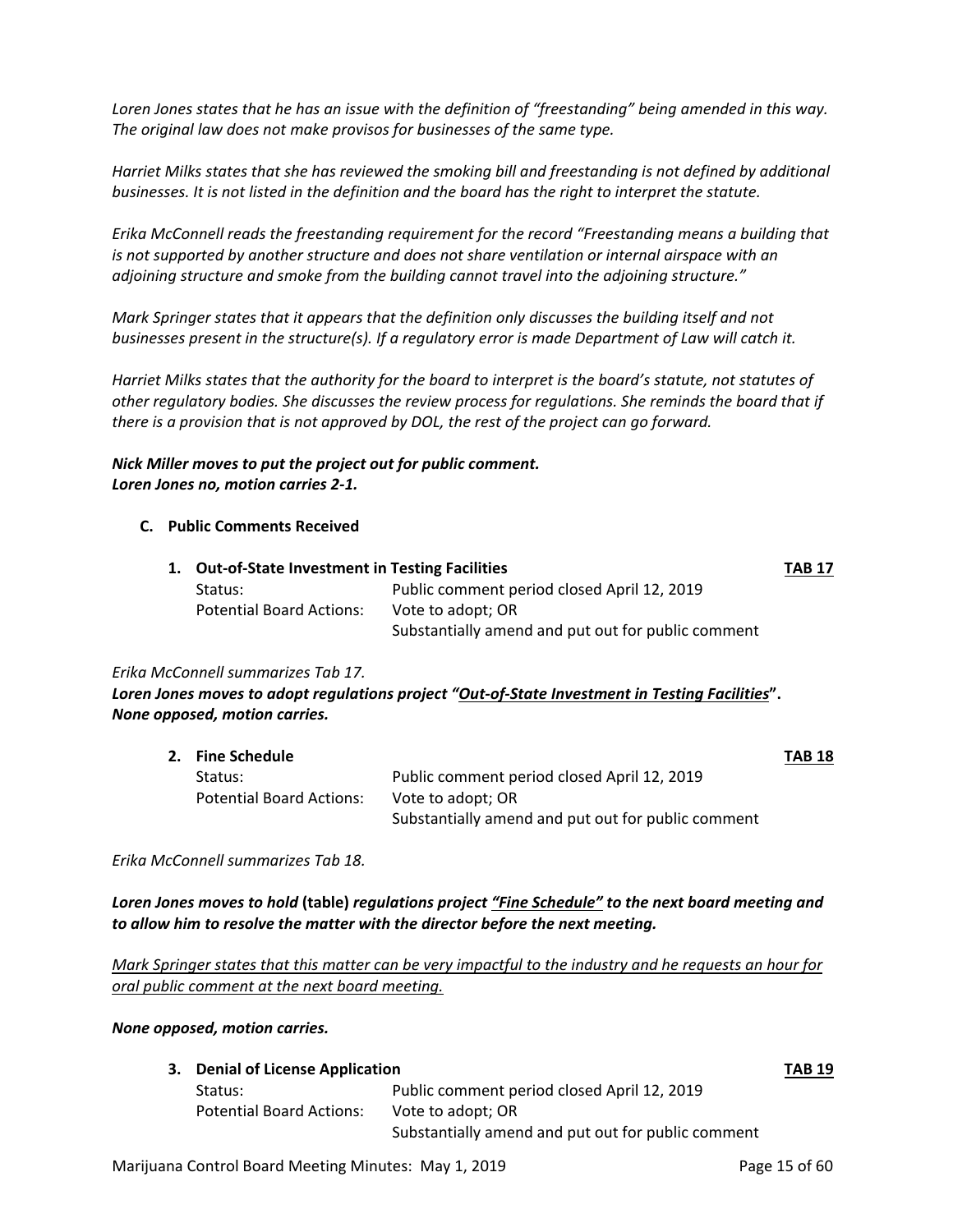*Erika McConnell summarizes Tab 19.*

### *Loren Jones moves to adopt project "Denial of License Application" None opposed, motion carries.*

| 4. Handler Courses              |                                                    | <b>TAB 20</b> |
|---------------------------------|----------------------------------------------------|---------------|
| Status:                         | Public comment period closed April 12, 2019        |               |
| <b>Potential Board Actions:</b> | Vote to adopt; OR                                  |               |
|                                 | Substantially amend and put out for public comment |               |

*Erika McConnell summarizes Tab 20.* 

### *Loren Jones moves to adopt project "Handler Courses" None opposed, motion carries.*

Loren Jones states that the interior cover of the MJ regulations has a list of regulations changes made recently. He asks about handler cards are issued every year and asks whose responsibility it is to make *sure that handlers understand regulatory changes. How does AMCO notify cardholders about regulatory changes?* 

*Loren Jones and Erika McConnell discuss the requirements for regulatory knowledge from cardholders.* 

#### **APPLICATIONS FROM PREVIOUS MEETINGS 3:21pm**

#### **A. Previous Board Action Taken**

| 1. | License #10901:           | The High Expedition Company                                                                                                                                                                    | TAB 21 |
|----|---------------------------|------------------------------------------------------------------------------------------------------------------------------------------------------------------------------------------------|--------|
|    | Licensee:                 | The High Expedition Company - Joseph McAneney 100%                                                                                                                                             |        |
|    | License Type:             | Retail Marijuana Store                                                                                                                                                                         |        |
|    | Premises Address:         | 13465 E Main Street                                                                                                                                                                            |        |
|    |                           | Talkeetna, AK 99676                                                                                                                                                                            |        |
|    | Local Governments:        | Matanuska-Susitna Borough                                                                                                                                                                      |        |
|    | Transferor:               | The High Expedition Company - Joseph McAneney 50% and                                                                                                                                          |        |
|    |                           | Dan Nelson Jr. 50%                                                                                                                                                                             |        |
|    | <b>For Consideration:</b> | Transfer of controlling interest; Matanuska-Susitna Borough<br>protests pending payment of license review fee, borough<br>marijuana taxes, and issuance of flood hazard development<br>permit. |        |

*Erika McConnell summarizes Tab 21.* 

*Jana Weltzin, counsel, is present in person and gives an update regarding the protest.*  Applicant, Joseph McAneney is present via phone, he states that the payment plan is to be in place within *30 days.*

*Counsel requests 60 days abeyance.*

## *Loren Jones moves to reconsider the February approval, deny the license and uphold the protest with a 60 day abeyance.*

*None opposed, motion carries.*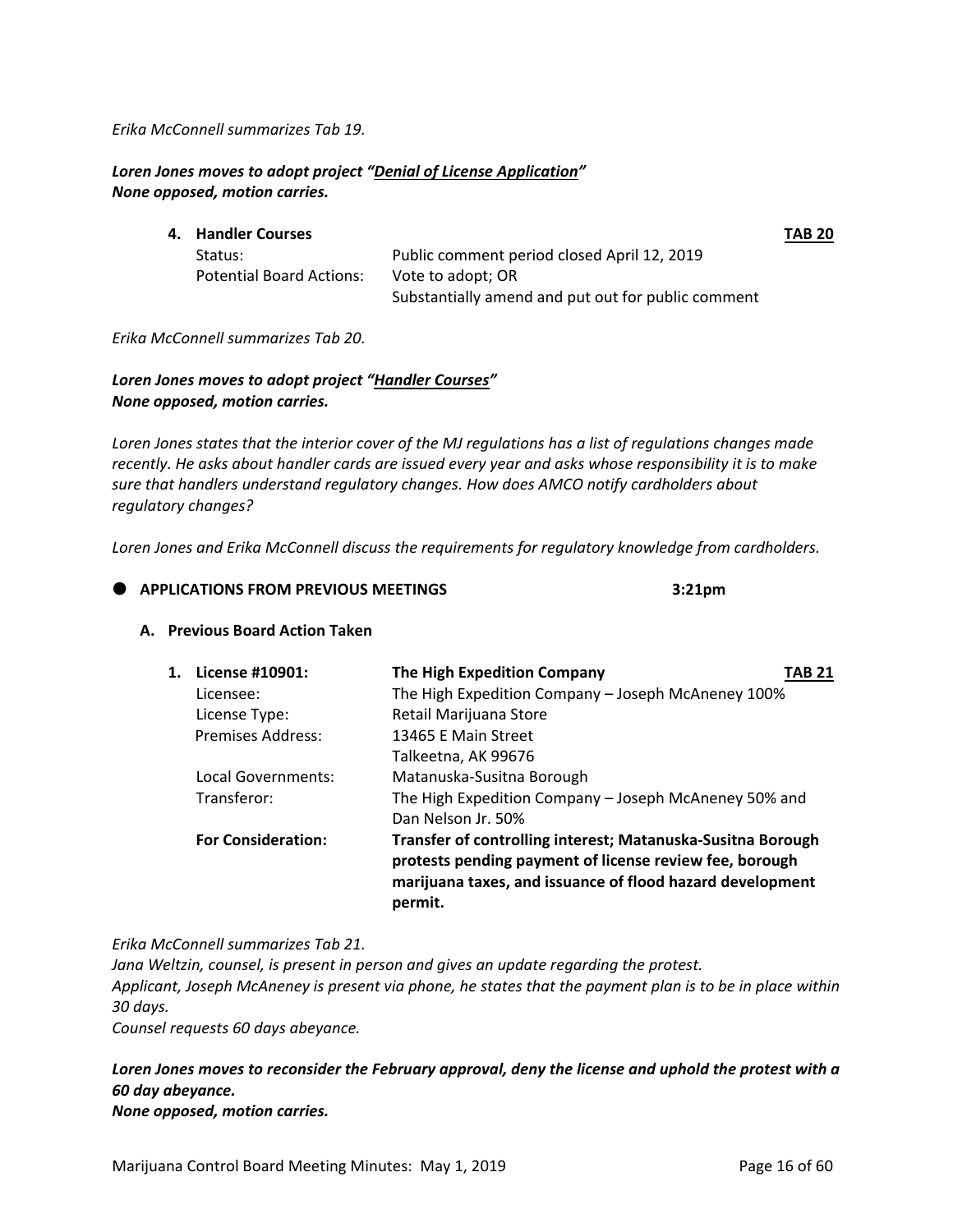| 2. License #11731:        | <b>AK Slow Burn Cannabis Outlet</b>   | <b>TAB 22</b> |
|---------------------------|---------------------------------------|---------------|
| Licensee:                 | AK Slow Burn Cannabis Outlet, LLC     |               |
| License Type:             | Retail Marijuana Store                |               |
| <b>Premises Address:</b>  | 1551 E Tudor Road                     |               |
|                           | Anchorage, AK 99507                   |               |
| Local Governments:        | Municipality of Anchorage             |               |
| <b>For Consideration:</b> | Request to extend abeyance timeframe. |               |

*Erika McConnell summarizes Tab 22.*

Jana Weltzin, counsel, is present in person and states that the wrong community council was noticed originally and that part of the delay is that he is presenting at both councils. The request is to extend the abeyance to *September 1, 2019.* 

*Loren Jones expresses concern regarding the length of the requested extension to the abeyance.* 

Jana Weltzin states that the SLUP application is not scheduled for consideration by the municipality until the SLUP application is complete. She states that part of the delay is because of the municipality processes.

Erika McConnell references the current project to allow these issues to be resolved in delegation rather than *abeyance. She does not have a concern regarding the 6 month abeyance.* 

#### *Nick Miller moves to extend the abeyance period to September 1 2019. None opposed, motion carries.*

| 3. . | License #13949:           | <b>Grass Station 49</b><br><b>TAB 23</b>                                    |
|------|---------------------------|-----------------------------------------------------------------------------|
|      | Licensee:                 | The Grass Station, LLC - Gary Evans 50% and Mason Evans 50%                 |
|      | License Type:             | Retail Marijuana Store                                                      |
|      | <b>Premises Address:</b>  | 3505 Airport Way, Suite A                                                   |
|      |                           | Fairbanks, AK 99709                                                         |
|      | Local Governments:        | City of Fairbanks; Fairbanks North Star Borough                             |
|      | Transferor:               | Wishful Things, LLC - Gary Evans 49% and James Simpson 51%                  |
|      | <b>For Consideration:</b> | Transfer of ownership; Department of Labor- Employment Security<br>objects. |

*Erika McConnell summarizes Tab 23 and states that the objection was lifted.* 

No further action is required at this time.

| 4. License #15768:        | <b>Aurora Borealis Cannabis Company</b>                    | <b>TAB 24</b> |
|---------------------------|------------------------------------------------------------|---------------|
| Licensee:                 | Sharon I Thompson                                          |               |
| License Type:             | Limited Marijuana Cultivation Facility                     |               |
| <b>Premises Address:</b>  | 16756 E Moose Hollow Avenue                                |               |
|                           | Talkeetna, AK 99676                                        |               |
| Local Governments:        | Matanuska-Susitna Borough                                  |               |
| <b>For Consideration:</b> | Matanuska-Susitna Borough protests pending payment of real |               |
|                           | property taxes and Borough's license review fee.           |               |

Erika McConnell summarizes Tab 24. She states that the ABC Board has provided 30 days to resolve tax issues *but it's up to the board.* 

Marijuana Control Board Meeting Minutes: May 1, 2019 **Page 17 of 60** Page 17 of 60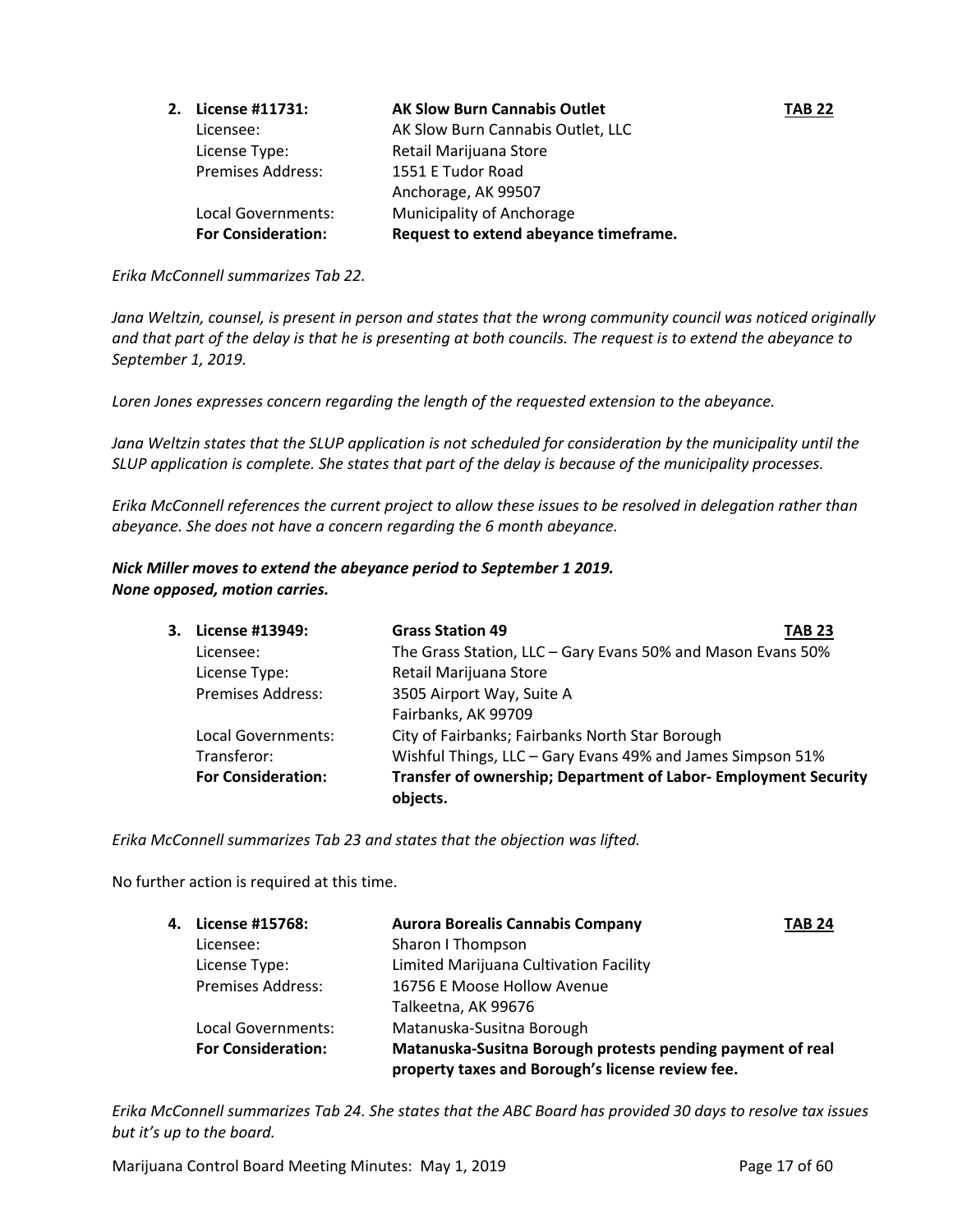*Sharon Thompson, applicant, is not present to testify at this time.*

*Loren Jones moves to reconsider the board's previous approval, uphold the protest and deny the application* with a 30 day abeyance. He suggests it be a 90 day abeyance period for staff to have time to contact the *applicant.* 

McConnell clarifies that the abeyance period only begins once the abeyance letter is sent, not the date of the *board action.* 

#### *None opposed, motion carries.*

Loren Jones asks about taxes and payment plans, and asks about how the protests are decided regarding taxes.

Erika McConnell states that it is up to the local government to create the policies regarding protests for taxes. *She states that the board could institute a discussion about the nature of the protests.* 

*Loren Jones states that the delegated status could hold the application for a year.* 

*Erika McConnell states that thought should be put into the matter.* 

| 5. | License #15814:           | <b>Tanana Herb Company, LLC</b>                 | <b>TAB 25</b> |
|----|---------------------------|-------------------------------------------------|---------------|
|    | Licensee:                 | Tanana Herb Company, LLC                        |               |
|    | License Type:             | Retail Marijuana Store                          |               |
|    | <b>Premises Address:</b>  | 1200 Well Street                                |               |
|    |                           | Fairbanks, AK 99701-2835                        |               |
|    | Local Governments:        | City of Fairbanks; Fairbanks North Star Borough |               |
|    | <b>For Consideration:</b> | Request to extend abeyance timeframe.           |               |

Sam Hachey, representative for license is present in person and Leslea Nunley, applicant, is present via phone.

*Nick Miller moves to extend the abeyance to the requested deadline of June 22 2019. None opposed, motion carries.*

|                           | <b>Tanana Herb Company, LLC</b>                 | <b>TAB 26</b> |
|---------------------------|-------------------------------------------------|---------------|
| Licensee:                 | Tanana Herb Company, LLC                        |               |
| License Type:             | Marijuana Concentrate Manufacturing Facility    |               |
| <b>Premises Address:</b>  | 1200 Well Street                                |               |
|                           | Fairbanks, AK 99701-2835                        |               |
| Local Governments:        | City of Fairbanks; Fairbanks North Star Borough |               |
| <b>For Consideration:</b> | Request to extend abeyance timeframe.           |               |
|                           | 6. License #16091:                              |               |

Sam Hachey, representative for license is present in person and Leslea Nunley, applicant, is present via phone.

#### *Nick Miller moves to extend the abeyance period to June 22, 2019. None opposed, motion carries.*

| 7. License #17452: | <b>Bristol Bay Bud Company</b>                 | <b>TAB 27</b> |
|--------------------|------------------------------------------------|---------------|
| Licensee:          | Bristol Bay Bud Company, LLC                   |               |
| License Type:      | <b>Standard Marijuana Cultivation Facility</b> |               |

Marijuana Control Board Meeting Minutes: May 1, 2019 **Page 18 of 60** Page 18 of 60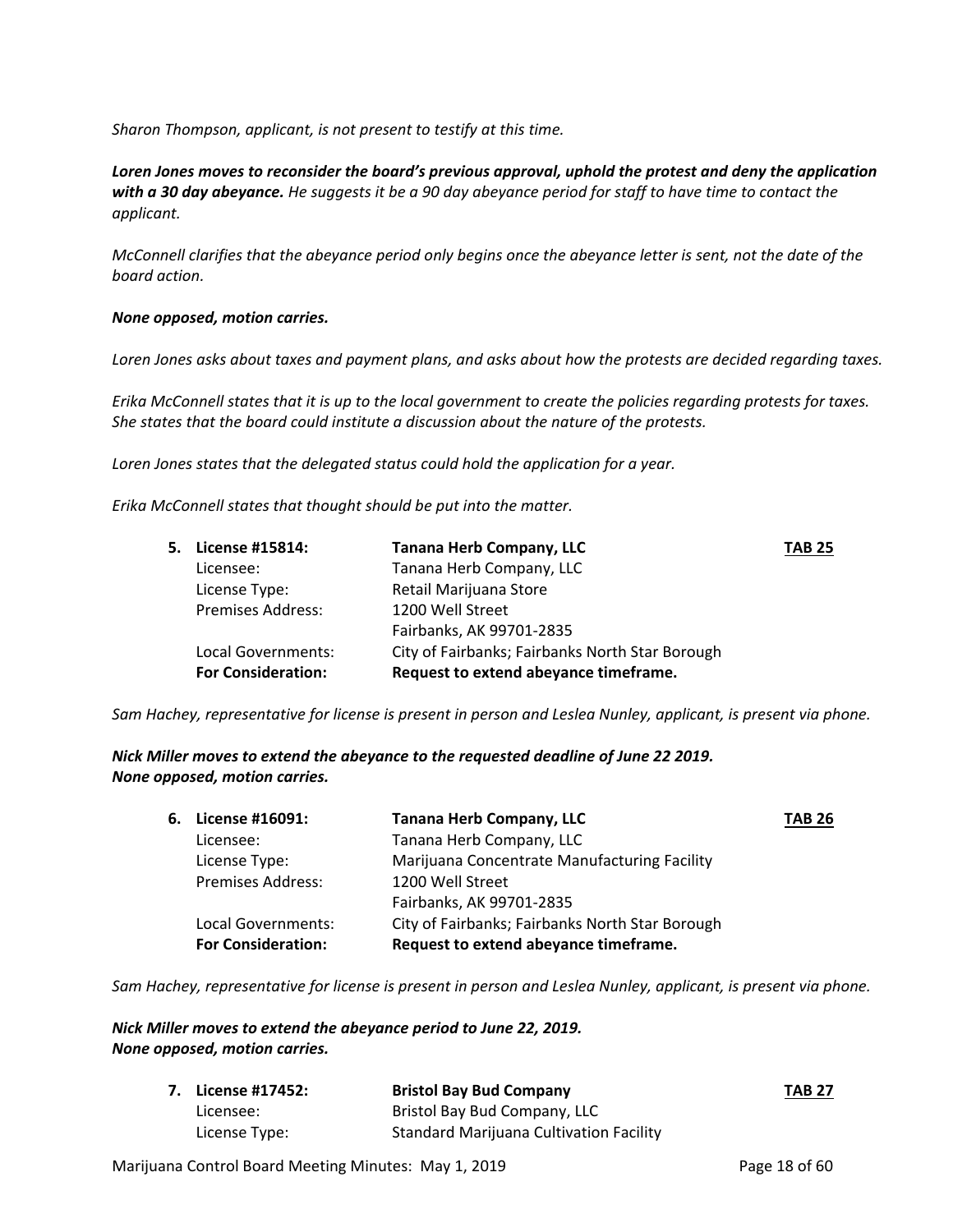| <b>Premises Address:</b>  | 2439 S Ridgecrest                                                  |
|---------------------------|--------------------------------------------------------------------|
|                           | Wasilla, AK 99623                                                  |
| Local Governments:        | Matanuska-Susitna Borough                                          |
| <b>For Consideration:</b> | Matanuska-Susitna Borough protests pending issuance of conditional |
|                           | use permit and Matanuska-Susitna Borough business license.         |

Jason Brandeis, counsel, is present via phone and he discusses the protest with the board. He requests a 2 *month abeyance.* 

*Mark Springers suggests a 90 day abeyance, Jason Brandeis counters with 120 days.* 

Loren Jones moves to reconsider the previous approval, deny the license and uphold the protest with a 120 *day abeyance. None opposed, motion carries.* 

| 8. . | License #19178:           | Higher By Bad Gramm3r, LLC                                                        | <b>TAB 28</b> |
|------|---------------------------|-----------------------------------------------------------------------------------|---------------|
|      | Licensee:                 | Higher By Bad Gramm3r, LLC                                                        |               |
|      | License Type:             | Retail Marijuana Store                                                            |               |
|      | <b>Premises Address:</b>  | 1204 N Hyer Spur Road                                                             |               |
|      |                           | Palmer, AK 99645                                                                  |               |
|      | Local Governments:        | Matanuska-Susitna Borough                                                         |               |
|      | <b>For Consideration:</b> | Matanuska-Susitna Borough protests pending issuance of conditional<br>use permit. |               |
|      |                           |                                                                                   |               |

#### *Applicant is not present.*

#### *Mark Springer states that this matter is tabled until the applicant is present.*

| B. Tabled |                           | 3:44 <sub>pm</sub>                        |               |
|-----------|---------------------------|-------------------------------------------|---------------|
|           | License #10886:           | <b>Good Titrations</b>                    | <b>TAB 29</b> |
|           | Licensee:                 | FSE, Inc.                                 |               |
|           | License Type:             | Marijuana Product Manufacturing Facility  |               |
|           | Premises Address:         | 1770 Donald Avenue, Suite B               |               |
|           |                           | Fairbanks, AK 99701                       |               |
|           | Local Governments:        | <b>Fairbanks North Star Borough</b>       |               |
|           | <b>For Consideration:</b> | Products tabled at February 2019 meeting. |               |
|           |                           |                                           |               |

*Request for ethical determination by Nick Miller* (Applicant and board member are members of the AMIA board). *Mark Springer states that he does not find a conflict that requires recusal.* 

*Brandon Emmett, licensee and Jana Weltzin, counsel are present in person to discuss their products. Loren Jones states that the labeling for product Canna Bath Bomb should say not for consumption.* 

*Loren Jones moves to approve all 5 proposed products for Good Titrations with delegation that includes the non‐edible/not for consumption statement be added on the packaging of the Canna Bath Bomb.* 

*Brandon Emmett clarifies that the current establishment will not produce these products, once the build out space is requested these products will be manufactured.*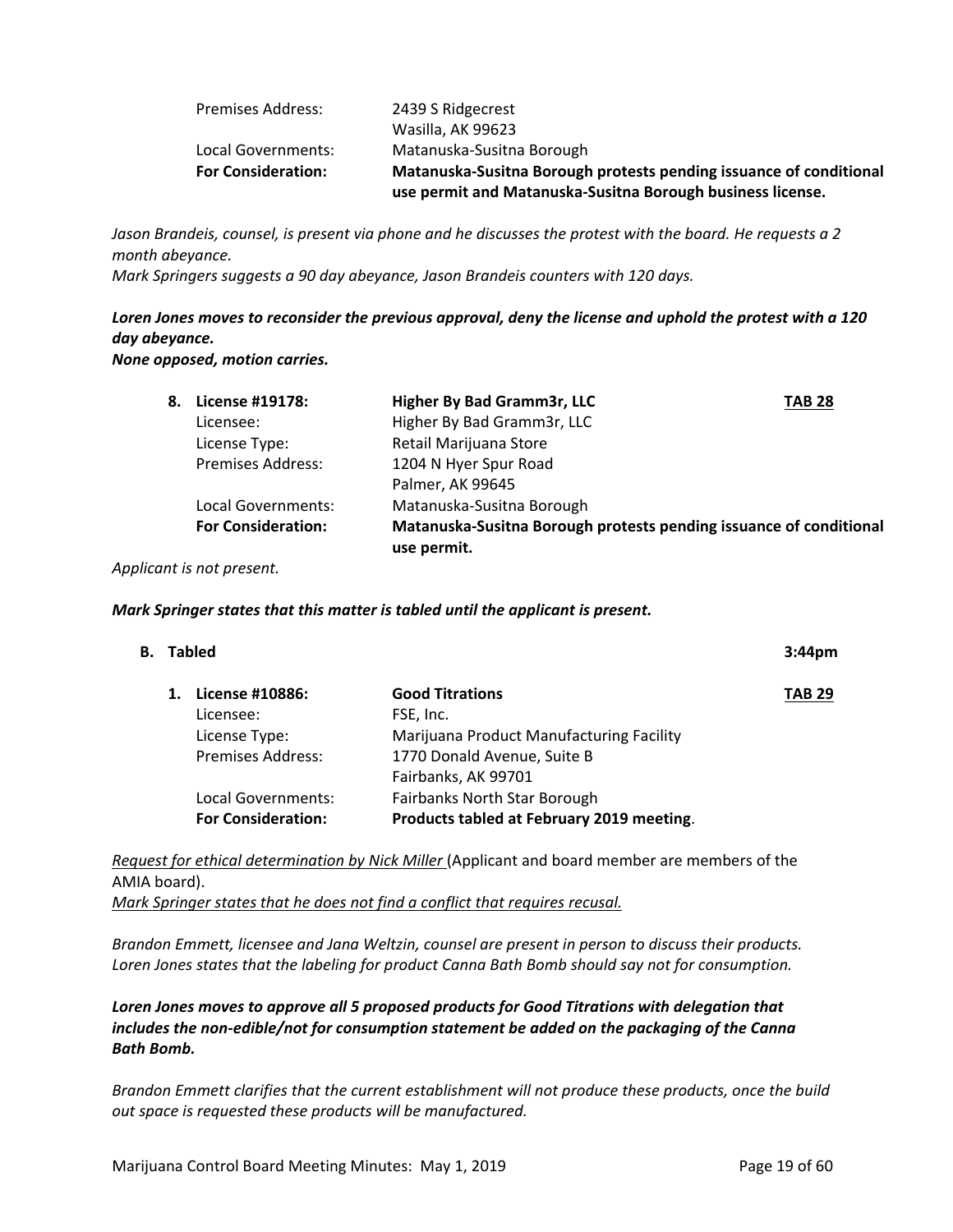#### *None opposed, motion carries.*

| 2. License #12318         | <b>Anchorage Bowl, LLC</b>                | <b>TAB 30</b> |
|---------------------------|-------------------------------------------|---------------|
| Licensee:                 | Anchorage Bowl, LLC                       |               |
| License Type:             | Marijuana Product Manufacturing Facility  |               |
| <b>Premises Address:</b>  | 4000 Spenard Road                         |               |
|                           | Anchorage, AK 99517                       |               |
| Local Governments:        | Municipality of Anchorage                 |               |
| <b>For Consideration:</b> | Products tabled at December 2018 meeting. |               |
|                           |                                           |               |

*Applicant is not present yet.* 

*Break is called. 3:48pm Meeting resumes at 3:59pm.*

*Applicant, Shelton Landon, Is present in person. Erika McConnell summarizes Tab 30.* 

*Mark Springer asks about the Edible* (THC RTD "Ready To Drink")*.* 

*The applicant asks what information he can provide.* 

Loren Jones states that the Canna-Balm should have a label that says not for consumption. He also addresses the "Doggy Nips" and states that he is unhappy with the item looking like a dog treat due to the implications *that it should be fed to an animal.*

*Applicant clarifies that the label states for human consumption only.* 

*Mark Springer asks that the warning be on the front as well.* 

*Nick Miller moves to approve all 12 products with delegation including the delegation to add the warning "not for consumption" to the product AK Canna‐Balm packaging and the addition of the "for human consumption only" on the front as well as back of the packaging for product "Doggy Nips". None opposed, motion carries.* 

| 3. License #12511         | <b>Rosie Creek Farm</b>                   | <b>TAB 31</b> |
|---------------------------|-------------------------------------------|---------------|
| Licensee:                 | RCFC, LLC                                 |               |
| License Type:             | Marijuana Product Manufacturing Facility  |               |
| <b>Premises Address:</b>  | 2659 Livingston Loop                      |               |
|                           | Fairbanks, AK 99709                       |               |
| Local Governments:        | <b>Fairbanks North Star Borough</b>       |               |
| <b>For Consideration:</b> | Products tabled at February 2019 meeting. |               |

Jana Weltzin is present in person and asks that the board table consideration of the products to the July *meeting.* 

*The board accepts the request.*

| 4. License #14359 | Tip Top, LLC           | <b>TAB 32</b> |
|-------------------|------------------------|---------------|
| Licensee:         | Tip Top, LLC           |               |
| License Type:     | Retail Marijuana Store |               |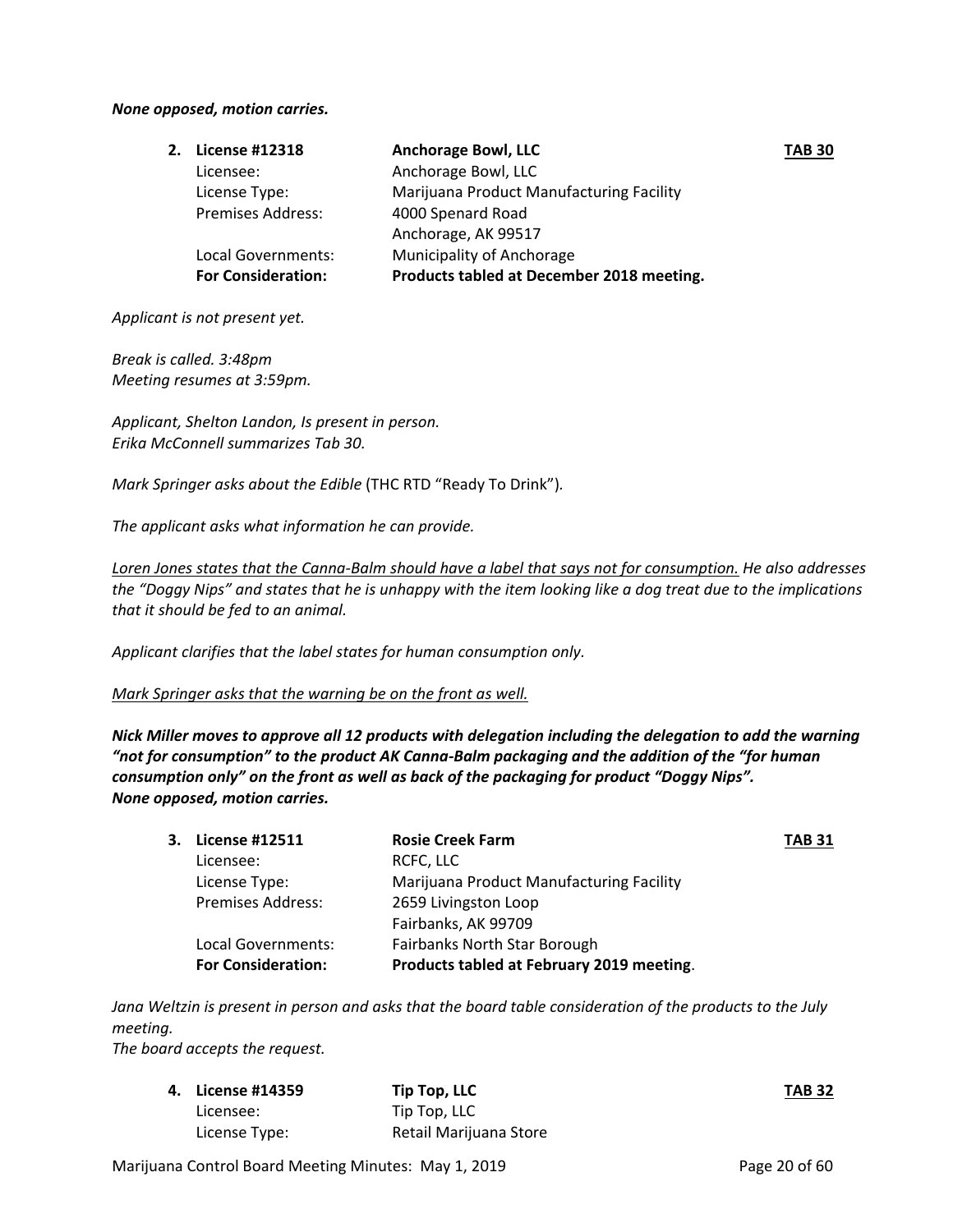|                           | municipal license and special land use permit.         |
|---------------------------|--------------------------------------------------------|
| <b>For Consideration:</b> | Municipality of Anchorage protests pending an approved |
| Local Governments:        | Municipality of Anchorage                              |
|                           | Anchorage, AK 99501                                    |
| <b>Premises Address:</b>  | 233 E 5 <sup>th</sup> Avenue, Suite 1                  |

*Applicant is not present at this time.* 

| 5. License #16991:        | <b>Stoney Moose Kitchens</b>              | <b>TAB 33</b> |
|---------------------------|-------------------------------------------|---------------|
| Licensee:                 | E & M Holdings, LLC                       |               |
| License Type:             | Marijuana Product Manufacturing Facility  |               |
| <b>Premises Address:</b>  | 9737 Mud Bay Road, Suite 104              |               |
|                           | Ketchikan, AK 99901                       |               |
| Local Governments:        | Ketchikan Gateway Borough                 |               |
| <b>For Consideration:</b> | Products tabled at February 2019 meeting. |               |
|                           |                                           |               |

*Applicant is not present at this time, he is on the airplane.* 

| 6. License #17176         | <b>State of Mind Cannabis Company</b>                                                                                         | <b>TAB 34</b> |
|---------------------------|-------------------------------------------------------------------------------------------------------------------------------|---------------|
| Licensee:                 | <b>HS Enterprises LLC</b>                                                                                                     |               |
| License Type:             | Retail Marijuana Store                                                                                                        |               |
| <b>Premises Address:</b>  | 33508 Lincoln Avenue, #C                                                                                                      |               |
|                           | Seward, AK 99664                                                                                                              |               |
| Local Governments:        | Kenai Peninsula Borough                                                                                                       |               |
| <b>For Consideration:</b> | Tabled at December 2018 meeting until the premises diagrams<br>for liquor licenses 2720 and 4254 have been revised via AB-14. |               |

*Applicant, David Hettick, is present via phone.* 

*Erika McConnell summarizes Tab 34.* 

*Applicant summarizes his application and answers board questions regarding location and experience.* 

*Loren Jones asks about the premises diagram changes and the required separation between liquor license premises and Marijuana licensed premises.* 

*The board and director discuss the premises diagrams.* 

*The applicant answers additional questions regarding entrances and whether or not they are required to go through the bar or visa‐versa.* 

*Mark Springer states that the diagrams are hard to understand.* 

*Applicant confirms that there is no public access between the two, and discusses the operating hours related to the bar (unrelated).* 

*Nick Miller moves to approve license 17176 with delegation & Kenai Peninsula Borough conditions. None opposed, motion carries.*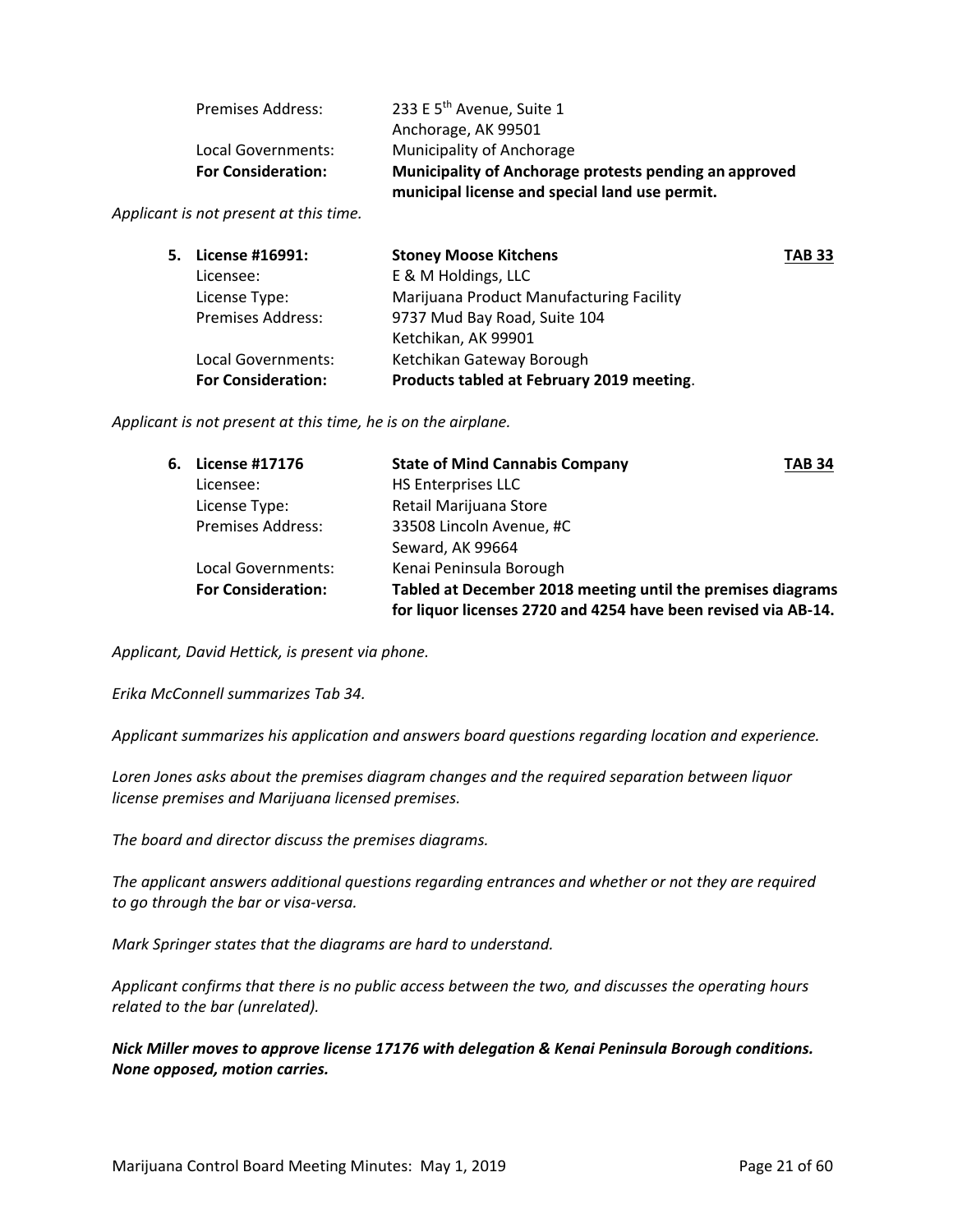|                           | Alaska's Latitude 61                     | <b>TAB 35</b> |
|---------------------------|------------------------------------------|---------------|
| Licensee:                 | Vickie L Fenster                         |               |
| License Type:             | Marijuana Product Manufacturing Facility |               |
| Premises Address:         | 2201 Nissen Drive                        |               |
|                           | Palmer, AK 99645                         |               |
| Local Governments:        | Matanuska-Susitna Borough                |               |
| <b>For Consideration:</b> | Multiple objections received.            |               |
|                           | 7. License #18173                        |               |

Applicant, Vickie Fenster, is present in person. She provides a folder of reference materials to the board.

*Erika McConnell summarizes Tab 35.* 

*Applicant answers board questions regarding the objections, the Home Owners Association meeting where her application was approved, product bundling (in marketing) which was discussed at previous meeting, and change to the testing process.* 

Erika McConnell clarifies that the bundling may occur to retail stores as long as the purchase limit is still *adhered to.* 

*Applicant answers board questions regarding source of marijuana for manufacture, licensed premises, access to the basement (daylight basement, separate access), restricted access versus non restricted access areas, product names, and reduction of product list, packaging for products.* 

Loren Jones states that the product name listed only lists the formula but it appears that her products *also include words like "ointment" or "salve".* 

*Mark Springer states that the product name should include the identifier such as "salve" or "ointment", he requests delegation include this identifier.*

*Nick Miller moves to approve license 18173 with delegation. None opposed, motion carries.*

*Nick Miller moves to approve all 6 products with delegation including the requested delegation above regarding the additional identifier on the product name. None opposed, motion carries.* 

| 8. License #19372:        | <b>Red Run Cannabis Cultivators, LLC</b>  | <b>TAB 36</b> |
|---------------------------|-------------------------------------------|---------------|
| Licensee:                 | Red Run Cannabis Cultivators, LLC         |               |
| License Type:             | Marijuana Product Manufacturing Facility  |               |
| <b>Premises Address:</b>  | 12516 Kenai Spur Highway, Suite A         |               |
|                           | Kenai, AK 99611                           |               |
| Local Governments:        | City of Kenai; Kenai Peninsula Borough    |               |
| <b>For Consideration:</b> | Products tabled at February 2019 meeting. |               |

*Applicant is not present at this time.* 

*None of the applicants that were not present previously are present at this time. Meeting adjourned.* 

**RECESS TO NEXT DAY** **4:38pm**

Marijuana Control Board Meeting Minutes: May 1, 2019 **Page 22 of 60** Page 22 of 60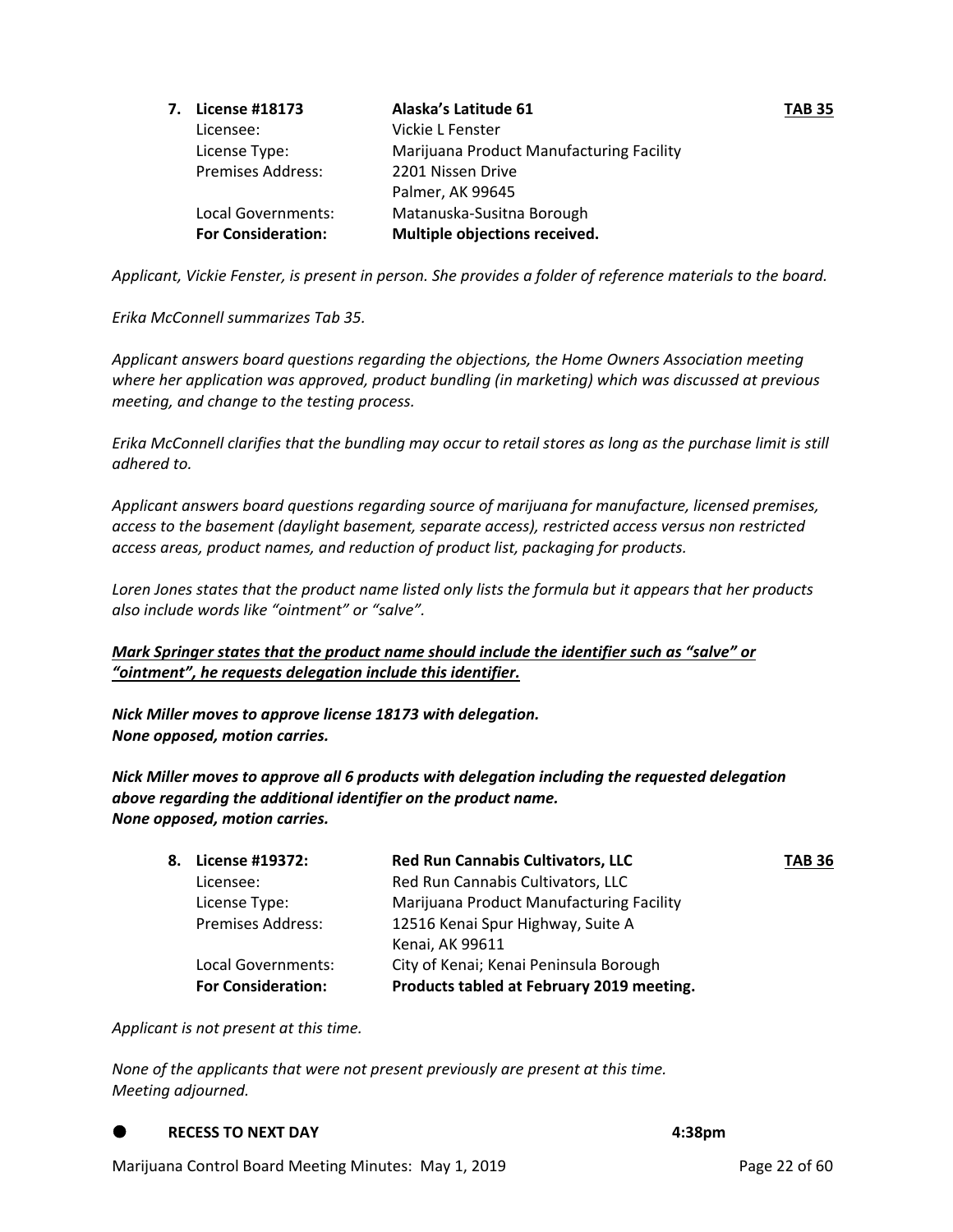# **Marijuana Control Board Meeting Minutes Continued May 2, 2019**

#### **ADMINISTRATION 9:00 am**

### **A. Call to Order**

**B. Roll Call**

**Board Members Present** *Mark Springer, Chair, Rural Member Loren Jones, Public Health Member Nick Miller, Industry Member*

## **Board Members Absent**

*Christopher Jaime, Public Safety Member*

#### **Staff Present**

*Erika McConnell, Director Mikal Milton, Records and Licensing Supervisor*

#### **Counsel Present**

*Harriet Milks, Assistant Attorney General*

*Erika McConnell makes a clarifying comment regarding the ARMS/APSIN press coverage; she reads AS 17.38.131. She states that there is a substantial misunderstanding of why enforcement officers should be armed* and have access to the databases, it's not about going into the licensed premises, it's about fighting the black *market. Enforcing criminally punishable provisions requires the tools and safety protections used by police officers.* 

*Mark Springer states that these record management systems are important, and that the authority these enforcement officers have is broad. He thanks the director.* 

| $\bullet$ Tabled from 5/1/2019 | $9:15$ am                                                                         |               |
|--------------------------------|-----------------------------------------------------------------------------------|---------------|
| A. License #19178:             | Higher By Bad Gramm3r, LLC                                                        | <b>TAB 28</b> |
| Licensee:                      | Higher By Bad Gramm3r, LLC                                                        |               |
| License Type:                  | Retail Marijuana Store                                                            |               |
| <b>Premises Address:</b>       | 1204 N Hyer Spur Road                                                             |               |
|                                | Palmer, AK 99645                                                                  |               |
| Local Governments:             | Matanuska-Susitna Borough                                                         |               |
| <b>For Consideration:</b>      | Matanuska-Susitna Borough protests pending issuance of conditional<br>use permit. |               |

*Applicant is not present at this time.*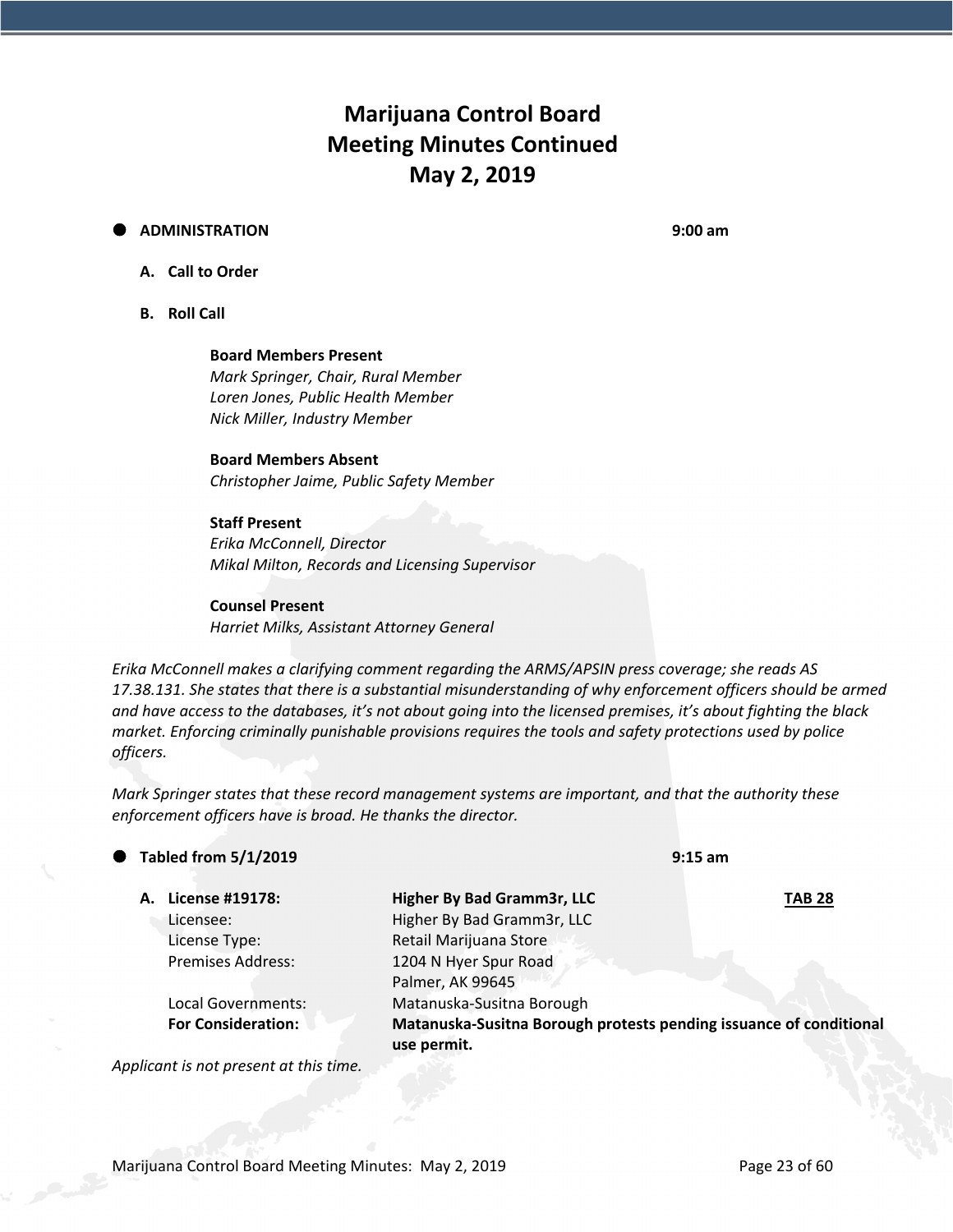| В. | <b>License #14359</b>     | Tip Top, LLC                                           | <b>TAB 32</b> |
|----|---------------------------|--------------------------------------------------------|---------------|
|    | Licensee:                 | Tip Top, LLC                                           |               |
|    | License Type:             | Retail Marijuana Store                                 |               |
|    | <b>Premises Address:</b>  | 233 E 5 <sup>th</sup> Avenue, Suite 1                  |               |
|    |                           | Anchorage, AK 99501                                    |               |
|    | Local Governments:        | Municipality of Anchorage                              |               |
|    | <b>For Consideration:</b> | Municipality of Anchorage protests pending an approved |               |
|    |                           | municipal license and special land use permit.         |               |

*Applicant is not present at this time.*

| C. License #16991:        | <b>Stoney Moose Kitchens</b>              | <b>TAB 33</b> |
|---------------------------|-------------------------------------------|---------------|
| Licensee:                 | E & M Holdings, LLC                       |               |
| License Type:             | Marijuana Product Manufacturing Facility  |               |
| <b>Premises Address:</b>  | 9737 Mud Bay Road, Suite 104              |               |
|                           | Ketchikan, AK 99901                       |               |
| Local Governments:        | Ketchikan Gateway Borough                 |               |
| <b>For Consideration:</b> | Products tabled at February 2019 meeting. |               |

### *Considered below. Board agrees to consider Tab 94.*

| License #16991:          | <b>Stoney Moose Kitchens</b>             | <b>TAB 94</b> |
|--------------------------|------------------------------------------|---------------|
| Licensee:                | E & M Holdings, LLC                      |               |
| License Type:            | Marijuana Product Manufacturing Facility |               |
| <b>Premises Address:</b> | 9737 Mud Bay Road, Suite 104             |               |
|                          | Ketchikan, AK 99901                      |               |
| Local Governments:       | Ketchikan Gateway Borough                |               |
|                          |                                          |               |

*Eric Riemer, licensee, is present in person. Tab 94 is considered first.* 

*Nick Miller moves to approve product "In‐House Vegetable Glycerin". None opposed, motion carries.* 

*Tab 33 is now considered.* 

*Licensee answers board questions regarding the products Infused Kombucha, servings in the Extra POTent are four servings vs one serving for the other Kombucha, different labeling will be used, warning regarding may contain alcohol (trace amounts of alcohol will be added to the label), food services regulations regarding fermented beverages, DEC has reviewed the process by which the Kombucha is made.* 

*Licensee answers board questions about the moose milk creamer (there is an in house process that prevents adulteration).* 

### *Nick Miller moves to approve all 11 products requested with delegation.*

*Licensee answers board questions regarding mushroom chocolates (mushroom powder is used).*

#### *None opposed, motion carries.*

Marijuana Control Board Meeting Minutes: May 2, 2019 **Page 24 of 60** Page 24 of 60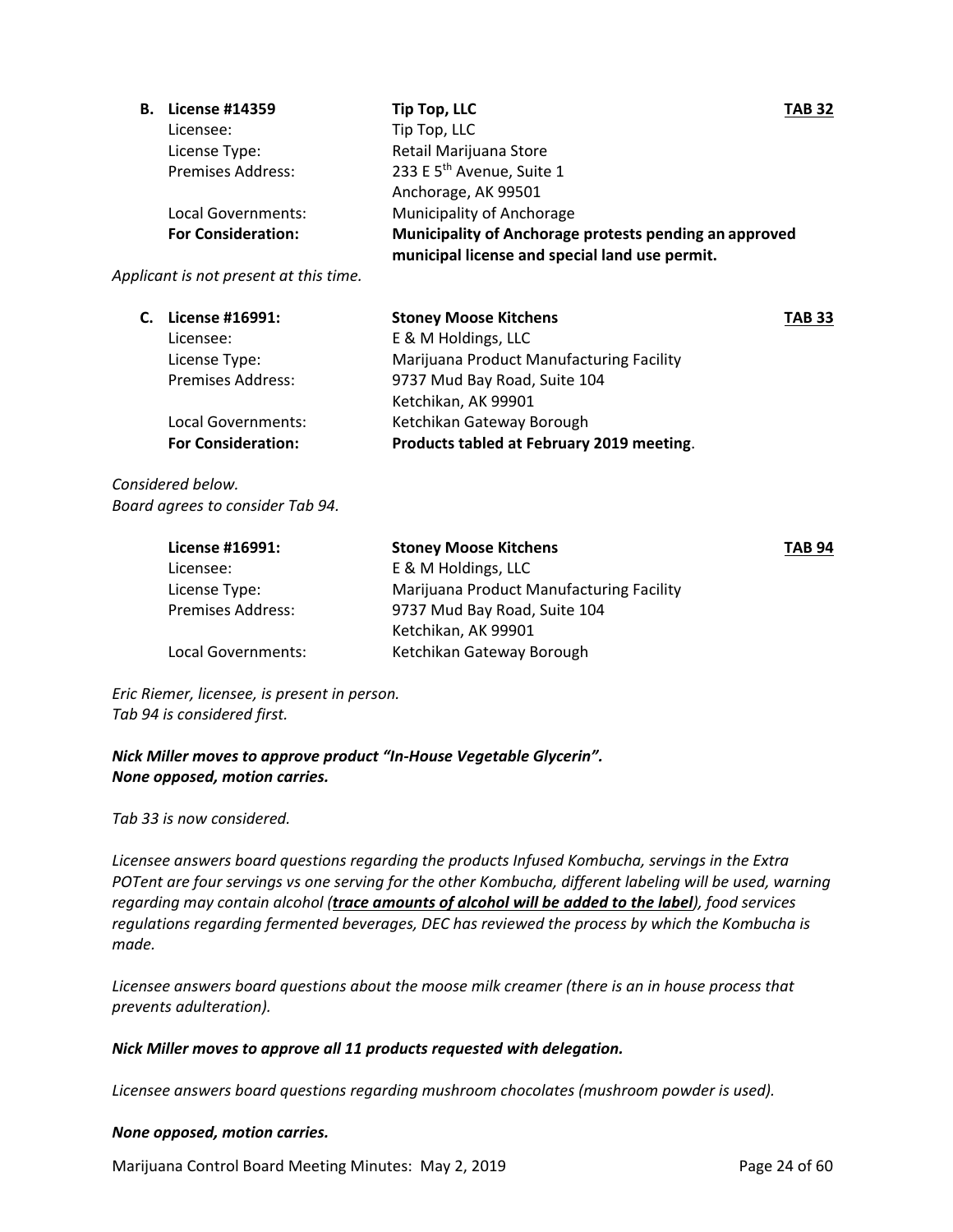| D. License #19372:        | <b>Red Run Cannabis Cultivators, LLC</b>  | <b>TAB 36</b> |
|---------------------------|-------------------------------------------|---------------|
| Licensee:                 | Red Run Cannabis Cultivators, LLC         |               |
| License Type:             | Marijuana Product Manufacturing Facility  |               |
| <b>Premises Address:</b>  | 12516 Kenai Spur Highway, Suite A         |               |
|                           | Kenai, AK 99611                           |               |
| Local Governments:        | City of Kenai; Kenai Peninsula Borough    |               |
| <b>For Consideration:</b> | Products tabled at February 2019 meeting. |               |

*Licensee, Marc Theiler, is present via phone.* 

#### *Nick Miller moves to approve concentrates "Hash" "Kief" and "Rosin". None opposed, motion carries.*

#### *Nick Miller moves to approve product "Moon Rocks".*

*The board discusses testing & labeling requirements with staff. Applicant answers board questions regarding labeling (concentrate).* 

#### *Mark Springer asks that the labeling be clarified in delegation in work with the director to ensure* that the concentrate & labeling regarding testing is clear (the testing on each 'part' must be listed).

#### *None opposed, motion carries.*

*Applicant answers board questions regarding the Premium infused butter products (pre‐creamed nuts are used).*

*Nick Miller moves to approve products 1 "Hash Chocolates", 2 "Hash Gummies", 6 "Premium Infused Cashew Butter", 7 "Premium Infused Peanut Butter", & 8 "Premium Infused Pecan Butter". None opposed, motion carries.* 

#### **APPLICATIONS FROM PREVIOUS MEETINGS CONTINUED**

**B. Licenses in "Pending Inspection" Status for Over Six Months TAB 37**

| 1. | License #11091:          | <b>Tempt, LLC</b>                                         |
|----|--------------------------|-----------------------------------------------------------|
|    | Licensee:                | Tempt, LLC                                                |
|    | License Type:            | <b>Standard Marijuana Cultivation Facility</b>            |
|    | <b>Premises Address:</b> | 2410 E 88 <sup>th</sup> Avenue                            |
|    |                          | Anchorage, AK 99507                                       |
|    | Approved by MCB:         | February 2, 2017                                          |
|    | License Issued:          | May 24, 2017                                              |
|    |                          | When on January 24, 2018 agenda, licensee did not appear. |

*Erika McConnell suggests that the board revoke their approval from non‐appearance by the applicant.* 

*Nick Miller moves to rescind prior approval for 11091 Tempt, LLC for non‐appearance. None opposed, motion carries.*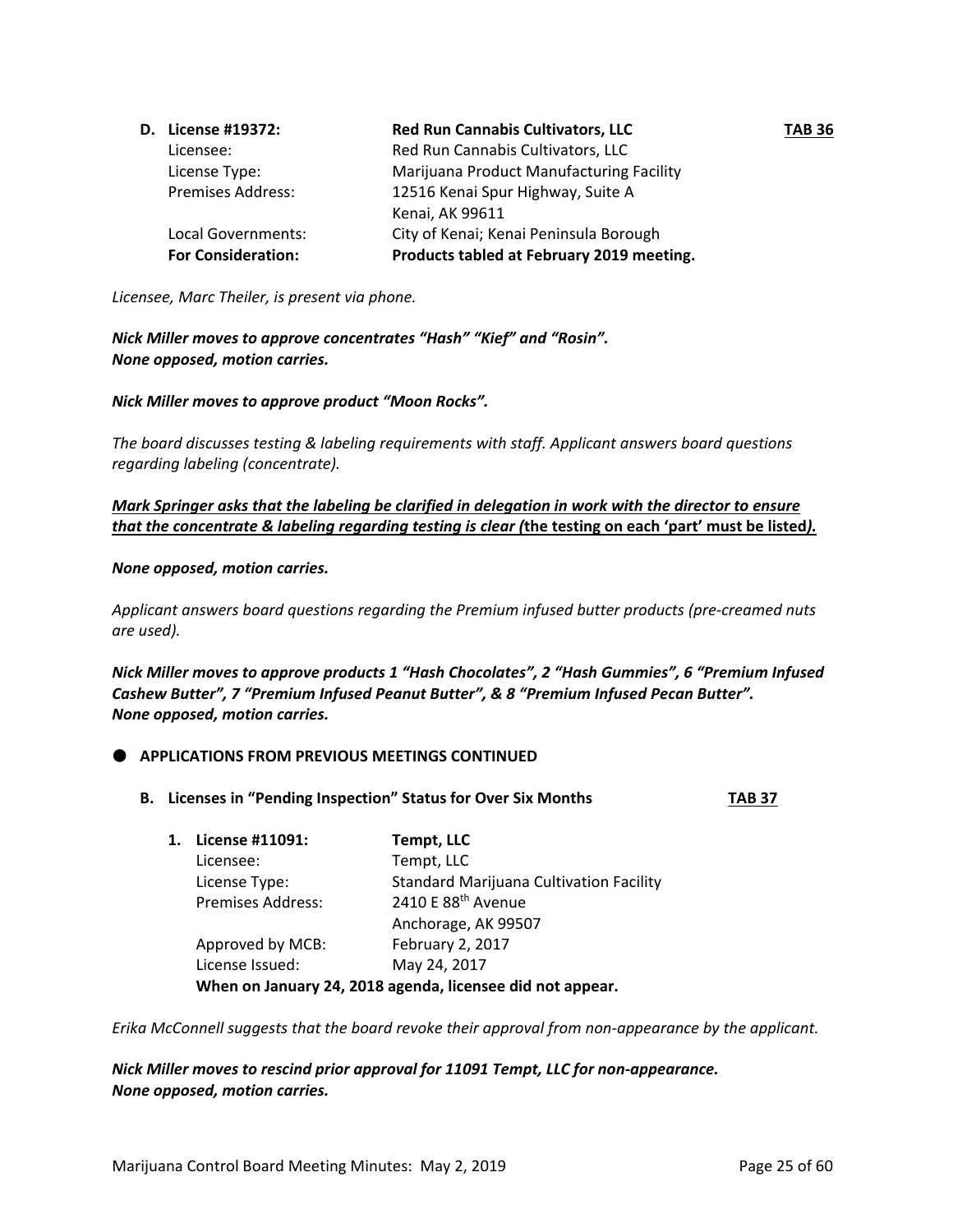| License #11547:          | <b>Cloudberry Cannabis</b>                                                              |
|--------------------------|-----------------------------------------------------------------------------------------|
| Licensee:                | Joseph D Shimek; Lily A Shimek                                                          |
| License Type:            | Retail Marijuana Store                                                                  |
| <b>Premises Address:</b> | 3307 Spenard Road                                                                       |
|                          | Anchorage, AK 99503                                                                     |
| Approved by MCB:         | April 5, 2017                                                                           |
| License Issued:          | August 1, 2017                                                                          |
|                          | On April 4, 2018 agenda, licensee told board that he anticipated being ready in June of |
| 2018.                    |                                                                                         |

#### *Applicant is not present at this time.*

*Nick Miller moves to rescind prior approval for non‐appearance. None opposed, motion carries.* 

> **3. License #11635: Cloudberry Partners** Licensee: Joseph D Shimek; Lily A Shimek License Type: Standard Marijuana Cultivation Facility Premises Address: 3307 Spenard Road Anchorage, AK 99503 Approved by MCB: May 15, 2017 License Issued: August 10, 2017 **On April 4, 2018 agenda, licensee told board that he anticipated being ready a little after June of 2018.**

*Applicant is not present.*

*Nick Miller moves to rescind prior approval. None opposed, motion carries.* 

#### **[Reconsidered below]**

| 4. | License #13603:          | AK Green Bee, Inc.                             |
|----|--------------------------|------------------------------------------------|
|    | Licensee:                | AK Green Bee, Inc.                             |
|    | License Type:            | <b>Standard Marijuana Cultivation Facility</b> |
|    | <b>Premises Address:</b> | 2364 Badger Road                               |
|    |                          | North Pole, AK 99705                           |
|    | Approved by MCB:         | May 15, 2017                                   |
|    | License Issued:          | October 8, 2018                                |
|    |                          |                                                |

*Applicant, Monique Bangle, is present via phone and explains that the conditional use process is delaying their opening. They anticipate being ready within one month.* 

| 5. | License #13752:          | <b>Northern Dreams, LLC</b>            |
|----|--------------------------|----------------------------------------|
|    | Licensee:                | Northern Dreams, LLC                   |
|    | License Type:            | Limited Marijuana Cultivation Facility |
|    | <b>Premises Address:</b> | 11705 B N Jonesville Mine Road         |
|    |                          | Sutton, AK 99674                       |
|    | Approved by MCB:         | June 14, 2018                          |
|    | License Issued:          | September 6, 2018                      |

Marijuana Control Board Meeting Minutes: May 2, 2019 **Page 26 of 60** Page 26 of 60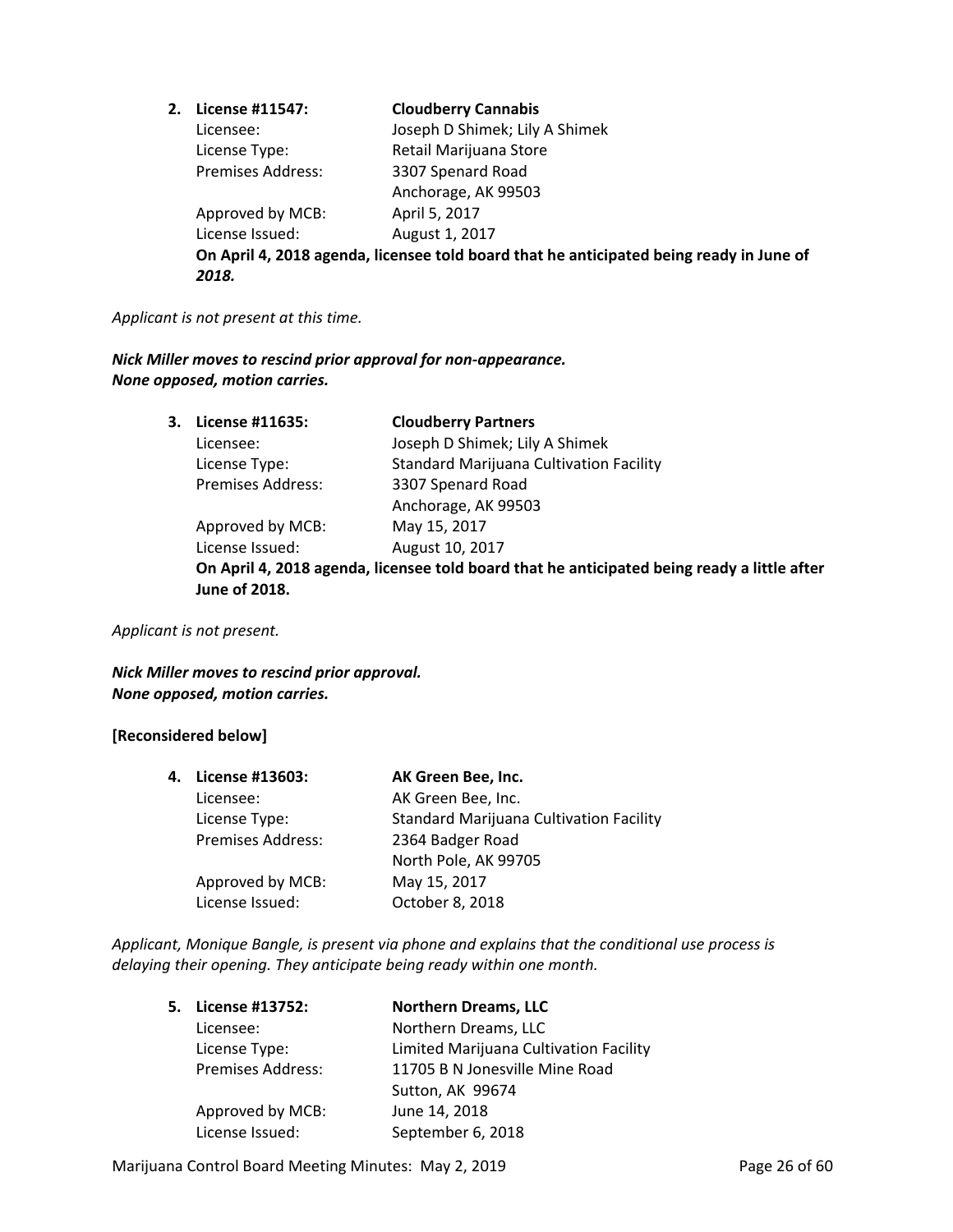*Applicant, Andrew Wessel, is present via phone. An inspection has been requested.* 

#### **C. Licenses in "Delegated" Status for Approximately One Year TAB 38**

| 1. | License #10876:          | <b>Hale Harvest</b>                                                                                                                                      |
|----|--------------------------|----------------------------------------------------------------------------------------------------------------------------------------------------------|
|    | Licensee:                | Joel H. Zebill                                                                                                                                           |
|    | License Type:            | Limited Marijuana Cultivation Facility                                                                                                                   |
|    | <b>Premises Address:</b> | 18132 Loveall Loop                                                                                                                                       |
|    |                          | Clam Gulch, AK 99568                                                                                                                                     |
|    | Approved By MCB:         | April 5, 2017                                                                                                                                            |
|    | Pending:                 | Fire Marshal approval; in April of 2018, applicant stated he<br>was in communication with Fire Marshal and was instructed<br>to keep the office updated. |

*Not present, no communication with staff since April 2018.* 

#### *Nick Miller moves to rescind prior approval for non‐appearance. None opposed, motion carries.*

| 2. License #12572:       | Henleys' Happy Harvest, LLC                                   |
|--------------------------|---------------------------------------------------------------|
| Licensee:                | Henleys' Happy Harvest, LLC                                   |
| License Type:            | Limited Marijuana Cultivation Facility                        |
| <b>Premises Address:</b> | 35633 Baranof Street                                          |
|                          | Kenai, AK 99611                                               |
| Approved By MCB:         | January 26, 2018                                              |
| Pending:                 | Fire Marshal approval; applicant not present at February 2019 |
|                          | meeting.                                                      |

#### *Applicant is not present.*

*The applicant is extended a chance to arrive in July.* 

| 3. . | License #12580:          | <b>Brown Owl's Cultivation</b>                                                                    |
|------|--------------------------|---------------------------------------------------------------------------------------------------|
|      | Licensee:                | Winazar, LLC                                                                                      |
|      | License Type:            | Limited Marijuana Cultivation Facility                                                            |
|      | <b>Premises Address:</b> | 320 Wright Lane                                                                                   |
|      |                          | Fairbanks, AK 99712                                                                               |
|      | Approved By MCB:         | September 14, 2017                                                                                |
|      | Pending:                 | Fire Marshal approval; at February 2019 meeting, applicant<br>was asked to provide update in May. |

#### *Applicant is not present.*

*The applicant is extended a chance to arrive in July.* 

| 4. License #12659:       | Alaska Horticultural Arts, LLC                 |
|--------------------------|------------------------------------------------|
| Licensee:                | Alaska Horticultural Arts, LLC                 |
| License Type:            | <b>Standard Marijuana Cultivation Facility</b> |
| <b>Premises Address:</b> | 7978 W. Scarlet Circle                         |
|                          | Wasilla, AK 99623                              |
| Approved By MCB:         | July 13, 2017                                  |

Marijuana Control Board Meeting Minutes: May 2, 2019 **Page 27 of 60**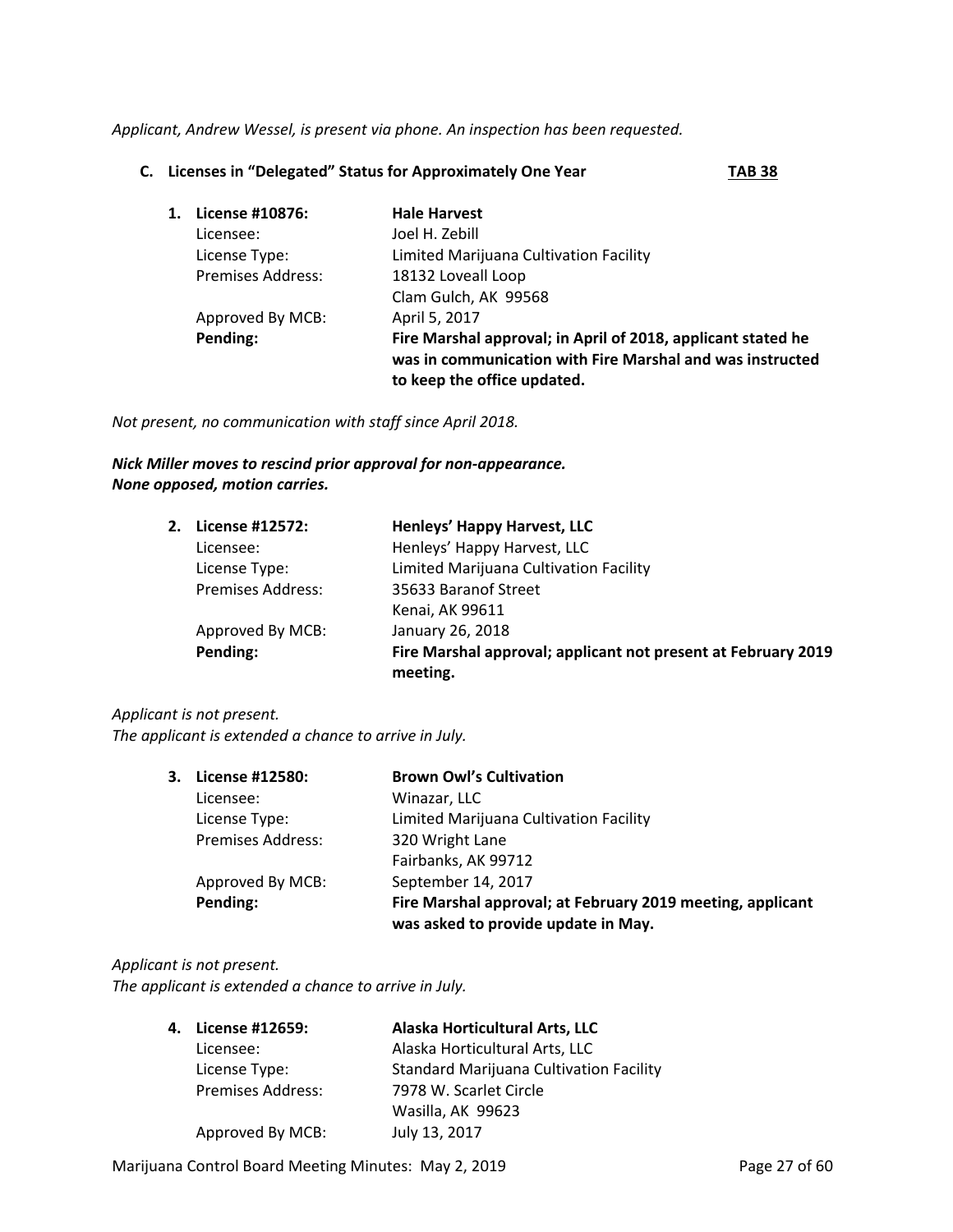#### **Pending: Fire Marshal approval.**

*Applicant rescinded application, no action necessary.* 

| 5. License #12680:       | <b>Glacier Bay Farms</b>                       |
|--------------------------|------------------------------------------------|
| Licensee:                | Carol J. Waldo                                 |
| License Type:            | <b>Standard Marijuana Cultivation Facility</b> |
| <b>Premises Address:</b> | 17 Helms Loop Spur                             |
|                          | Haines, AK 99827                               |
| Approved By MCB:         | April 5, 2018                                  |
| Pending:                 | Fire Marshal approval.                         |

*Applicant Carol Waldo is present via phone, she provides an update regarding the status of her Fire Marshal approval.* 

*Nick Miller states that this license will be considered again in July.* 

| 6. | License #12818:          | <b>Turnagain Herb Company</b>             |
|----|--------------------------|-------------------------------------------|
|    | Licensee:                | <b>AK Provisions Corporation</b>          |
|    | License Type:            | Retail Marijuana Store                    |
|    | <b>Premises Address:</b> | 524 E 48 <sup>th</sup> Avenue, Unit 3     |
|    |                          | Anchorage, AK 99503                       |
|    | Approved By MCB:         | April 5, 2018                             |
|    | Pending:                 | <b>Municipality of Anchorage protest.</b> |

#### *Applicant is not present.*

*The applicant is extended a chance to arrive in July.* 

| 7. License #13047: | <b>Granny's Greens, LLC</b>            |
|--------------------|----------------------------------------|
| Licensee:          | Granny's Greens, LLC                   |
| License Type:      | Limited Marijuana Cultivation Facility |
| Premises Address:  | 5930 E Porcupine Avenue                |
|                    | Wasilla, AK 99654                      |
| Approved By MCB:   | November 28, 2017                      |
| Pending:           | Fire Marshal approval.                 |
|                    |                                        |

*Applicant has rescinded application, no action necessary.*

| 8. | License #13864:          | <b>Simple House, LLC</b>               |
|----|--------------------------|----------------------------------------|
|    | Licensee:                | Simple House, LLC                      |
|    | License Type:            | Limited Marijuana Cultivation Facility |
|    | <b>Premises Address:</b> | 6511 Hemlock Drive                     |
|    |                          | Wasilla, AK 99654                      |
|    | Approved By MCB:         | April 5, 2018                          |
|    | Pending:                 | Fire Marshal approval.                 |

*Jana Weltzin, counsel, is present in person and Mark Oppegaard, applicant is present via phone. Counsel provides a summary of the status of the Fire Marshal approval.* 

*Mark Springer asks to hear from the applicant again in July.*

Marijuana Control Board Meeting Minutes: May 2, 2019 **Page 28 of 60**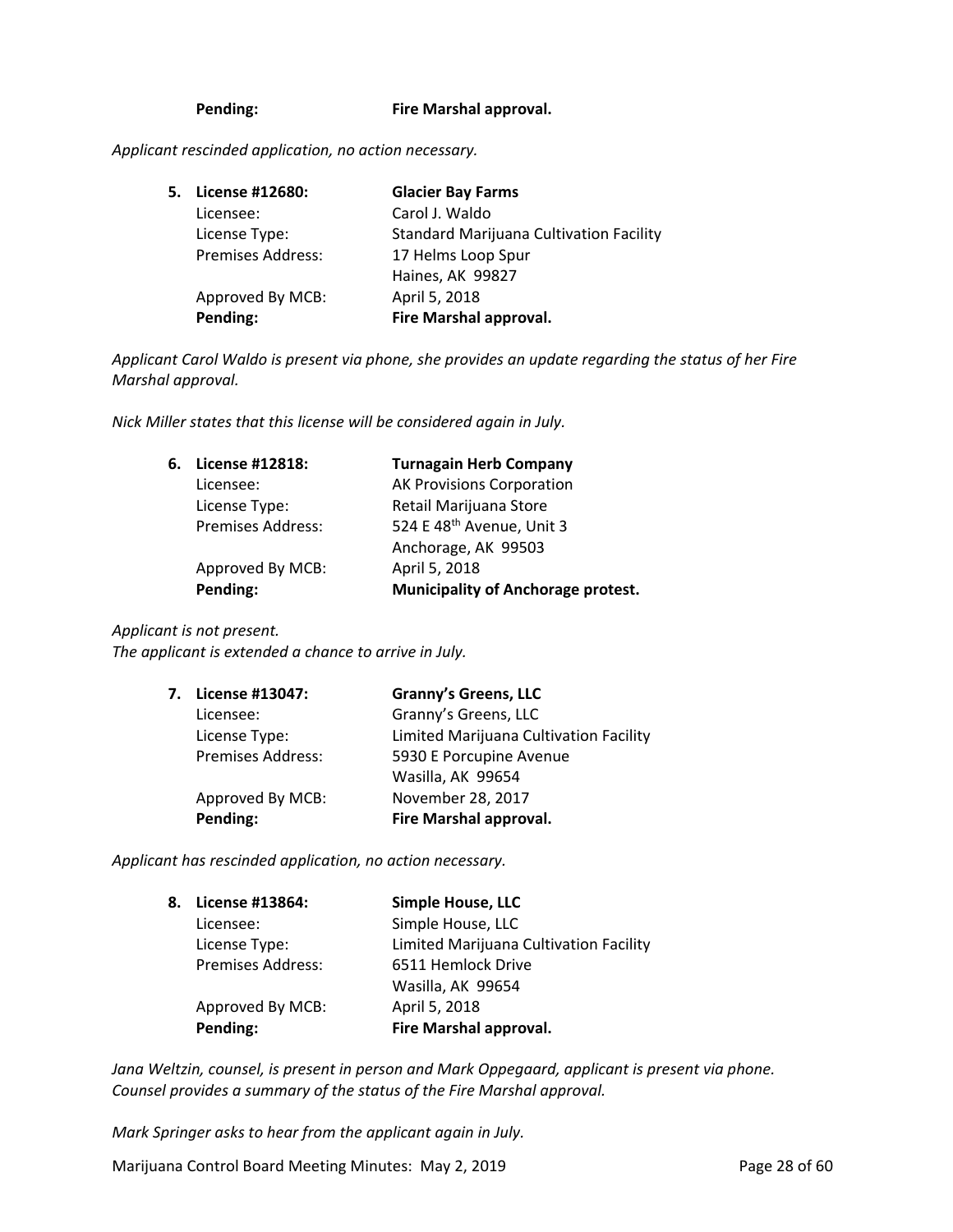#### **BOARD CONSIDERATION 9:39am**

| A. License #10071:        | <b>Vern's Wicked Weed</b>               | <b>TAB 39</b> |
|---------------------------|-----------------------------------------|---------------|
| Licensee:                 | Jeremy Erickson                         |               |
| License Type:             | Standard Marijuana Cultivation Facility |               |
| <b>Premises Address:</b>  | 3872 Halibut Point Road, Bay One        |               |
|                           | Sitka, AK 99835                         |               |
| Local Governments:        | City of Sitka                           |               |
| <b>For Consideration:</b> | Reconsideration of license denial.      |               |

*Erika McConnell summarizes Tab 39. She states that the board at the previous meeting spoke with Mr. Erickson and declined to reconsider their denial.*

*Jeremy Erickson, applicant answers board questions regarding build out, provides pictures of the build out, and discusses the amount of time he anticipates needing.* 

*Mark Springer and Erika McConnell discuss the application and possible action.* 

#### *Loren Jones moves to rescind February action and require that the board receive a report from applicant and staff saying that an inspection is completed by the July meeting. None opposed, motion carries.*

| <b>B.</b> License #10074: | 88 Double Happiness, LLC                       | <b>TAB 40</b> |
|---------------------------|------------------------------------------------|---------------|
| Licensee:                 | 88 Double Happiness, LLC                       |               |
| License Type:             | <b>Standard Marijuana Cultivation Facility</b> |               |
| <b>Premises Address:</b>  | 2905 Tanglewood Drive                          |               |
|                           | Anchorage, AK 99517                            |               |
| Local Governments:        | Municipality of Anchorage                      |               |
| <b>For Consideration:</b> | Reconsideration of license denial.             |               |
|                           |                                                |               |

*Erika McConnell summarizes Tab 40.* 

*Bernard I Souphanavong, applicant, is present in person, he answers board questions regarding the existing business and operations, date of license issue (2016), and expected timeline.*

*Loren Jones states that he is reluctant to rescind prior action due to existing business and premises concerns.* 

*Mark Springer discusses if anything was done with the city (it was not).* 

*Applicant discusses phasing out of the existing business and the transition period.*

*Mark Springer states that the applicant does not seem to be losing a significant investment by losing the approval, and that he is not denied a license forever.* 

*Erika McConnell states that the protest was lifted by the city.* 

*Nick Miller asks if the Conditional Use Permit was attained. (The applicant does not know.)*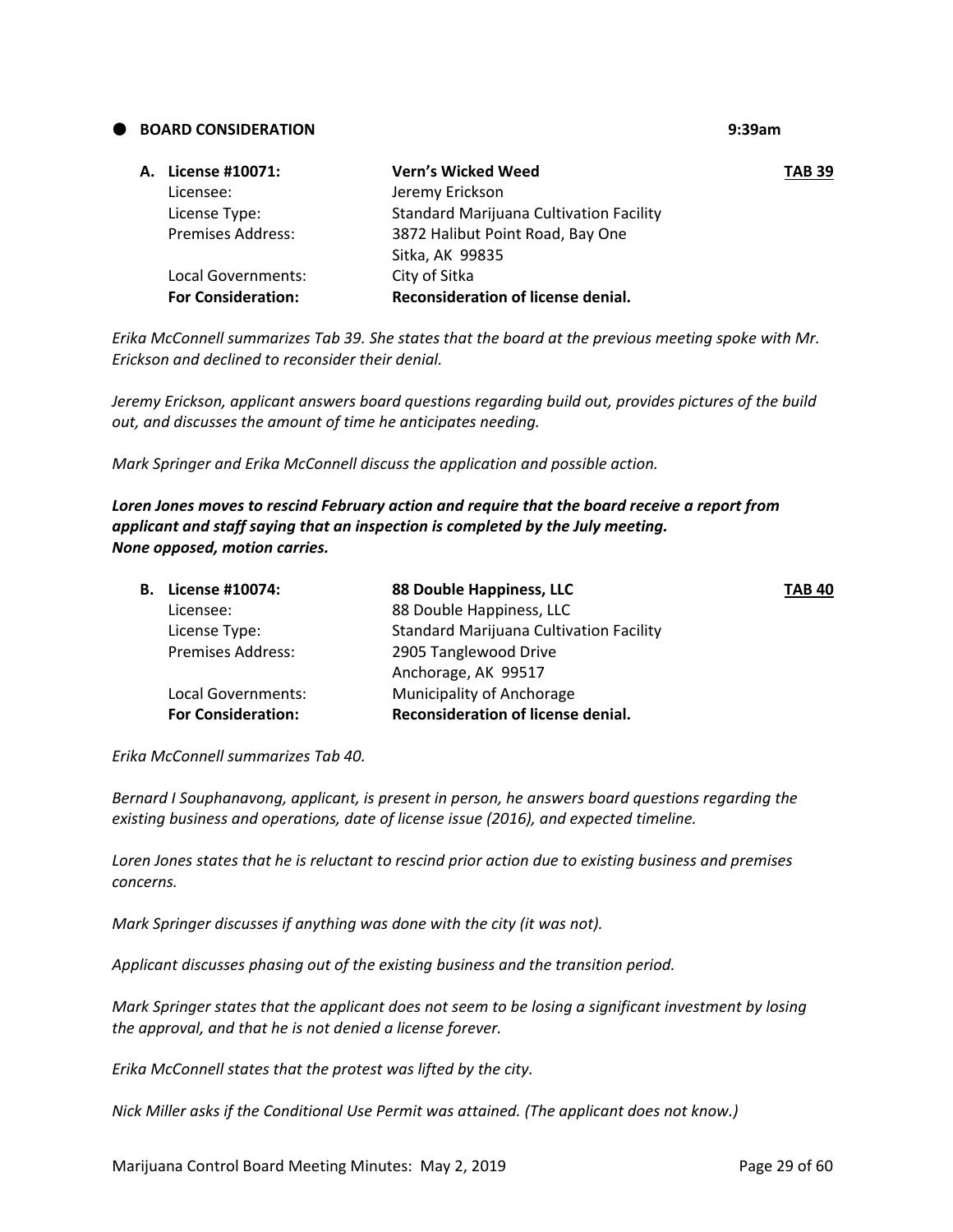*Erika McConnell clarifies that the municipality lifted its protest and therefore the applicant should have received his paperwork. She discusses the needs to re‐examine approvals this old and require applicants to comply with current law.* 

*Mark Springer discusses the plumbing in the facility.*

#### *Nick Miller moves to reconsider license 10074.*

Mark Springer states that he would consider tabling to July, Miller agrees and states that he would like *the applicant to be in a position to move forward.* 

*Jones disagrees with tabling to July.* 

*Nick Miller amends his motion to table consideration to the July meeting. Loren Jones votes no, and Mark Springer and Nick Miller vote yes. Motion carries 2‐1.* 

| С. | License #10080:           | <b>Dream Green Farms</b>                | <b>TAB 41</b> |
|----|---------------------------|-----------------------------------------|---------------|
|    | Licensee:                 | DGF Enterprises, Inc.                   |               |
|    | License Type:             | Standard Marijuana Cultivation Facility |               |
|    | <b>Premises Address:</b>  | 2939 Porcupine Drive, Suite A           |               |
|    |                           | Anchorage, AK 99501                     |               |
|    | Local Governments:        | Municipality of Anchorage               |               |
|    | <b>For Consideration:</b> | Approval of 2018-2019 renewal.          |               |
|    |                           |                                         |               |

*Jana Weltzin, counsel, is present in person, and Justin Roland, applicant, is present via phone.* 

*Counsel summarizes the situation in Tab 41.* 

#### *Nick Miller moves to renew. None opposed, motion carries.*

| <b>D.</b> License #10082: | <b>Einstein Labs</b>                     | <b>TAB 42</b> |
|---------------------------|------------------------------------------|---------------|
| Licensee:                 | Einstein Enterprises, Inc.               |               |
| License Type:             | Marijuana Product Manufacturing Facility |               |
| <b>Premises Address:</b>  | 2939 Porcupine Drive, Suite B            |               |
|                           | Anchorage, AK 99501                      |               |
| Local Governments:        | Municipality of Anchorage                |               |
| <b>For Consideration:</b> | Approval of 2018-2019 renewal.           |               |
|                           |                                          |               |

*Jana Weltzin, counsel, is present in person, and Justin Roland is present via phone.* 

*Counsel summarizes the situation in Tab 42.* 

#### *Nick Miller moves to renew. None opposed, motion carries.*

| E. License #13479: | <b>North Star Fire</b>                         | <b>TAB 43</b> |
|--------------------|------------------------------------------------|---------------|
| Licensee:          | North Star Fire, LLC                           |               |
| License Type:      | <b>Standard Marijuana Cultivation Facility</b> |               |

Marijuana Control Board Meeting Minutes: May 2, 2019 **Page 30 of 60** Page 30 of 60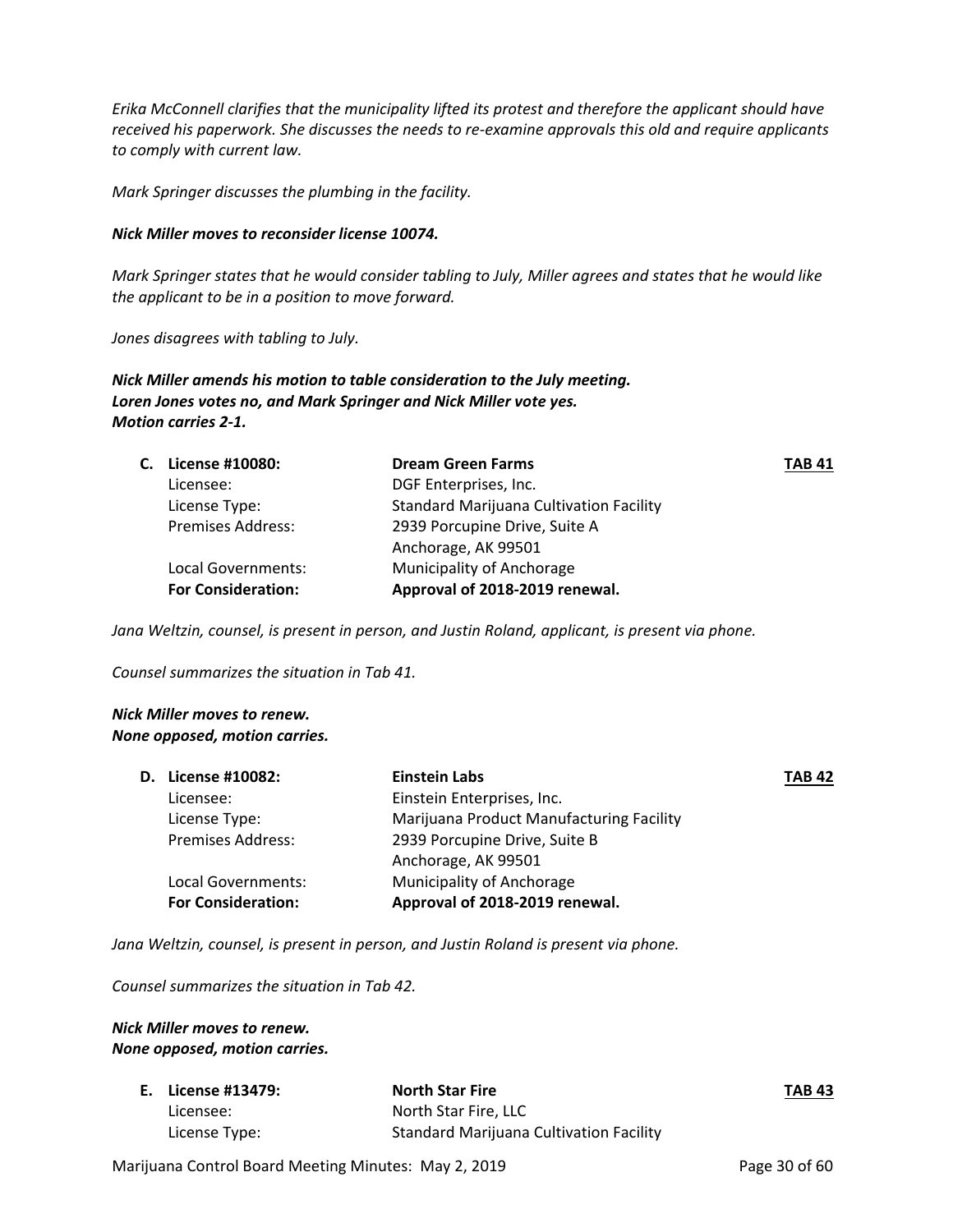| <b>For Consideration:</b> | Reconsideration of license denial.              |
|---------------------------|-------------------------------------------------|
| Local Governments:        | City of Fairbanks; Fairbanks North Star Borough |
|                           | Fairbanks, AK 99701                             |
| <b>Premises Address:</b>  | 3780 Leasure Street, Suite 3                    |

Jana Weltzin, counsel, is present in person, and licensee Kirsten Hagen, applicant, is present via phone.

*Erika McConnell summarizes Tab 43. Jana Weltzin states that she agrees that the licensee should have been more proactive.*

*Nick Miller moves to reconsider previous denial. None opposed, motion carries. Loren Jones moves to approve the license with delegation. None opposed, motion carries.*

| <b>Standard Marijuana Cultivation Facility</b>                                                                           |
|--------------------------------------------------------------------------------------------------------------------------|
|                                                                                                                          |
|                                                                                                                          |
|                                                                                                                          |
| Per 3 AAC 306.095, the applicant is appealing determination<br>of Failed to Complete application under 3 AAC 306.025(f). |
|                                                                                                                          |

*Jana Weltzin, counsel, and licensee Dave Smith are present in person. Erika McConnell summarizes Tab 44.* 

*Jana Weltzin summarizes their reason to appeal, primarily the lease document requirement, binding documents signed by LLC managers bind the entity no matter the status of the manager. She references* a March  $8^{th}$  email that was not included in the packet. She reads her email and provides a copy to the *board.* 

*Erika McConnell states that the original incomplete letter did not state the lease change requirement because the individual was not removed until later. The license was rolled back to "new" status. She discusses the timing that the email was sent. (Friday after 5:00pm). The two days was between Friday night and Monday.* 

*Jana Weltzin states that the lease does not need to be re‐signed.* 

*Applicant addresses the board, he discusses termination of the partnership with the other individual. He* states that the lease was originally for just one section but that the secondary lease was for the whole *space. They address the secondary application that was submitted on April 8th in case the board upheld the staff decision.*

*Erika McConnell states that there was nothing heard between January 23rd and March 8th from counsel* or applicant stating that the individual should not need to be removed from the lease. She reminds the *board on January 24, 2018 they still rejected an application completed 92 days after the letter.* 

Mark Springer asks Harriet Milks about the issue of signatures on leases. She states that legally there is *no problem with an ex member having signed the lease.*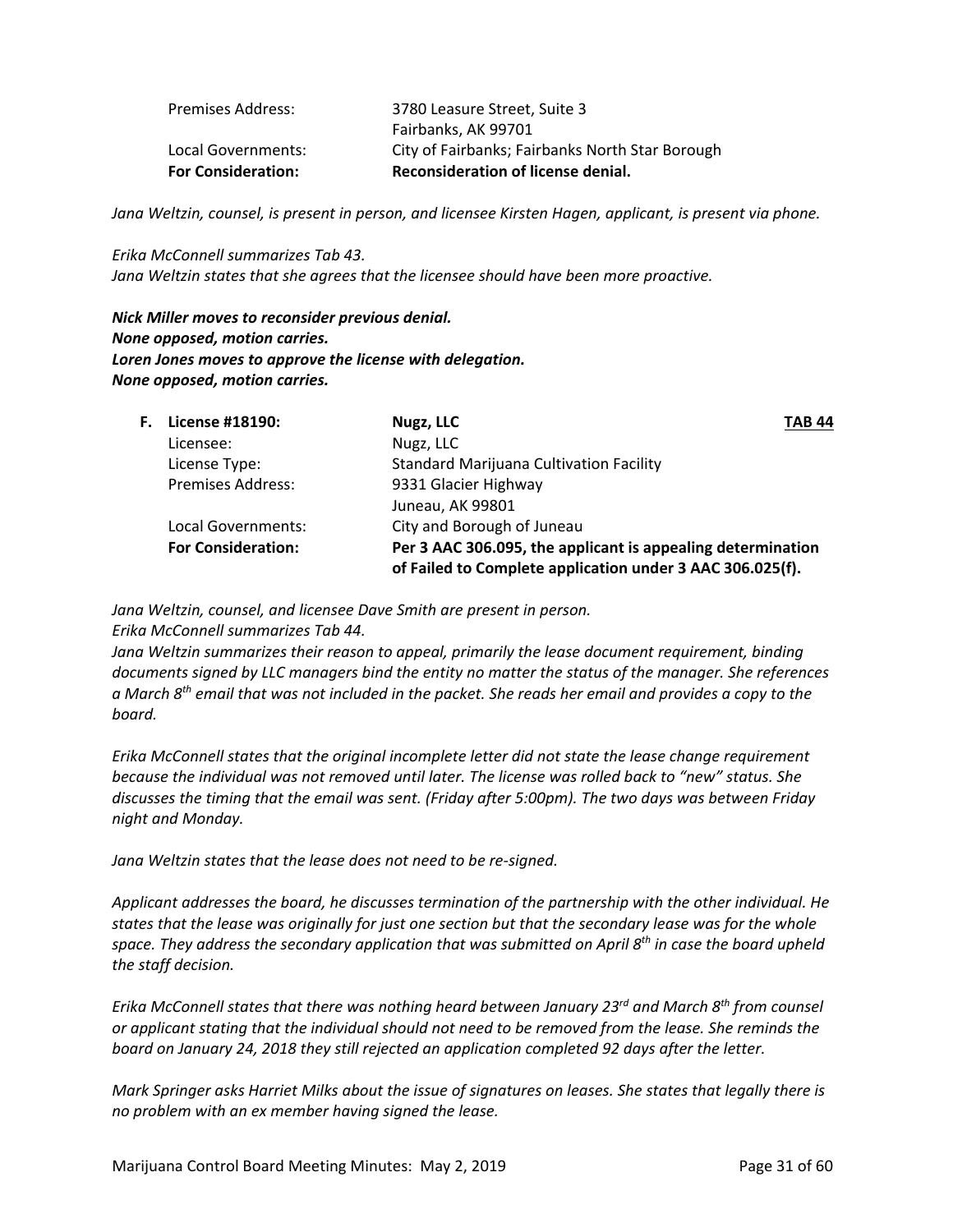Harriet Milks states that in this case, perhaps the lease signatory it may not be a problem but in other *cases it may be. She references the changes to the lease.* 

*Mark Springer references the "amended" lease with track changes.* 

*Loren Jones states that the board must consider that it is the applicant's responsibility to receive clarification if understanding is not reached. Attorney being absent does not absolve the applicant from understanding the situation. His main question is if the incomplete was upheld what would occur. Erika McConnell states that the board has previously been very particular about the POPP concerns and she finds it valid for the examiner to request that his signature be removed.* 

Loren Jones requests to hold the matter to 4:15/4:30 pm today to allow the board time to think about *this matter.*

*The application is tabled.*

*Break is called 10:28 am. Meeting resumes 10:41 am*

| D. License #19624:        | Studio 420 AK<br><b>TAB 45</b>                           |  |
|---------------------------|----------------------------------------------------------|--|
| Licensee:                 | 420 Enterprises, LLC Co.                                 |  |
| License Type:             | Retail Marijuana Store                                   |  |
| <b>Premises Address:</b>  | 4608 Spenard Road, Suite E                               |  |
|                           | Anchorage, AK 99502                                      |  |
| Local Governments:        | Municipality of Anchorage                                |  |
| <b>For Consideration:</b> | Municipality of Anchorage protests pending an approved   |  |
|                           | municipal marijuana license and special land use permit. |  |

#### *Applicant is not present at this time***.**

*Erika McConnell summarizes Tab 45.*

*Mark Springer asks if this license has been issued. Staff confirms that it has not. Mark Springer states that due to the applicant not being present the matter will wait until Friday afternoon or table to July if necessary.* 

#### **NEW STANDARD MARIJUANA CULTIVATION FACILITY APPLICATIONS 10:45 am**

| A. License #16965:        | Barely Legal, Inc.                                                                                                 | <b>TAB 46</b> |
|---------------------------|--------------------------------------------------------------------------------------------------------------------|---------------|
| Licensee:                 | Barely Legal, Inc.                                                                                                 |               |
| <b>Premises Address:</b>  | 1036 E 4 <sup>th</sup> Avenue                                                                                      |               |
|                           | Anchorage, AK 99501                                                                                                |               |
| Local Governments:        | Municipality of Anchorage                                                                                          |               |
| <b>For Consideration:</b> | Municipality of Anchorage protests pending an approved<br>municipal marijuana license and special land use permit. |               |

*Counsel, Jana Weltzin, is present in person and states that the name is being changed to 4th Ave Cannabis Company.* 

*Applicant, Don Brooks, is present via phone.*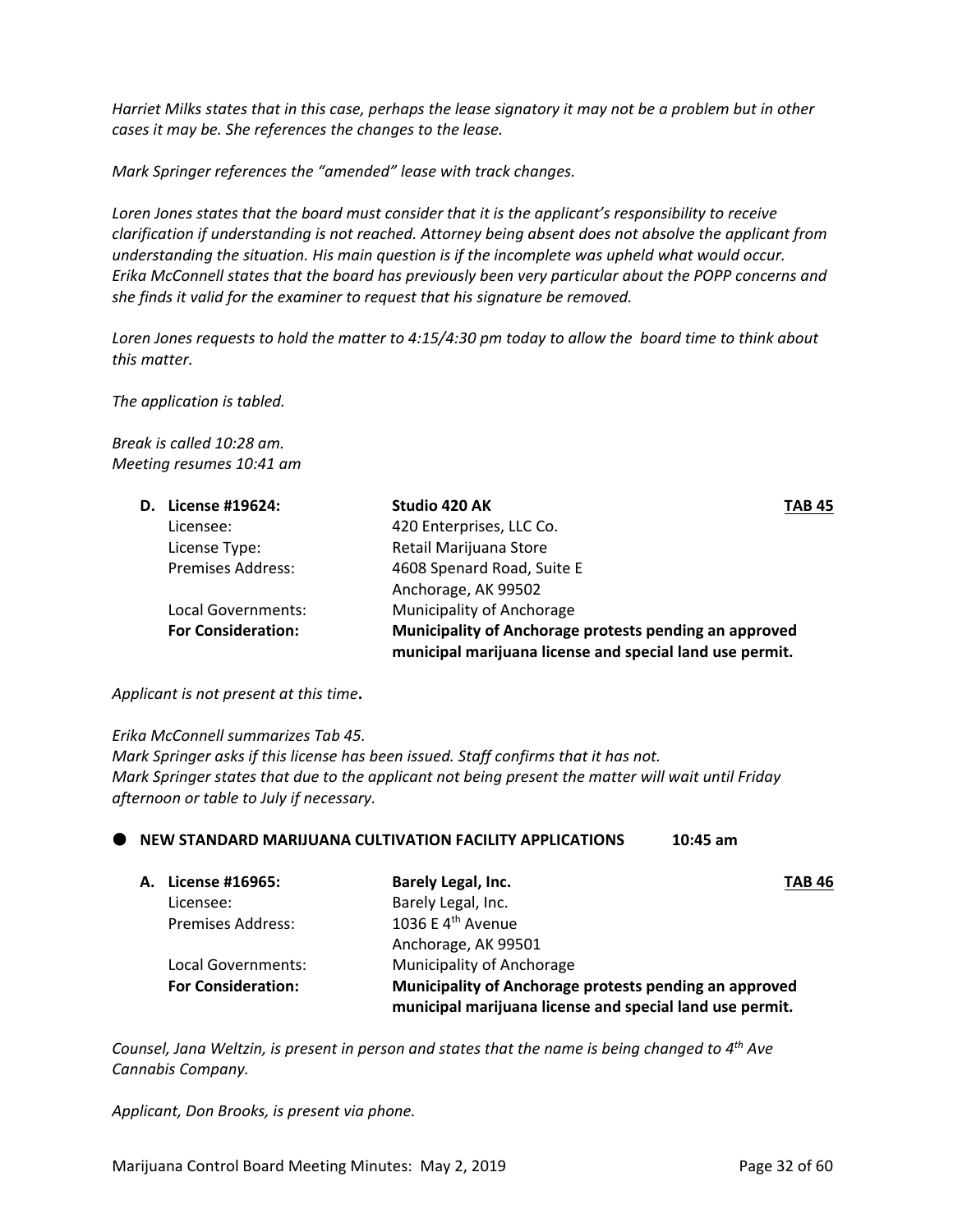*Applicant makes a statement that he is addressing the parking problems that they are having with the municipality. Applicant and counsel answer board questions regarding location, experience, building status, financing, loitering, waste disposal, odor control, employees (owner‐operator, 3 with cross‐ trained employees to the retail), and access to cultivation facility.*

*Loren Jones and staff discuss the motion, and asks about the 90 day abeyance.*

*Counsel states that an extension to the abeyance for the other license will be submitted.* 

## *Loren Jones moves to deny the application, uphold the protest, and place a 120 day abeyance on the denial.*

*None opposed, motion carries.* 

| <b>B.</b> License #19204: | Mikey's Place, LLC                    | <b>TAB 47</b> |
|---------------------------|---------------------------------------|---------------|
| Licensee:                 | Mikey's Place, LLC                    |               |
| <b>Premises Address:</b>  | 30353 N Willow Fishhook Road, Bldg. B |               |
|                           | Willow, AK 99688                      |               |
| Local Governments:        | Matanuska-Susitna Borough             |               |

*Scott (William) Eubanks and Peter Walsh, applicants, and legal counsel Jessika Smith and Lance Wells are present in person to discuss the application.* 

*Scott Eubanks discusses the current status of the premises, he expects to need approximately 120 days to get operational.* 

*Applicants answer board questions regarding premises, experience, financing, and CBD.* 

Loren Jones asks about Page 2 of the MJ-01 containing a statement that the cultivation will not allow *tours or leisure visits but then describing visitors.*

*Mark Springer states that he does not find there to be conflict regarding this statement.* 

#### *Nick Miller moves to approve [with delegation].*

*Erika McConnell introduces Melissa Walter, the new AMCO Administrative Officer who enters the meeting as a spectator.* 

*Loren Jones clarifies that delegation is required, Nick Miller agrees.*

#### *None opposed, motion carries.*

|                          | <b>High Vibes LLC</b>        | <b>TAB 48</b> |
|--------------------------|------------------------------|---------------|
| Licensee:                | High Vibes LLC               |               |
| <b>Premises Address:</b> | 2145 Richardson Highway      |               |
|                          | North Pole, AK 99705         |               |
| Local Governments:       | Fairbanks North Star Borough |               |
|                          | C. License #19485:           |               |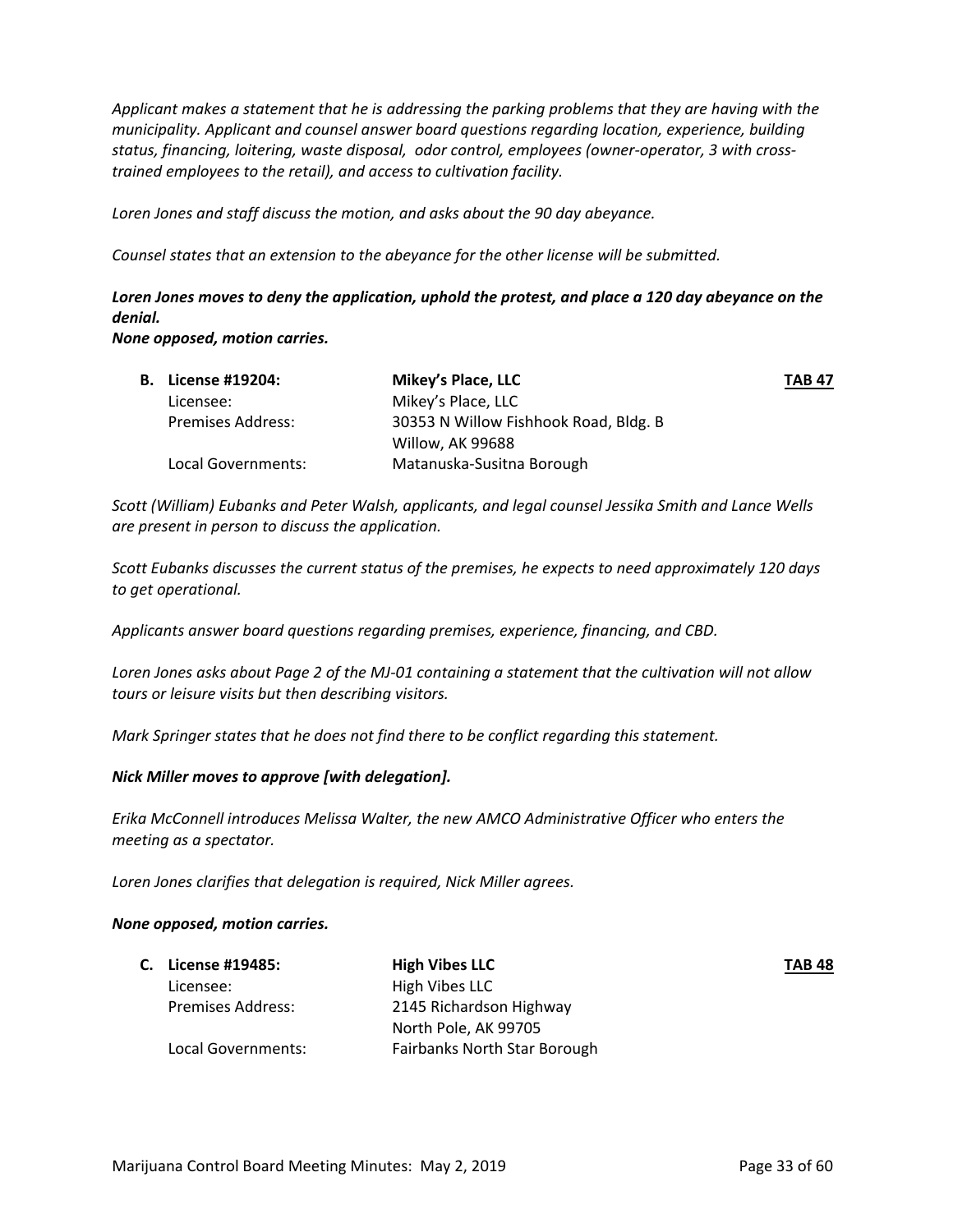*Justin Hocklander, applicant is present via phone to discuss his application.*

*Applicant summarizes application and then answers board questions regarding property ownership, market, experience, financing, length of residency, premises diagram (second floor access), and perceived discrepancy between MJ‐04 form and diagram regarding room labeling.*

*Nick Miller moves to approve with delegation. None opposed, motion carries.* 

#### **NEW LIMITED MARIJUANA CULTIVATION FACILITY APPLICATIONS 11:17am**

| A. License #15501:       | <b>Family Trees</b>          | <b>TAB 49</b> |
|--------------------------|------------------------------|---------------|
| Licensee:                | Family Trees, LLC            |               |
| <b>Premises Address:</b> | 199 Thoreau Drive            |               |
|                          | Fairbanks, AK 99712          |               |
| Local Governments:       | Fairbanks North Star Borough |               |

*Spencer Abrams, applicant, is present via phone. He summarizes his application and answers board questions regarding onsite residence, diagram and room usage (delegation will include labeling the premises diagram), experience, understanding taxes and assets, and market demographic.*

*Nick Miller moves to approve with delegation including labeling of the premises diagram. None opposed, motion carries.* 

| <b>B.</b> License #15557: | Aurora Development Group, Inc.      | <b>TAB 50</b> |
|---------------------------|-------------------------------------|---------------|
| Licensee:                 | Aurora Development Group, Inc.      |               |
| Premises Address:         | 1667 Amidon Drive                   |               |
|                           | Fairbanks, AK 99712-2836            |               |
| Local Governments:        | <b>Fairbanks North Star Borough</b> |               |

*Jana Weltzin, applicant, is present in person and Natthapon Navachai, applicant, is present via phone. Applicant summarizes application and answers board questions regarding premises ownership, on site habitation, location, and waste disposal including information about selling trim (the wasted disposal including selling trim is to be removed in delegation),* 

## *Nick Miller moves to approve with delegation* **(including removal of the selling trim portion of the waste disposal plan).**

*None opposed, motion carries.*

| C. License #17778:       | <b>Red Fox Farms LLC</b>  | <b>TAB 51</b> |
|--------------------------|---------------------------|---------------|
| Licensee:                | Red Fox Farms LLC         |               |
| <b>Premises Address:</b> | 1400 N Armor Ct           |               |
|                          | Wasilla, AK 99654         |               |
| Local Governments:       | Matanuska-Susitna Borough |               |

*James Parker, applicant, is present in person. He summarizes the application and answers board questions regarding experience, premises, employees (owner operated), and location.*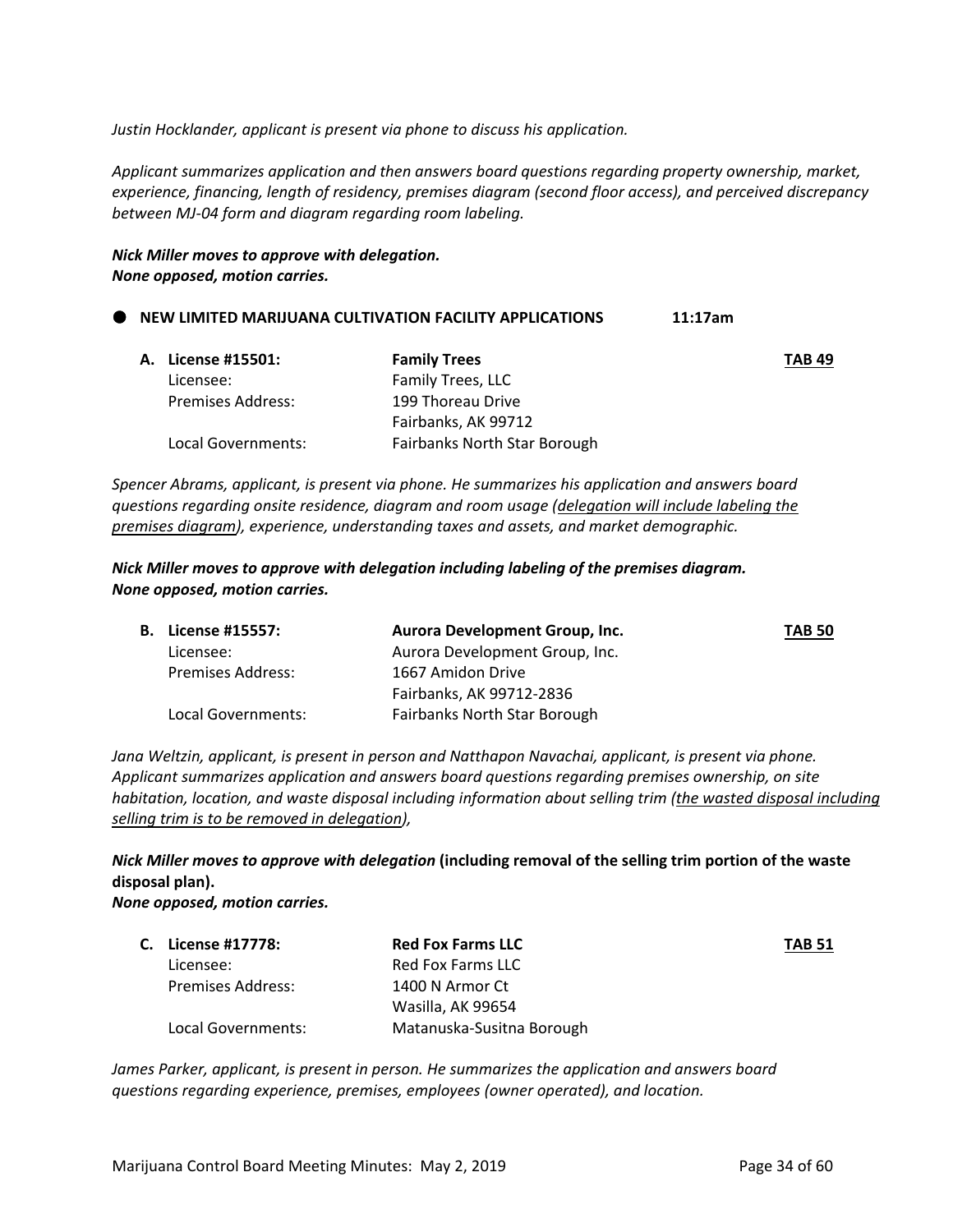#### *Nick Miller moves to approve with delegation. None opposed, motion carries.*

|                          | Green Acres 907, LLC      | <b>TAB 52</b> |
|--------------------------|---------------------------|---------------|
| Licensee:                | Green Acres 907, LLC      |               |
| <b>Premises Address:</b> | Lot 1 Root Beer Lake      |               |
|                          | Big Lake, AK 99652        |               |
| Local Governments:       | Matanuska-Susitna Borough |               |
|                          | D. License #19466:        |               |

*Jana Weltzin, counsel and applicant David Kuper are present in person. Applicant summarizes application and answers board questions regarding access to premises, and experience.*

Jana Weltzin points out that the CO2 must be removed, she asks to include that in delegation (the board *agrees).*

*Nick Miller moves to approve with delegation including removal of CO2. None opposed, motion carries.*

| E. License #19473:       | <b>Goldstream Cannabis Annex</b> | <b>TAB 53</b> |
|--------------------------|----------------------------------|---------------|
| Licensee:                | Goldstream Grown, LLC            |               |
| <b>Premises Address:</b> | 2922 Parks Highway, Studio 10    |               |
|                          | Fairbanks, AK 99709              |               |
| Local Governments:       | Fairbanks North Star Borough     |               |

*Jana Weltzin, counsel and applicant Carolyn Dobbs are present in person. Applicant & counsel summarizes application and answer board questions regarding proximity to the distillery, entrance to cultivation being around the corner, experience, and financing.*

#### *Nick Miller moves to approve with delegation. None opposed, motion carries.*

| F. | <b>License #19532:</b> | <b>Highliner Crafts, LLC</b> | <b>TAB 54</b> |
|----|------------------------|------------------------------|---------------|
|    | Licensee:              | Highliner Crafts, LLC        |               |
|    | Premises Address:      | 98 Kian Street               |               |
|    |                        | Ketchikan, AK 99901          |               |
|    | Local Governments:     | Ketchikan Gateway Borough    |               |

*Applicants, Edgar (Andrew) Burton, Andrew Robinson and W Trent Headley Jr. are present via phone. Applicants summarize their application and answer board questions regarding experience, and premises.* 

#### *Nick Miller moves to approve with delegation. None opposed, motion carries.*

| G. License #19737:       | <b>Cannatrader, LLC</b>   | <b>TAB 55</b> |
|--------------------------|---------------------------|---------------|
| Licensee:                | Cannatrader, LLC          |               |
| <b>Premises Address:</b> | 6228 Nielsen Way, Suite B |               |
|                          | Anchorage, AK 99518       |               |
| Local Governments:       | Municipality of Anchorage |               |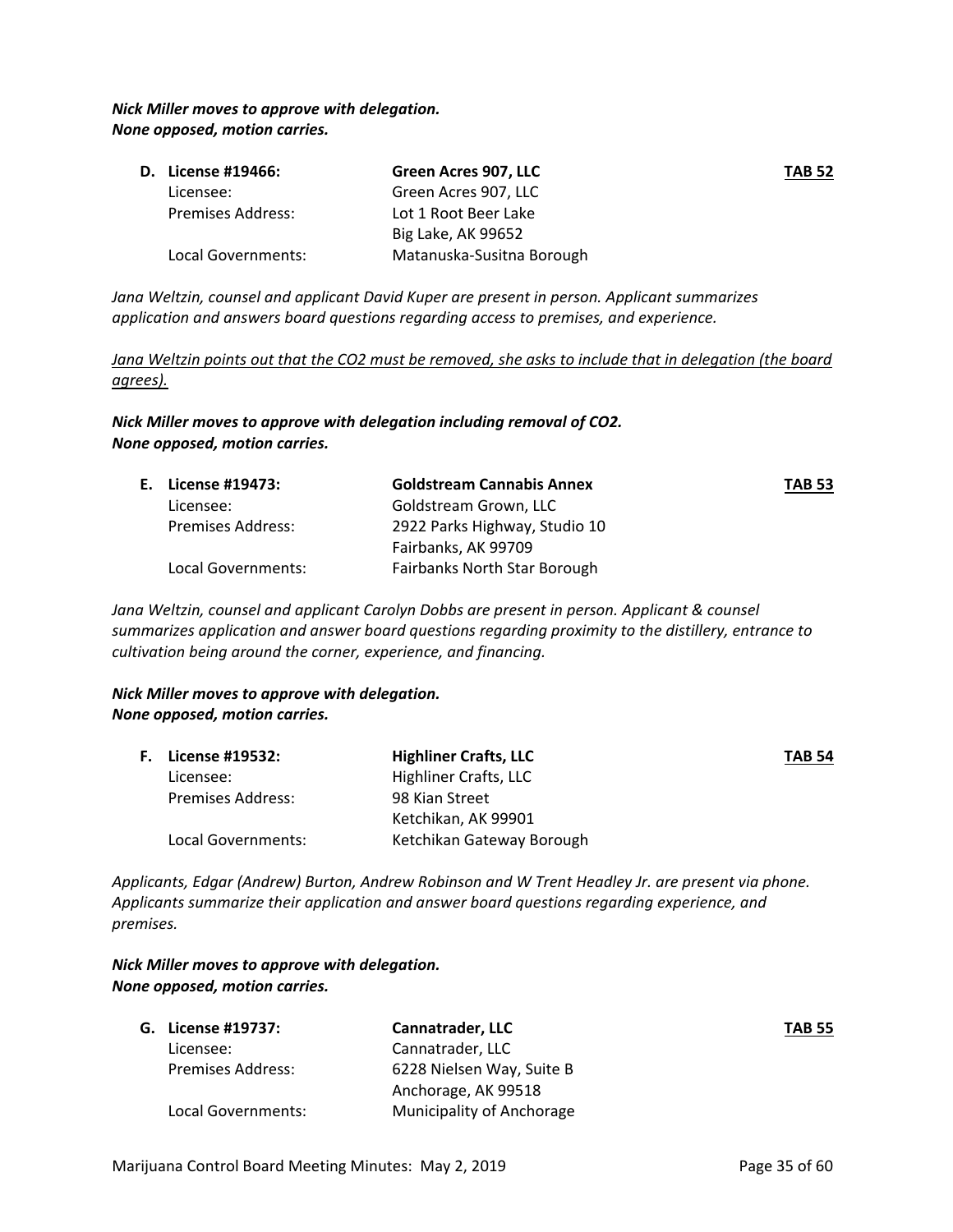#### **For Consideration: Municipality of Anchorage protests pending an approved municipal marijuana license and special land use permit.**

*Applicant, James Hess, is present in person. He summarizes his application and answers board questions regarding diagram and other businesses located within the premises, abeyance period necessary, air handling, and status of construction.* 

#### Loren Jones moves to deny the application to uphold the protest with a 120 day abeyance and delegation. *None opposed, motion carries.*

Applicant requests that Tab 83 be considered at this time. He expresses that this matter is related to the *question that goes to the board questions regarding changes required to be reported.* 

*Mark Springer declines to consider the tab at this time.* 

|                           | <b>Dannys Place</b>                          | <b>TAB 56</b> |
|---------------------------|----------------------------------------------|---------------|
| Licensee:                 | Ronald G Pritchard                           |               |
| <b>Premises Address:</b>  | 36221 Pine Street                            |               |
|                           | Soldotna, AK 99669                           |               |
| Local Governments:        | Kenai Peninsula Borough                      |               |
| <b>For Consideration:</b> | Kenai Peninsula Borough requests conditions. |               |
|                           | <b>H.</b> License #19877:                    |               |

*Applicant is not present at this time.* 

| L. | License #20642:          | <b>Snow Lotus Gardens, LLC</b>     | <b>TAB 57</b> |
|----|--------------------------|------------------------------------|---------------|
|    | Licensee:                | Snow Lotus Gardens, LLC            |               |
|    | <b>Premises Address:</b> | 2301 South Knik-Goose Bay Road #4B |               |
|    |                          | Wasilla, AK 99654                  |               |
|    | Local Governments:       | Matanuska-Susitna Borough          |               |

Applicants, Duane Larson and Holly Rudder-Larson are present in person. They summarize their application and *answer board questions regarding experience and financing.* 

#### *Nick Miller moves to approve the application with delegation. None opposed, motion carries.*

*The board agrees to consider Tab 83 [Operating Plan Change] at this time.*

| <b>A. License #13588:</b> | <b>AKfunding LLC</b>                           | <b>TAB 83</b> |
|---------------------------|------------------------------------------------|---------------|
| Licensee:                 | <b>AKfunding LLC</b>                           |               |
| License Type:             | <b>Standard Marijuana Cultivation Facility</b> |               |
| <b>Premises Address:</b>  | 12975 W Horizon Way                            |               |
|                           | Houston, AK 99694                              |               |
| Local Governments:        | City of Houston; Matanuska-Susitna Borough     |               |

*Applicant, James Hess, is present in person. Erika McConnell summarizes Tab 83 and states that the question is do chemicals used on plants matter or are all chemicals important.* 

*Mark Springer states that the board regulates the plants not cleaning.*

Marijuana Control Board Meeting Minutes: May 2, 2019 **Page 36 of 60** Page 36 of 60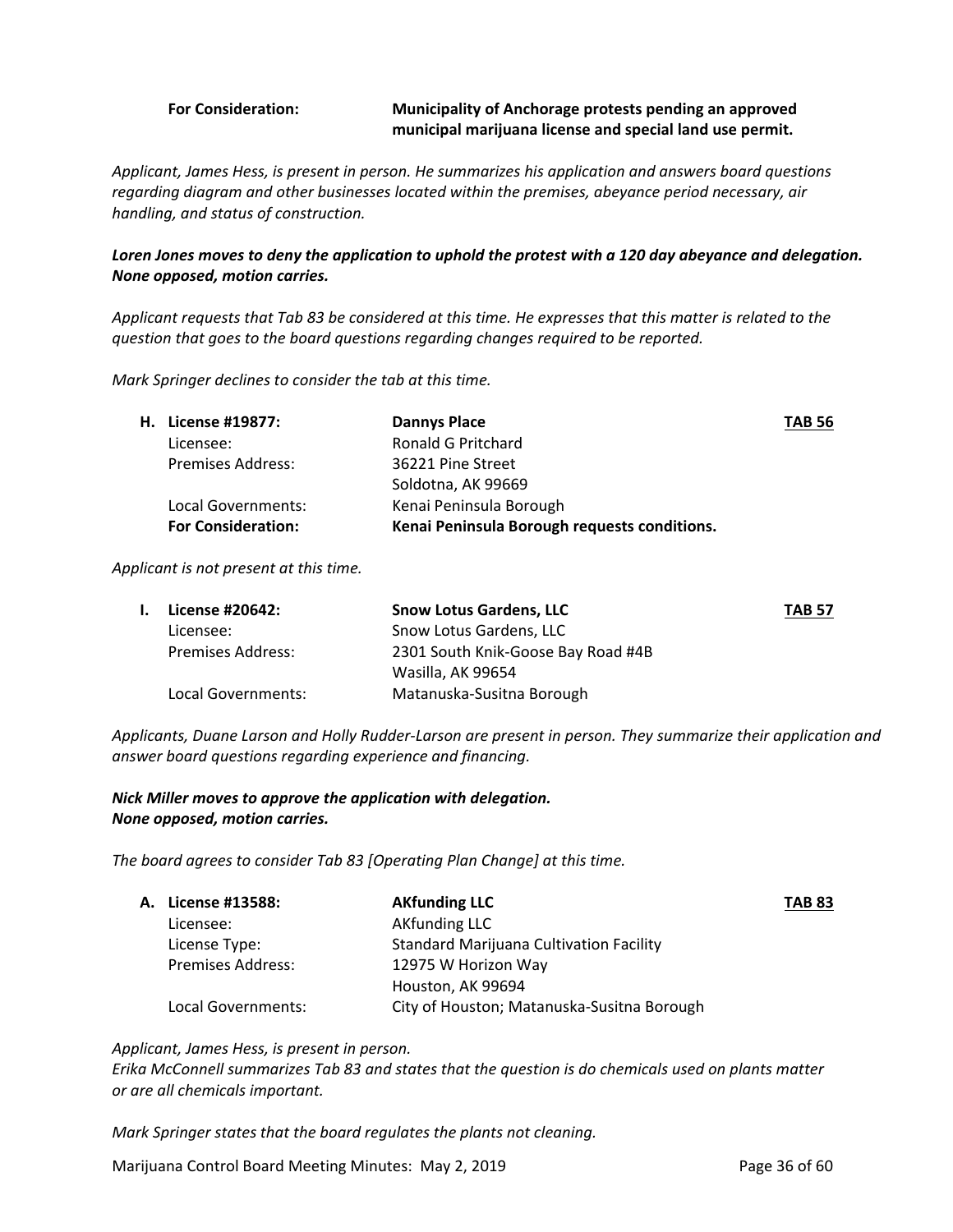Nick Miller states that he would be okay to have them just say that they are using items off of the *approved list.* 

*McConnell clarifies that DEC does NOT have a list of approved cleaners.* 

*Applicant summarizes the request listed in Tab 83.* 

*Mark Springer asks the industry to think about best practices regarding equipment cleaning.* 

#### *Nick Miller moves to approve the operating plan change proposed. None opposed, motion carries.*

Erika McConnell states that she finds this action to indicate that the specific chemicals are not required *to be listed and that staff should not worry about specific fertilizers etc. she suggests a regulations project.* 

*Lunch is called 11:56 am. Meeting resumes 1:00 pm.*

#### **RECONSIDERATION OF PREVIOUS ACTION. 1:01pm**

| 1. | License #11547:          | <b>Cloudberry Cannabis</b>                                                              |
|----|--------------------------|-----------------------------------------------------------------------------------------|
|    | Licensee:                | Joseph D Shimek; Lily A Shimek                                                          |
|    | License Type:            | Retail Marijuana Store                                                                  |
|    | <b>Premises Address:</b> | 3307 Spenard Road                                                                       |
|    |                          | Anchorage, AK 99503                                                                     |
|    | Approved by MCB:         | April 5, 2017                                                                           |
|    | License Issued:          | August 1, 2017                                                                          |
|    |                          | On April 4, 2018 agenda, licensee told board that he anticipated being ready in June of |
|    | 2018.                    |                                                                                         |
|    |                          |                                                                                         |

#### *Considered below.*

| 6. License #11635:       | <b>Cloudberry Partners</b>                                                                  |
|--------------------------|---------------------------------------------------------------------------------------------|
| Licensee:                | Joseph D Shimek; Lily A Shimek                                                              |
| License Type:            | <b>Standard Marijuana Cultivation Facility</b>                                              |
| <b>Premises Address:</b> | 3307 Spenard Road                                                                           |
|                          | Anchorage, AK 99503                                                                         |
| Approved by MCB:         | May 15, 2017                                                                                |
| License Issued:          | August 10, 2017                                                                             |
|                          | On April 4, 2018 agenda, licensee told board that he anticipated being ready a little after |
| <b>June of 2018.</b>     |                                                                                             |
|                          |                                                                                             |

*Lily Shimek, applicant, and her father David Shimek, landlord, are present in person to address their application.* 

*Landlord states that progress is being made, building improvements and construction are occurring, change of use revokes grandfathering rights, plumbing and electrical plans are approved, applicant*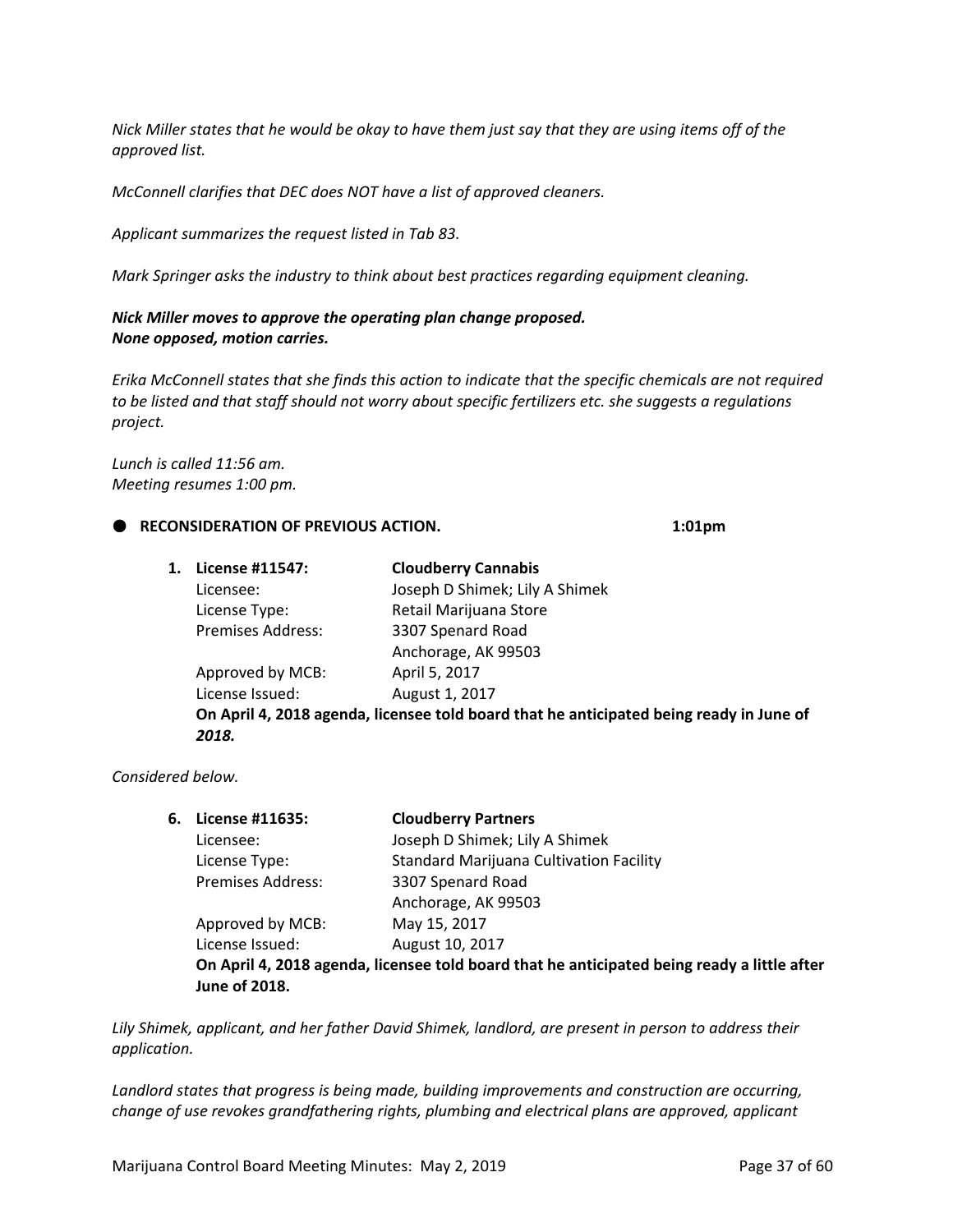*provides photos to the board of the building before and after construction. He discusses the permitting process and answers board questions regarding the anticipated operational dates (August 1 for retail).* 

*Regarding the cultivation, 11635, the applicant discusses the pending items.* 

*Nick Miller moves to reconsider the previous action regarding 11547. None opposed. The board withdraws the motion to rescind prior approval.* 

*Loren Jones states that there must be a positive report at the September meeting regarding operations.* 

*Landlord discusses time frame for cultivation to be up and running and discusses lack of capital.* 

*Loren Jones moves to reconsider action on 11635. None opposed, motion carries.* 

*Nick Miller moves to withdraw the previous motion to withdraw. None opposed, motion carries.* 

*A September report is required for 11635 as well.* 

*No one is present for any of the applications previously not present.* 

|  | NEW RETAIL MARIJUANA STORE APPLICATIONS |                                                                                                                    |               |
|--|-----------------------------------------|--------------------------------------------------------------------------------------------------------------------|---------------|
|  | License #12437:                         | Alaska Cannabis Exchange, LLC                                                                                      | <b>TAB 58</b> |
|  | Licensee:                               | Alaska Cannabis Exchange, LLC                                                                                      |               |
|  | <b>Premises Address:</b>                | 2906 Spenard Road                                                                                                  |               |
|  |                                         | Anchorage, AK 99503                                                                                                |               |
|  | Local Governments:                      | Municipality of Anchorage                                                                                          |               |
|  | <b>For Consideration:</b>               | Municipality of Anchorage protests pending an approved<br>municipal marijuana license and special land use permit. |               |

*Aaron Ralph, applicant, is present via phone. He summarizes his application and answers board questions regarding location, nondisclosure agreement required, foot traffic, individuals vs establishments and a manifest required for delivery, packaging of product listed for a retail store, number of employees, status of build out, permitting, random weekly video feed review and diversion prevention procedures (to be clarified and expanded upon in delegation), and neighboring businesses (none).*

*Nick Miller moves to uphold protest 120 day abeyance and delegation including revision of the diversion section. None opposed, motion carries.* 

| License #15019:<br>В.    | The Tree House AK         | <b>TAB 59</b> |
|--------------------------|---------------------------|---------------|
| Licensee:                | B2H, LLC                  |               |
| <b>Premises Address:</b> | 341-D Boniface Parkway    |               |
|                          | Anchorage, AK 99504       |               |
| Local Governments:       | Municipality of Anchorage |               |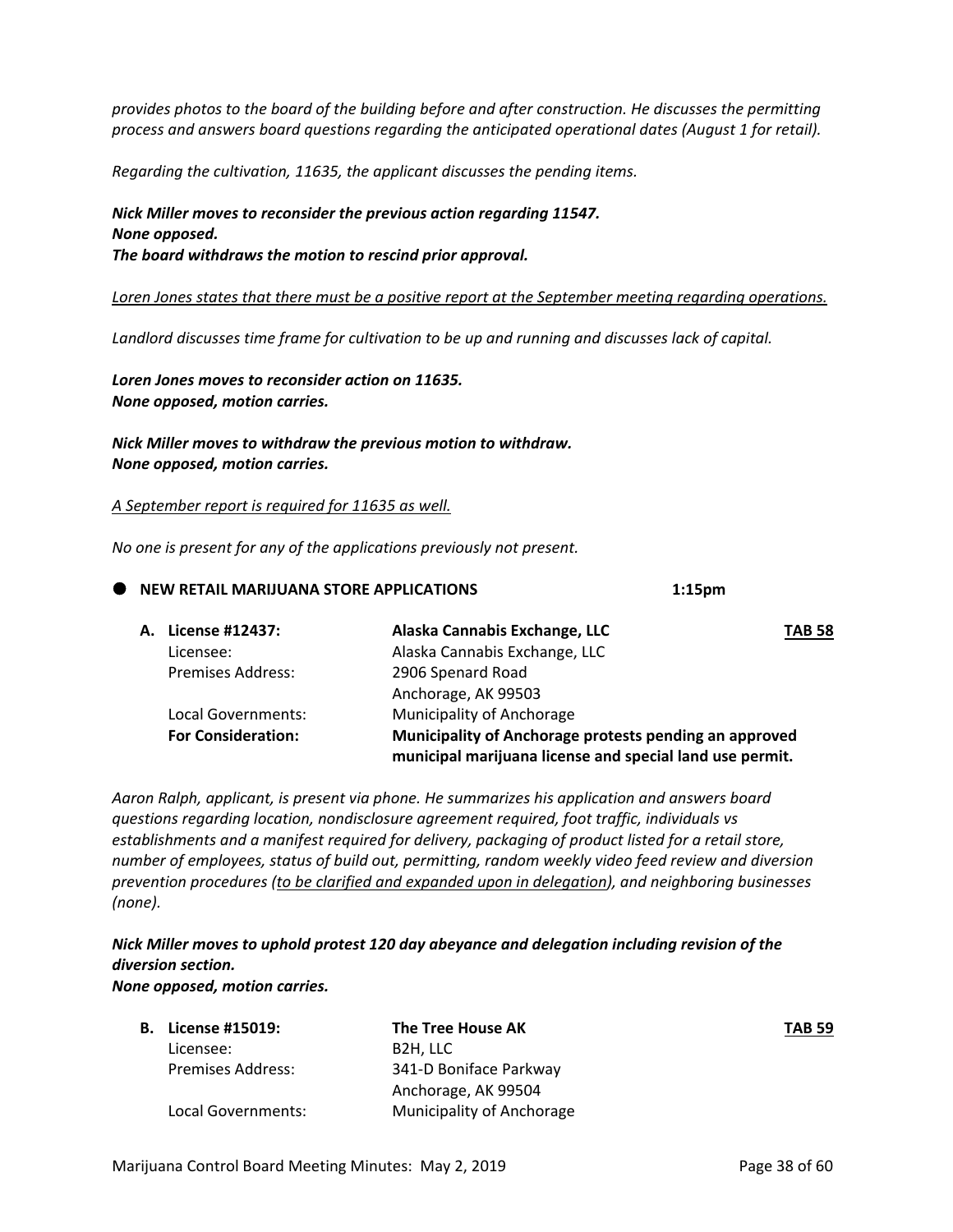#### **For Consideration: Municipality of Anchorage protests pending an approved municipal marijuana license and special land use permit; multiple objections received.**

*Jana Weltzin, counsel, and Joshua Boots, applicant are present in person. Applicant and counsel summarize the application and answers board questions regarding location.*

*Counsel suggests that full applications be presented to community councils.* 

*Erika McConnell states that this was a concern because "posting the application" is posting the public notice. A regulations project on the matter could behoove the board.* 

*Counsel and staff discuss the 30 day objection period.* 

*Counsel and applicant answer board questions regarding the language around "agents or employees",* the MJ-03 descriptions of receiving appearing to be in conflict, and the basis of the objections.

*Loren Jones states that the objections are not required to be determined arbitrary, capricious or unreasonable. Staff and the board discuss community council's rights and how the board handles objections.* 

*Counsel asks for a 120 day abeyance.* 

## *Nick Miller moves to uphold the protest and deny the license with a 120 day abeyance and delegation.*

*None opposed, motion carries.* 

|                           | <b>Grass Station 49</b>    | <b>TAB 60</b> |
|---------------------------|----------------------------|---------------|
| Licensee:                 | The Grass Station, LLC     |               |
| <b>Premises Address:</b>  | 223 Front Street, Suite B  |               |
|                           | Nome, AK 99762             |               |
| Local Governments:        | City of Nome               |               |
| <b>For Consideration:</b> | <b>Objection received.</b> |               |
|                           | C. License #17077:         |               |

*Mason Evans and Gary Evans, applicants, are present in person.* 

*Erika McConnell summarizes Tab 60.* 

*Applicant provides a newspaper to the board and discusses the purchase of the museum and library.* Page 11 shows that he Nome United Church was not present in the location at that time. They state *that the church moved after they ran their advertisement.* 

*Erika McConnell summarizes the measurements taken. The distance would still be under 500 no matter how it was measured.* 

*Applicant states that the church did not move in until October.* 

Mark Springer states that the board has run into issues previously where a church has moved in after an *applicant provides intent.*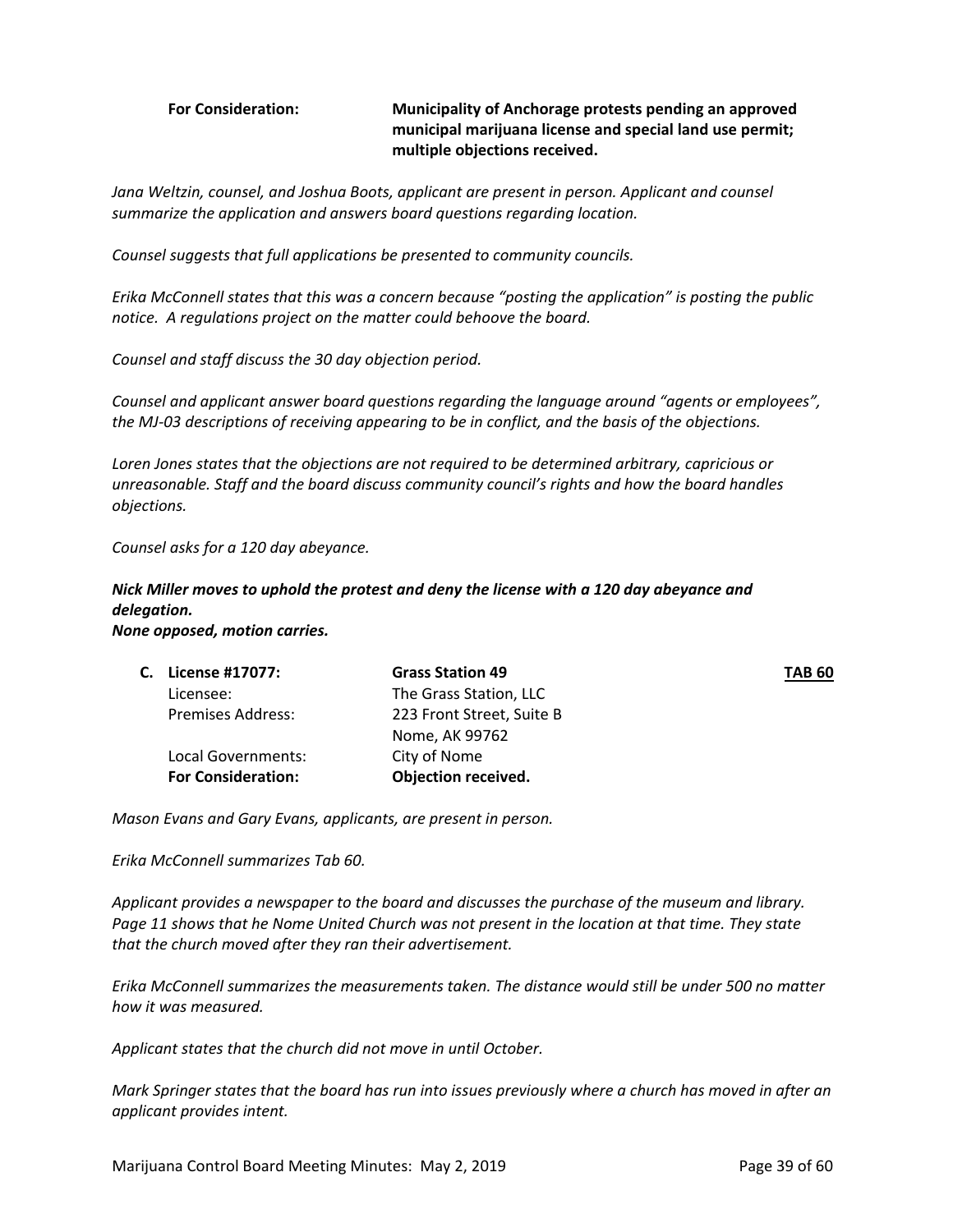*Applicant answers board questions regarding the vacant basement floor, and general community reception.*

Mark Springer states for the record that the objection does not appear to be heartfelt and the evidence *provided shows that the location of the church changed after the application was initiated.* 

*Nick Miller states that the applicants were very open with the community and the church moved into the area with that information already in place.*

#### *Nick Miller moves to approve with delegation. None opposed, motion carries.*

| D. License #18735:       | Alaskabuds, LLC           | TAB 61 |
|--------------------------|---------------------------|--------|
| Licensee:                | Alaskabuds, LLC           |        |
| <b>Premises Address:</b> | 660 Third Avenue, Suite B |        |
|                          | Bethel, AK 99559          |        |
| Local Governments:       | City of Bethel            |        |

Erika McConnell states that the board may not evaluate this license due to a lack of quorum since the licensee is a board member. Staff is attempting to create a special meeting for this matter. This matter will be considered at the call of the chair. This application is tabled because Nick Miller would have had to recuse himself which

*would have prevented a quorum.* 

|                           | Seeds & Stems, LLC               | <b>TAB 62</b>                                       |
|---------------------------|----------------------------------|-----------------------------------------------------|
| Licensee:                 | Seeds & Stems, LLC               |                                                     |
| <b>Premises Address:</b>  | 43280 Kenai Spur Highway, Unit E |                                                     |
|                           | Nikiski, AK 99635                |                                                     |
| Local Governments:        | Kenai Peninsula Borough          |                                                     |
| <b>For Consideration:</b> | conditions.                      |                                                     |
|                           | E. License #18929:               | Residency pending; Kenai Peninsula Borough requests |

*Erika McConnell states that the residency issue has been resolved.* 

*Lance Wells and Jessica smith, counsel, and Jenny Foster, applicant, are present in person. Applicant summarizes their application and answers board questions regarding location, number of employees, and operations.* 

#### *Nick Miller moves to approve with delegation and Kenai Peninsula Borough conditions. None opposed, motion carries.*

| <b>F.</b> License #19277: | The Herbal Cache LLC                                                                                               | <b>TAB 63</b> |
|---------------------------|--------------------------------------------------------------------------------------------------------------------|---------------|
| Licensee:                 | The Herbal Cache LLC                                                                                               |               |
| <b>Premises Address:</b>  | 158 Holmgren Place, Suite 101                                                                                      |               |
|                           | Girdwood, AK 99587                                                                                                 |               |
| Local Governments:        | Municipality of Anchorage                                                                                          |               |
| <b>For Consideration:</b> | Municipality of Anchorage protests pending an approved<br>municipal marijuana license and special land use permit. |               |

*Applicant, Brent Carse, is present in person. He answers board questions regarding other licenses being* held (10126), why a previously expired license was being asked to be held in the same place as the new location. Applicant states that it was partnership dispute and that he took over all of the facility etc.

Marijuana Control Board Meeting Minutes: May 2, 2019 **Page 40 of 60** Page 40 of 60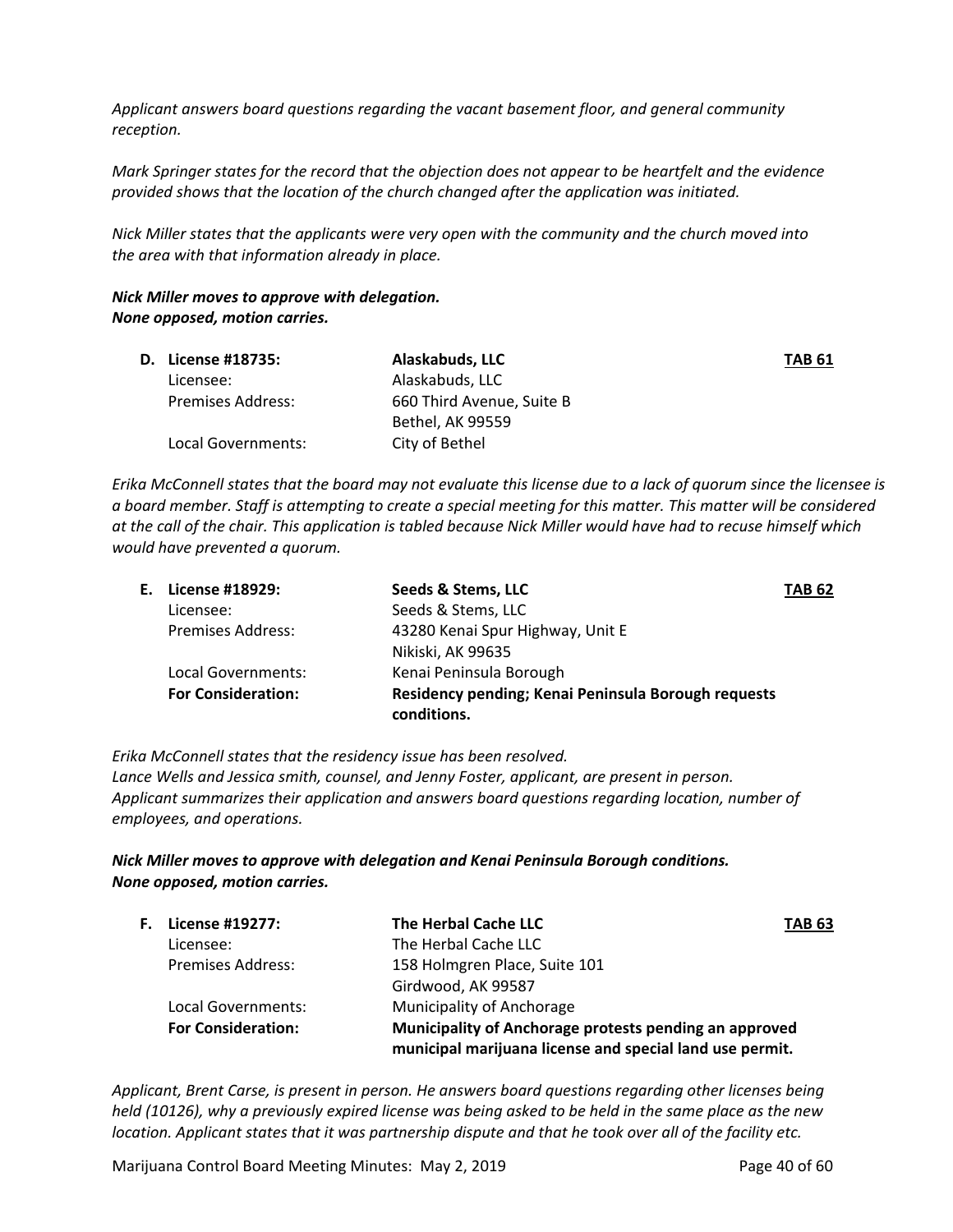*Applicant answers board questions regarding community support, experience, capitol, and requested abeyance period.* 

## *Loren Jones moves to uphold the municipal protest and deny the application with a 120 day abeyance and delegation.*

*None opposed, motion carries.*

| G. License #19300:       | <b>Pine Street Cannabis Company</b>       | <b>TAB 64</b> |
|--------------------------|-------------------------------------------|---------------|
| Licensee:                | Croy's Enterprises LLC                    |               |
| <b>Premises Address:</b> | 139 Warehouse Drive, Suite B              |               |
|                          | Soldotna, AK 99669                        |               |
| Local Governments:       | City of Soldotna; Kenai Peninsula Borough |               |

*Richard Ebenezer, applicant, is present via phone to testify. He summarizes the application and answers board questions regarding traffic, existing business, MJ‐01 discusses packaging in 5 pounds which is not the retail purview (to be included in delegation), and waste disposal to be transported offsite (applicant will transport himself and is dumping it in his yard).*

*Staff and the board discuss Kenai Peninsula Borough conditions (only placed on applications outside city limits within the borough).* 

#### *Miller moves to approve with delegation including revision of the packaging section that discusses the 5 pound packaging. None opposed, motion carries.*

| H. License #19616:        | <b>Buds Below Zero</b>                 | <b>TAB 65</b> |
|---------------------------|----------------------------------------|---------------|
| Licensee:                 | Nangiagtuuvik, LLC                     |               |
| <b>Premises Address:</b>  | 4326 Laura Madison Street              |               |
|                           | Barrow, AK 99723                       |               |
| Local Governments:        | City of Utgiagvik; North Slope Borough |               |
| <b>For Consideration:</b> | Objection received.                    |               |

*Counsel, Lance Wells and Jessica Smith, are present in person, and Robert Kaleak, applicant, is present in person.* 

*Staff and the board discuss the distance objections, the Bahai church has been dissolved and the early learning center is outside the required distance.* 

*Applicant and counsel answer board questions regarding building ownership, demand for marijuana retail, experience, and construction.* 

*Counsel addresses residence and location of restroom (going through restricted access to get to the bathroom), she states that the layout was determined to be the most appropriate because the living* quarters will be only for a live-in manager or licensee, she offers to revise the diagram if necessary.

### *Loren Jones states that the green line needs to make it more clear on Diagram 2 where licensed premises vs restricted access are located.*

*Counsel addresses lighting issues, and states that there are ways to ensure that the lighting will not* extend beyond the property lines that they will be using. They also address that the applicant will be *working with the borough.* 

Marijuana Control Board Meeting Minutes: May 2, 2019 **Page 41 of 60** Page 41 of 60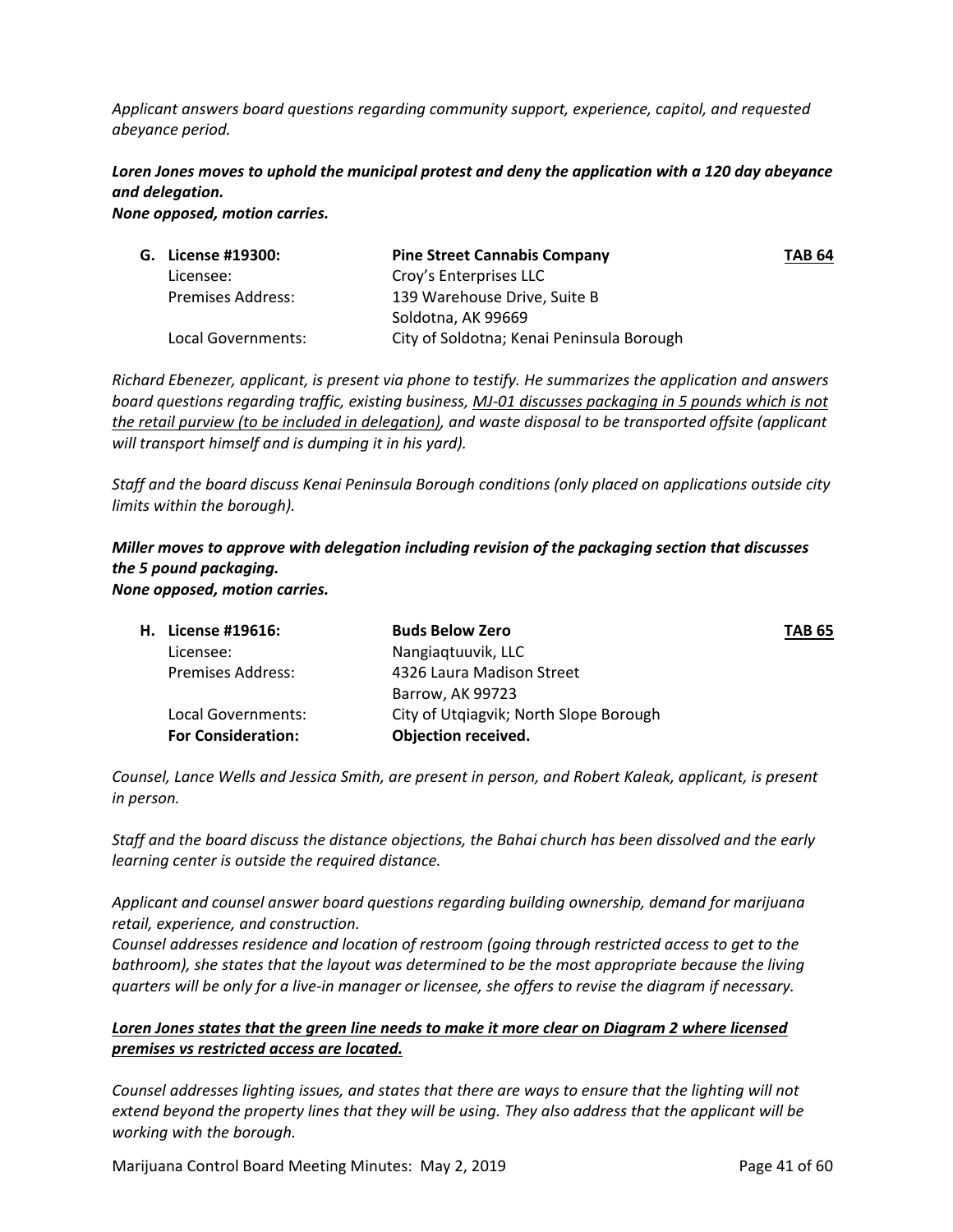*The City of Utqiagvik has requested the licensee receive approval from AMCO before coming to them for approval.* 

*Applicant and counsel address additional board questions regarding visitors in the living quarters and* restricted access areas, the habitation of the wife in the living quarters (she will need to be an employee *with a badge to enter the restricted access), product attaining, transportation, expected hours of operation, local option election to ban edibles, only flour is allowed.* 

*Loren Jones asks staff to confirm the results of the local option.* 

Loren Jones moves to hold consideration until July, to give staff time to review the local option and to *have a quorum.* 

*Counsel states that the applicant may not move forward in any way without having AMCO approval.* 

*Loren Jones states that he is concerned about the premises diagram and local option.* 

Mark Springer asks if the board could table the application to consideration at the meeting to be held at *the call of the chair so that staff could prepare additional information.* 

*Loren Jones withdraws his original motion and moves to table to the next board meeting to provide more time for staff to provide information regarding the local option election and for the applicant to amend the diagram.* 

*Nick Miller suggests that they remove the kitchen and bathroom from the restricted access area.* 

#### *None opposed, motion carries.*

*Break is called 2:34 pm. Meeting resumes 2:52 pm.*

| License #19658:    | Dejavu Cannabis Company | <b>TAB 66</b> |
|--------------------|-------------------------|---------------|
| Licensee:          | Andrew G Sablon         |               |
| Premises Address:  | 11676 W Rezanof Drive   |               |
|                    | Kodiak, AK 99615        |               |
| Local Governments: | Kodiak Island Borough   |               |
|                    |                         |               |

*Andrew Sablon, applicant, is present via phone.* 

Loren Jones expresses strong concerns regarding whether or not the applicant is able to operate the business. He states that April 18, 2019, there was an article in the newspaper that was more informational than the *application. He finds the application sketchy.* 

*Applicant summarizes the application and states that he left his application open to allow for changes in equipment.* 

*Phone is reset.*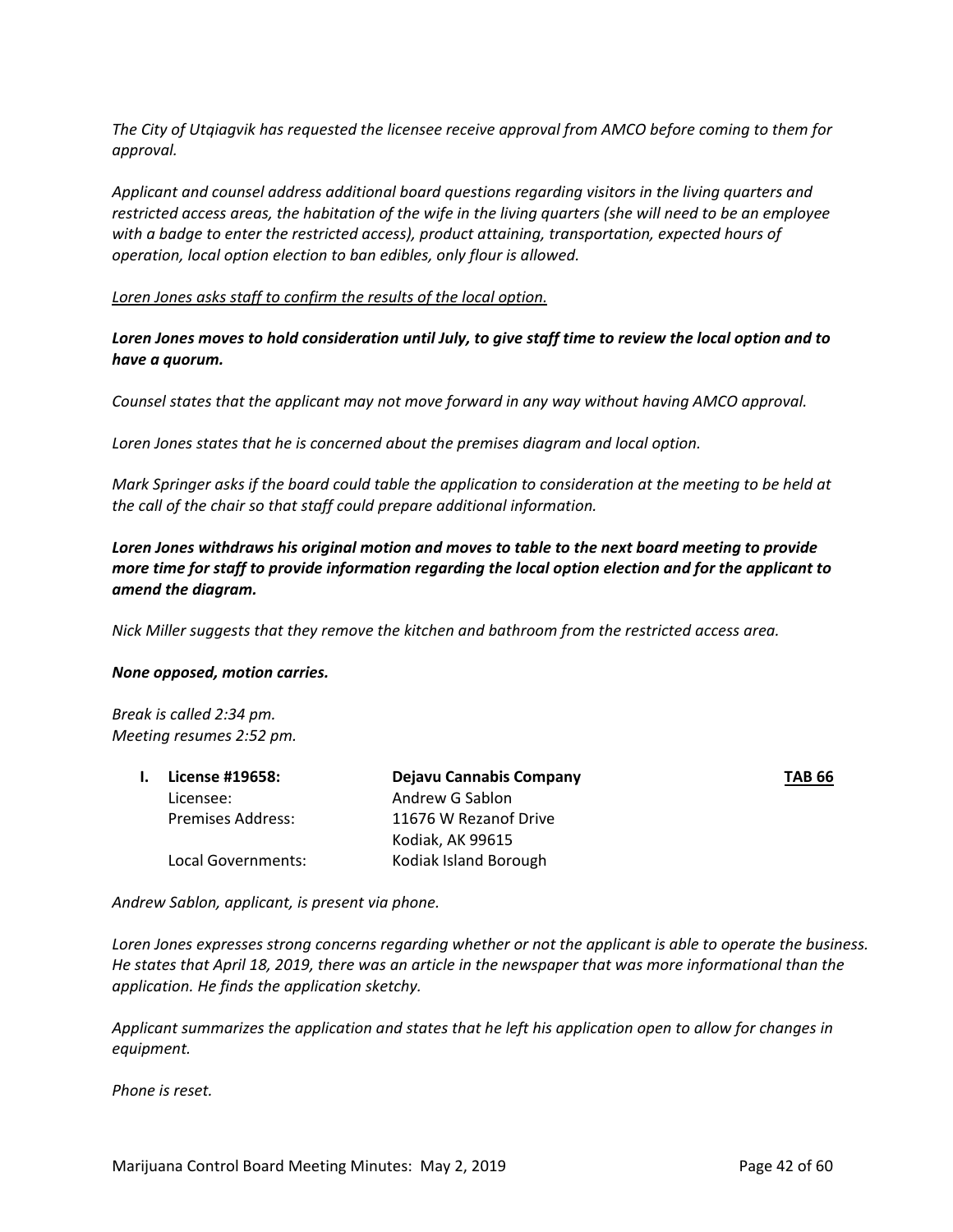*Applicant answers board questions regarding status of building (not complete), experience, local option, public hearing scheduled, METRC knowledge, loitering, and permitting requirements.* 

*Nick Miller moves to approve with delegation. None opposed, motion carries.* 

| License #20113:           | High Rise, LLC                        | <b>TAB 67</b> |
|---------------------------|---------------------------------------|---------------|
| Licensee:                 | High Rise, LLC                        |               |
| <b>Premises Address:</b>  | 104 Center Avenue, Suite 102          |               |
|                           | Kodiak, AK 99615                      |               |
| Local Governments:        | City of Kodiak; Kodiak Island Borough |               |
| <b>For Consideration:</b> | City of Kodiak requests conditions.   |               |
|                           |                                       |               |

*Applicant, Jack Schactler, is present in person. He summarizes his application and answers board questions regarding experience, and location.* 

*Nick Miller references conditions.* 

*Applicant answers additional board questions regarding supply of product, sales tax, objection regarding federal law (not included in the packet), entrance and access, employee area and surveillance room not being restricted access, status of establishment, and investment in location.*

#### *Nick Miller moves to approve with conditions and delegation. None opposed, motion carries.*

| K. License #20221:       | <b>Denali Grass Company</b>           | <b>TAB 68</b> |
|--------------------------|---------------------------------------|---------------|
| Licensee:                | Susan Nowland                         |               |
| <b>Premises Address:</b> | Milepost 248.5 Parks Highway, Suite A |               |
|                          | Healy, AK 99743                       |               |
| Local Governments:       | Denali Borough                        |               |

*Jana Weltzin, counsel, and applicant Susan Nowland are present in person.* 

*Applicant and counsel summarize the application and answer board questions regarding premise entrance (applicant wishes to submit a new drawing to allow for a separate entrance), Loren Jones requests that delegation should address the diagram, the board addresses the diagram change requested.* 

*Loren Jones states that he could approve with delegation and delegation include submission of the MJ‐ 14. He asks about midnight sun campgrounds and states that the additional businesses are not clear in the MJ‐02.*

*The phone lines are opened for possible public comment.* 

*Miller moves to approve with delegation including the MJ‐14 submission. None opposed, motion carries.* 

| <b>L.</b> License #20422: | <b>Green Degree's Cannabis Cafe</b> | <b>TAB 69</b> |
|---------------------------|-------------------------------------|---------------|
| Licensee:                 | Liberty ER LLC                      |               |
| Premises Address:         | 5401 East Mayflower Lane            |               |

Marijuana Control Board Meeting Minutes: May 2, 2019 **Page 43 of 60**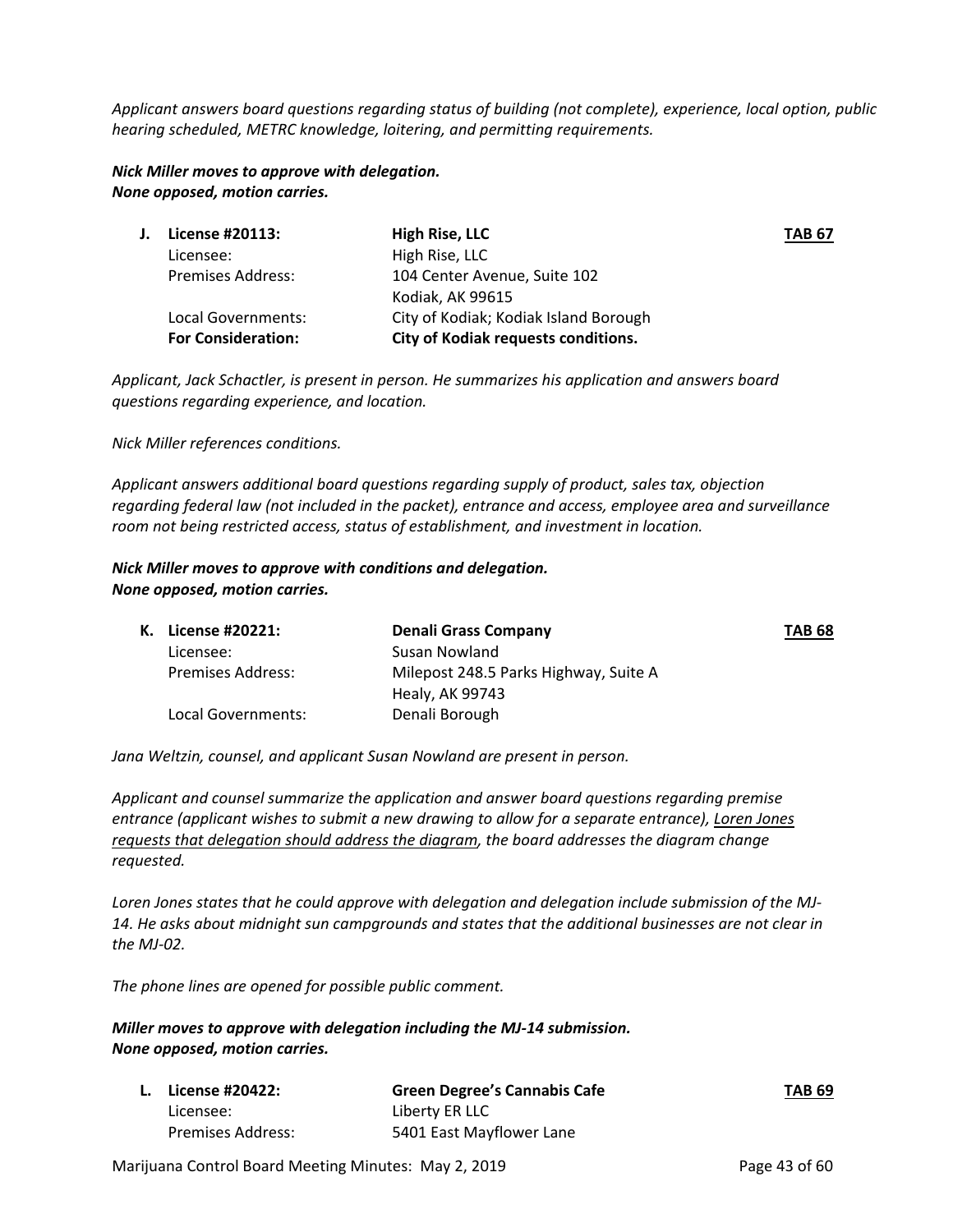| <b>For Consideration:</b> | Objection received.       |
|---------------------------|---------------------------|
| Local Governments:        | Matanuska-Susitna Borough |
|                           | Wasilla, AK 99654         |

*Erika McConnell states that the objection included a distance component. The distance is to a Sylvan Learning Center.* 

*Mark Springer encourages the applicant to re‐think the "café" part of their DBA.* 

*Erika McConnell states that a protest was also received from the Matanuska‐Susitna Borough after the board deadline.* 

*Applicant, Kerby Coman, summarizes the application, discusses the desire to have the onsite consumption area on the second floor, he references paint and puff events, he answers board questions regarding the onsite desires.* 

*Mark Springer asks that the DBA be changed to remove the "café".* 

*The board discusses the café and location information with the applicant. He references exterior entrance to the second level.* 

Springer states that to operate a non-cannabis café the top floor, it could not be part of the licensed *premises.* 

*The board discusses the existing NOV for this licensee (publishing).* 

*Applicant and the board discuss the second floor.* 

*Name change to remove café is requested by Mark Springer to be included in delegation.* 

*Applicant discusses entrances and access to the second floor and ID checks.*

*Clarifying ID checkpoints at both floors in delegation is required per Mark Springer.* 

*Nick Miller moves to approve with delegation to include name change. Nick Miller amends his motion is amended to deny with abeyance of 120 days and delegation to include name change [and ID checkpoint clarification] if protest is lifted. None opposed, motion carries.* 

*Erika McConnell asks that the objection denial be addressed.* 

*Mark Springer states that the Sylvan Learning center is a commercial enterprise and the board determined that it was not a qualifying establishment.* 

| M. License #20865:       | Uncle Herb's               | <b>TAB 70</b> |
|--------------------------|----------------------------|---------------|
| Licensee:                | Eden Management Group, LLC |               |
| <b>Premises Address:</b> | 360 Boniface Parkway, A5   |               |
|                          | Anchorage, AK 99504        |               |
| Local Governments:       | Municipality of Anchorage  |               |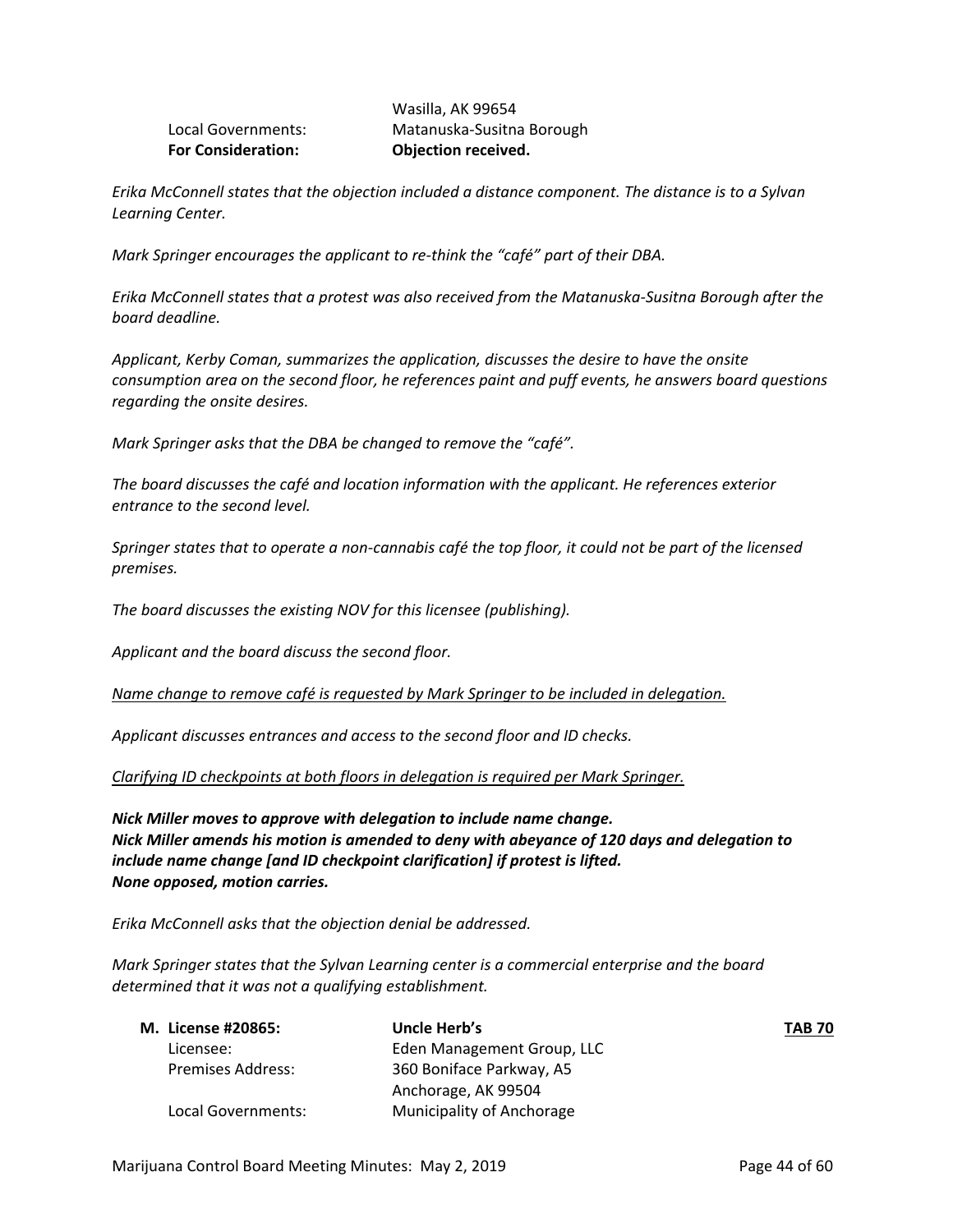#### **For Consideration: Municipality of Anchorage protests pending an approved municipal marijuana license and special land use permit.**

*Jana Weltzin, counsel, and Lloyd Stiassny, applicant, are present in person. Applicant summarizes his application and answers board questions regarding other licenses held.*

#### *Nick Miller moves to deny with 120 day abeyance.*

*Applicant answers board questions about additional establishments that are in the mall area.* 

#### *None opposed, motion carries.*

*Applicant thanks the board, staff and his legal counsel for their work.* 

| N. License #20983:        | King Street Cannabis Co.                                                                                           | <b>TAB 71</b> |
|---------------------------|--------------------------------------------------------------------------------------------------------------------|---------------|
| Licensee:                 | King Street Management Inc.                                                                                        |               |
| <b>Premises Address:</b>  | 8430 Laviento Drive, Suite A                                                                                       |               |
|                           | Anchorage, AK 99515                                                                                                |               |
| Local Governments:        | Municipality of Anchorage                                                                                          |               |
| <b>For Consideration:</b> | Municipality of Anchorage protests pending an approved<br>municipal marijuana license and special land use permit. |               |

*Jana Weltzin, counsel, and Nicholas G Luke and Benjamin English, applicants, are present in person.* 

*Applicants and counsel summarize application and answer board questions about premises diagram, ID Check location (it will be right next to the entrance), and experience.*

#### *Nick Miller moves to deny with a 120 day abeyance. None opposed, motion carries.*

*Board comes back to Tab 44.*

| License #18190:           | <b>TAB 44</b><br>Nugz, LLC                                  |                                                           |
|---------------------------|-------------------------------------------------------------|-----------------------------------------------------------|
| Licensee:                 | Nugz, LLC                                                   |                                                           |
| License Type:             | <b>Standard Marijuana Cultivation Facility</b>              |                                                           |
| <b>Premises Address:</b>  | 9331 Glacier Highway                                        |                                                           |
|                           | Juneau, AK 99801                                            |                                                           |
| Local Governments:        | City and Borough of Juneau                                  |                                                           |
| <b>For Consideration:</b> | Per 3 AAC 306.095, the applicant is appealing determination |                                                           |
|                           |                                                             | of Failed to Complete application under 3 AAC 306.025(f). |

Applicant, Miller, and Counsel asks the board if tabling the matter to the special hearing so that staff *can review the lease.* 

Erika McConnell sates that the application did not meet the 90 day window but if the board reviews the *matter and determines it complete or doesn't agree with the application being deemed incomplete, those items could be reviewed in time for the special meeting.* 

*Mark Springer states that he would rather staff be able to review the application and determine it complete before the board reviews the documents.* 

Marijuana Control Board Meeting Minutes: May 2, 2019 **Page 45 of 60**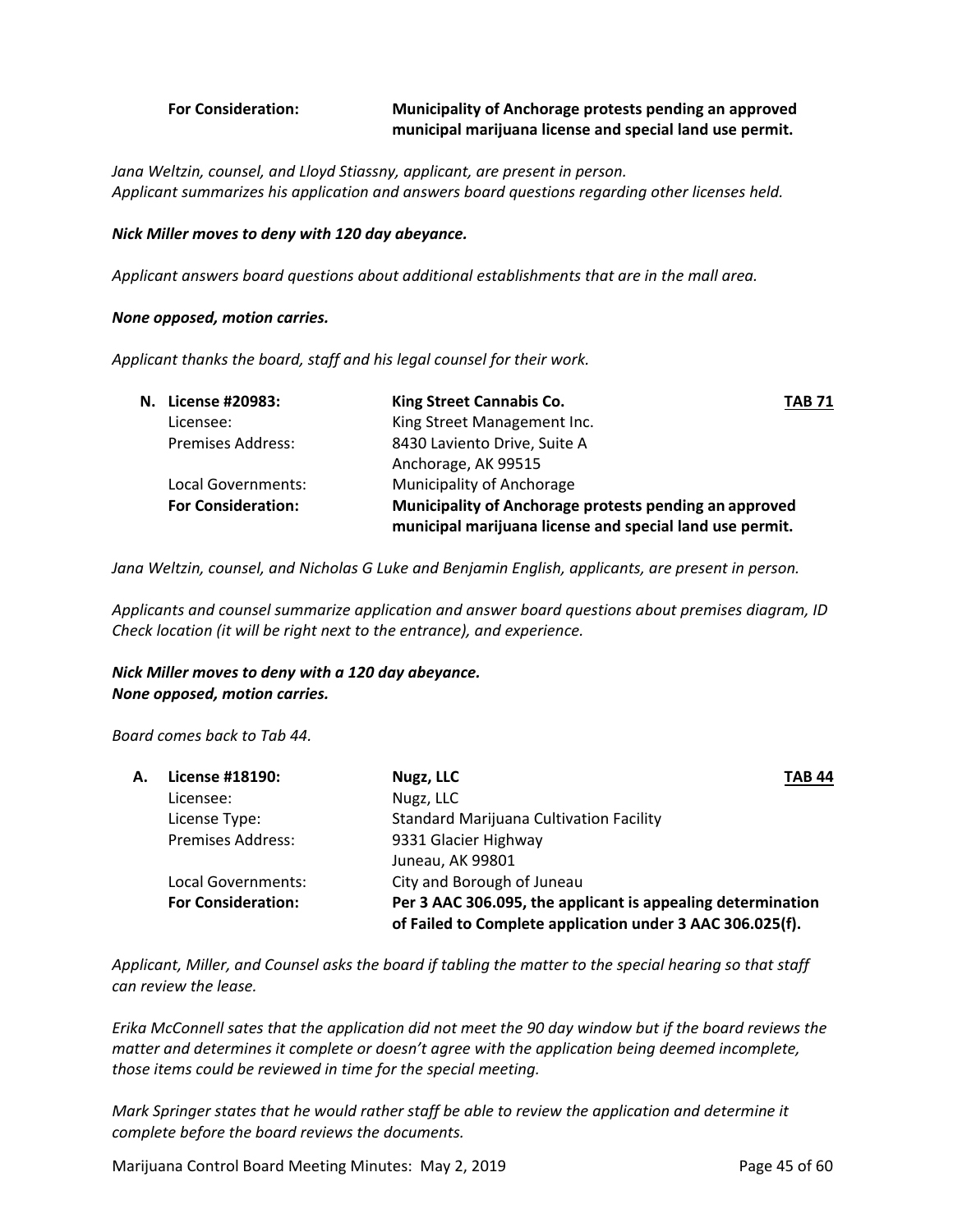*Loren Jones states that the matter boils down to the board's decision if the board will accept the application or not. The board must overrule the staff's decision for the application to proceed.* 

*Loren Jones moves for the board to find that the applicant submitted material after the deadline but that the board could accept the material late but that the board would consider it at the next regularly scheduled board meeting.* 

Applicant states that there has been a second application submitted in hopes for it to be on this agenda, *and that moving it to July would be difficult for the applicant.*

Counsel states that if the board understands that the entity is still bound by the signature of a previous member, the only thing that should be considered is the incomplete letter. She states that her March 8<sup>th</sup> *email addresses the questions in the incomplete letter.* 

*Erika McConnell asks if there were additional changes to the lease submitted after the deadline.* 

*Council states that the amount of rent changed.* 

*Applicant states that the current lease consolidated the original lease documents which were already acceptable.*

*Erika McConnell notes that the final corrected lease with the new rent amount and consolidation of lease documents was not received until after the deadline.* 

*Council states that there was not negative intent on either side but that technically the applicant met the requirements of the incomplete letter.*

*Staff and the applicant's counsel discuss the requirement for new officers not to sign leases.* 

*Legal Counsel states that the applicant would receive economic damage from tabling this matter.* 

Jana Weltzin states that the matter could be re brought to the special meeting that is being called *before the July MCB Meeting.* 

*Loren Jones states that he is not willing to go to the special meeting.* 

Mark Springer states that it is not the part of the board to second quess staff regarding process.

*Jana Weltzin states that she finds her client to have met the requirements.* 

Erika McConnell cites the requirement for the date to be added to the POPPP, even if the signature is *not changed, and that therefore there was an additional change required.* 

*Jana Weltzin cites the "redline lease" as meeting that requirement.* 

*Erika McConnell references the revision requested to the redline lease.*

*Mark Springer reads the incomplete letter.* 

Marijuana Control Board Meeting Minutes: May 2, 2019 **Page 46 of 60** Page 46 of 60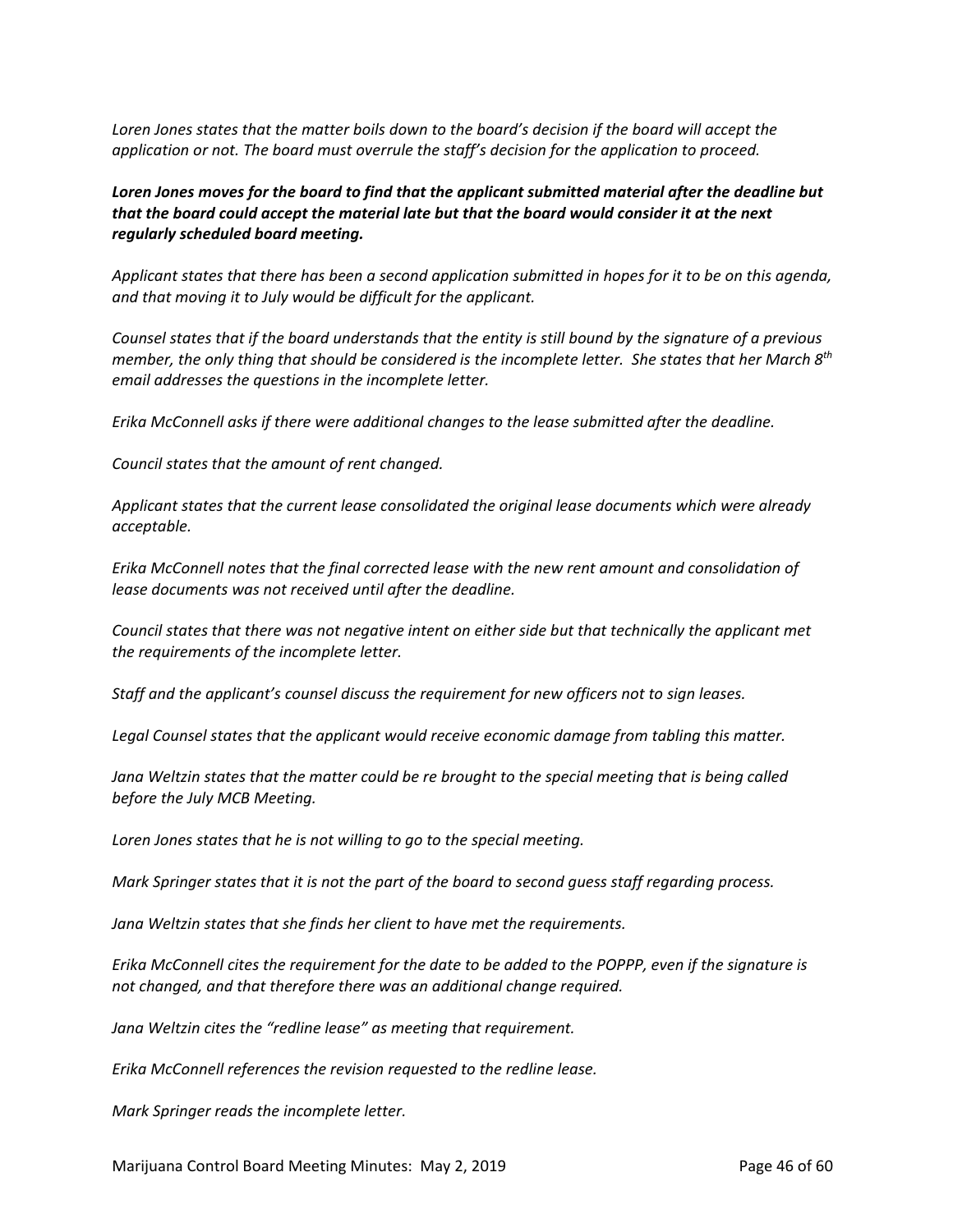Loren Jones asks if the board has the ability to return an application or license fee to an applicant.

*Erika McConnell states that the license fee is refundable but the application fee is not.* 

#### *Loren Jones amends his motion to include refund of the license fee for the second application.*

*Erika McConnell asks about the technicality of denying this application versus rescinding the second application.* 

*Counsel asks about hearing this application at the special meeting.*

*Loren Jones refuses.* 

*Loren Jones withdraws his original motion.*

*Loren Jones moves to agree that this application was not completed and that the board will review the secondary application at the July meeting. The board will return the license fee for this application.* 

*Staff confirms that the new application is second in the queue.* 

Nick Miller clarifies that this is not supposed to be against the licensee. He apologizes if the licensee *feels like harm has occurred but that applicants should get the required documents and corrections in on time.*

#### *None opposed, motion carries.*

#### **NEW MARIJUANA PRODUCT MANUFACTURING FACILITY APPLICATIONS 4:23pm**

| A. License #17316:        | <b>Arctic Delights</b>                                                                                   | <b>TAB 72</b> |
|---------------------------|----------------------------------------------------------------------------------------------------------|---------------|
| Licensee:                 | 7107 Ventures, LLC                                                                                       |               |
| <b>Premises Address:</b>  | 530 W 72 <sup>nd</sup> Avenue, #1                                                                        |               |
|                           | Anchorage, AK 99518                                                                                      |               |
| Local Governments:        | Municipality of Anchorage                                                                                |               |
| <b>For Consideration:</b> | Municipality of Anchorage protests pending an approved<br>municipal license and special land use permit. |               |
|                           |                                                                                                          |               |

*Applicant, Bryant Thorp, and counsel, Jana Weltzin are present in person.* 

*Applicant summarizes the application and answers board questions regarding premises entrance and neighboring tenants.* 

*Loren Jones moves to deny the license with a 120 day abeyance and delegation and to table the "edible" products listed. None opposed, motion carries.* 

*Loren Jones moves to approve products 7 "Crumble", 11 "Kief", 13 "RSO", 14 "Shatter", 16 "Vape Pen Cartridge", & 17 "Vape Pen Oil". None opposed, motion carries.*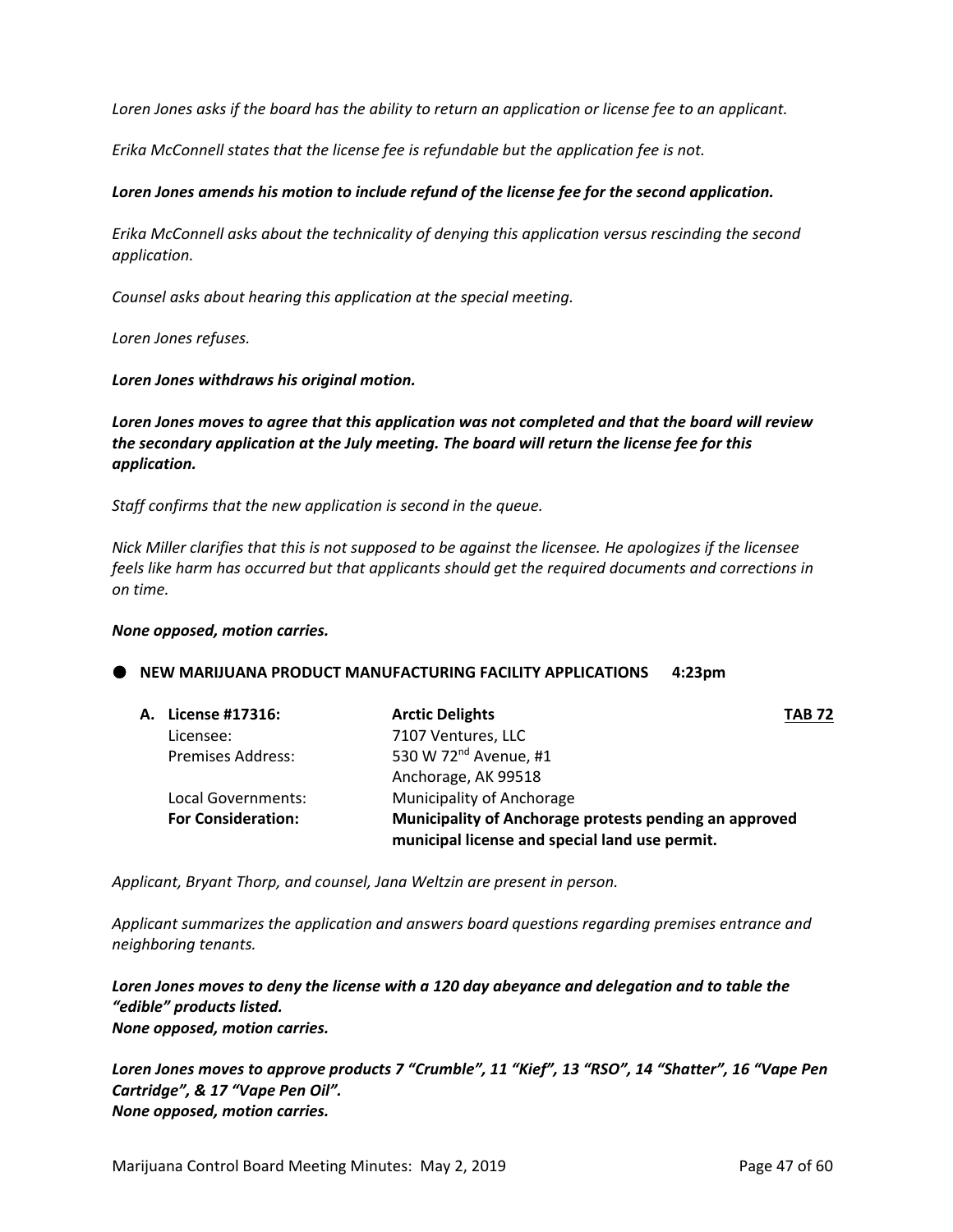| <b>B.</b> License #19728: | <b>Cosmic SeaWeed, LLC</b>             | <b>TAB 73</b> |
|---------------------------|----------------------------------------|---------------|
| Licensee:                 | Cosmic SeaWeed, LLC                    |               |
| <b>Premises Address:</b>  | 262 Charles Way                        |               |
|                           | Homer, AK 99603                        |               |
| Local Governments:        | City of Homer; Kenai Peninsula Borough |               |

*Applicants "Chris" (Christina) Logan and Christopher Corey are present in person.* 

*Applicants summarize their application and answer board questions regarding premises (freestanding, no other buildings on the property), experience, premises readiness, concentrate market, equipment,* wholesale cannabis oil (edible) and whether or not it should be listed as a concentrate (in house mixing *would mean it was a different product) the original idea was to mix it for manufacturers but the applicant is willing to amend the product.* 

*Loren Jones moves to table product "Cannabis Oil" so that the applicant can make amendments to the product and submit new products if necessary. None opposed, motion carries.* 

*Board discusses packaging with applicant, the strain name on the label would be changed for each product.*

*Nick Miller moves to approve the license application with delegation. None opposed, motion carries.* 

*Loren Jones moves to approve products 1 "Crumble", 2 "Wax", 3 "Budder", 4"Shatter", 5 "Cannabis Oil for Vaporization Cartridges", 7 "Rosin" & 8 "Live Resin". None opposed motion carries.* 

**RECESS TO NEXT DAY** **4:45pm**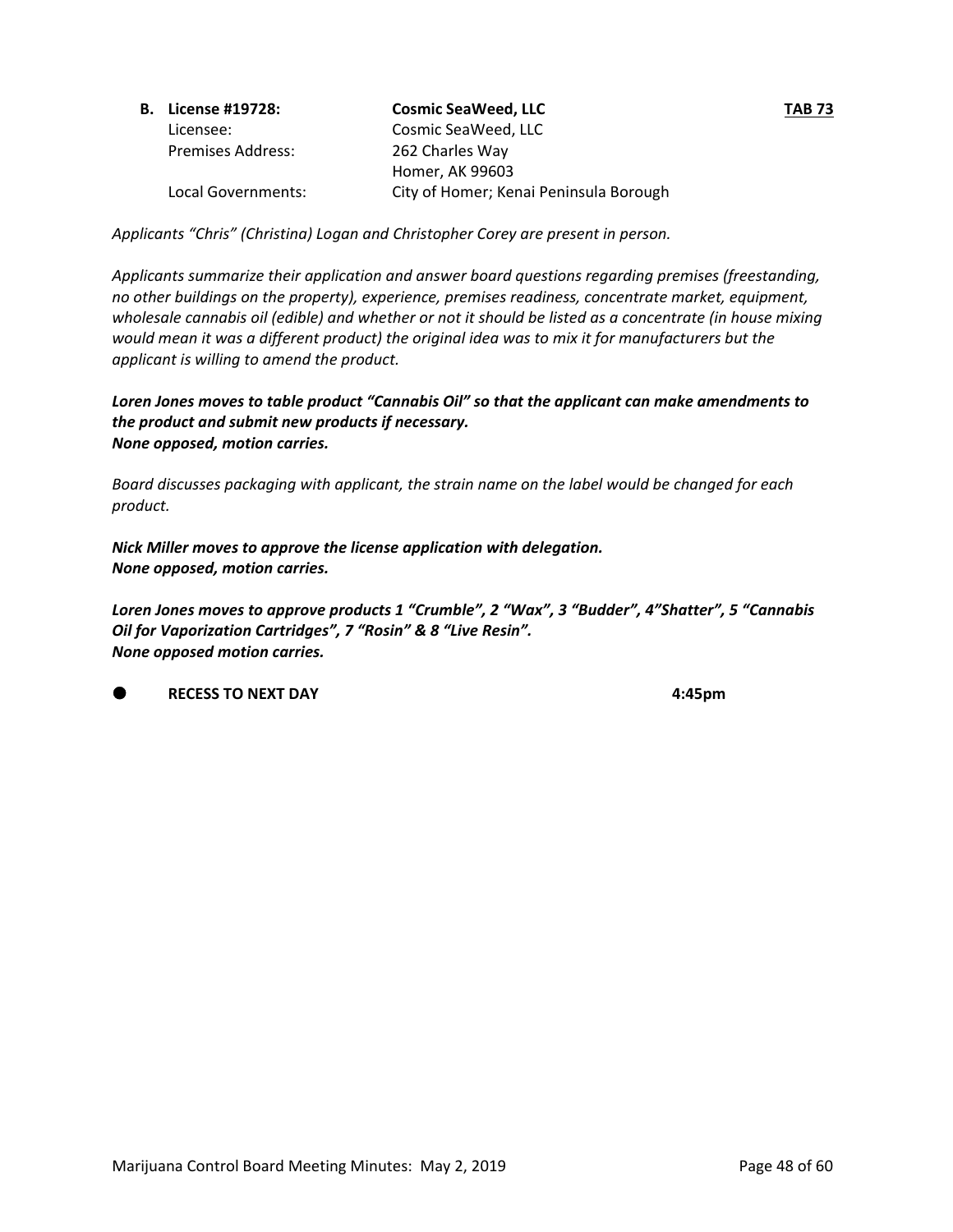# **Marijuana Control Board Meeting Minutes Continued May 3, 2019**

#### **ADMINISTRATION 8:59 am**

- **A. Call to Order**
- **B. Roll Call**

**Board Members Present** *Mark Springer, Chair, Rural Member Loren Jones, Public Health Member Nick Miller, Industry Member*

## **Board Members Absent**

*Christopher Jaime, Public Safety Member*

#### **Staff Present**

*Erika McConnell, Director Mikal Milton, Records and Licensing Supervisor*

#### **Counsel Present**

*Harriet Milks, Assistant Attorney General*

Mark Springer states his intent to reguest an opinion from the Attorney General regarding the status of AMCO *officers as Peace Officers. He cites concerns regarding officer safety, and the resources needed to conduct investigations. He states that he will CC the board for their information.* 

**NEW MARIJUANA PRODUCT MANUFACTURING FACILITY APPLICATIONS CONTINUED 9:03 am**

| С. | License #20532:           | <b>Cultivated Confections</b>                                                                           | <b>TAB 74</b> |
|----|---------------------------|---------------------------------------------------------------------------------------------------------|---------------|
|    | Licensee:                 | CC Enterprises, Inc.                                                                                    |               |
|    | <b>Premises Address:</b>  | 7731 Schoon Street, Unit A                                                                              |               |
|    |                           | Anchorage, AK 99518                                                                                     |               |
|    | Local Governments:        | Municipality of Anchorage                                                                               |               |
|    | <b>For Consideration:</b> | Municipality of Anchorage protests pending an approved<br>municipal license or special land use permit. |               |

*Jana Weltzin, council and James Protzman applicant, are present in person.* 

*Applicant and council summarize the application and answer board questions regarding location, other licenses held, record keeping, Dank Star Distillate not containing storage information for the wholesale* (internal use) of Dank Star Distillate or internal use (to be included in delegation), white film short path *molecular sill (still is misspelled), and the premises.*

#### *Nick Miller moves to deny license with 120 day abeyance and delegation. None opposed, motion carries.*

Marijuana Control Board Meeting Minutes: May 3, 2019 **Page 49 of 60** Page 49 of 60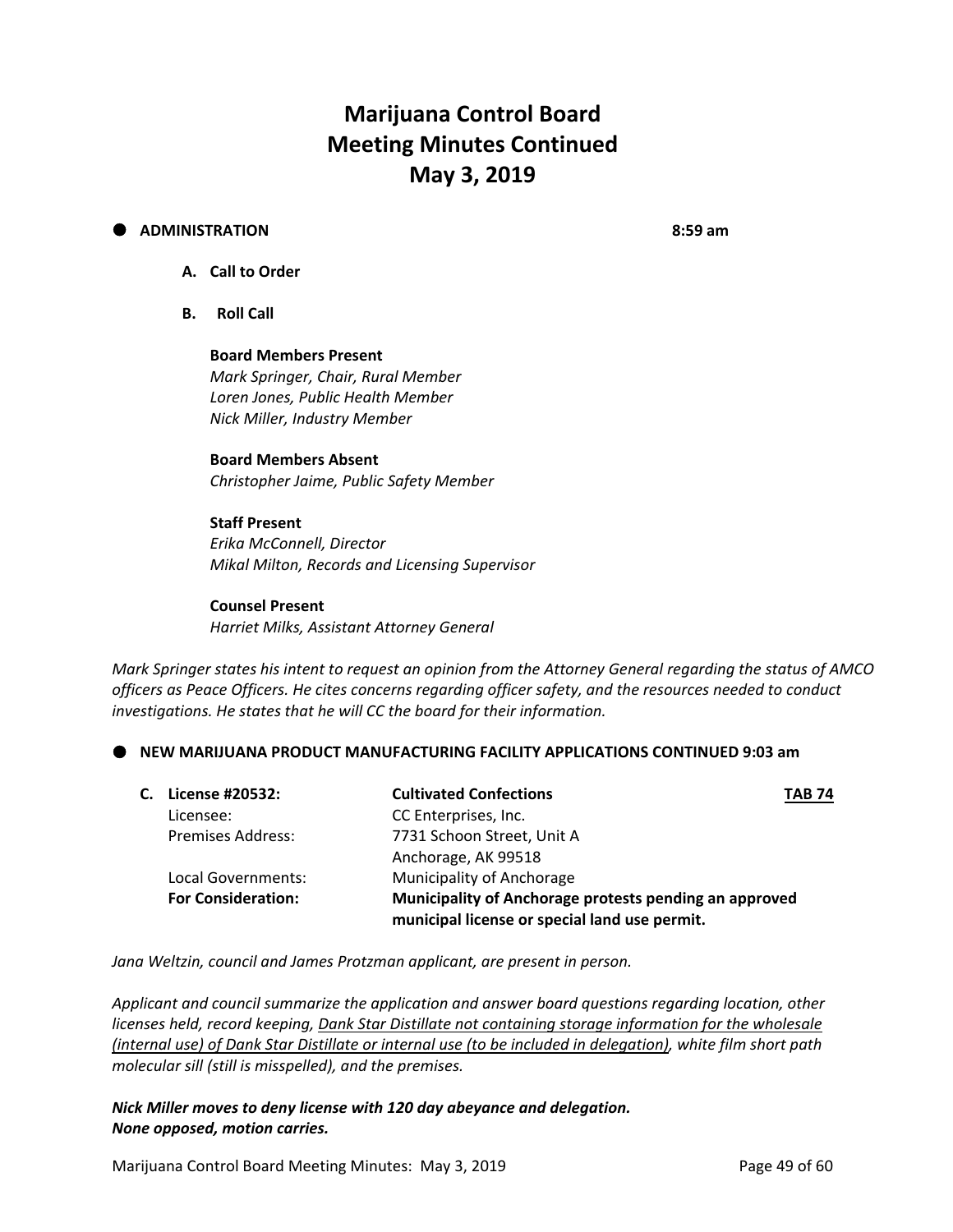#### *Jones moves to approve all four requested products with delegation regarding amending the Dark Star Distillate packaging information.*

*Applicant answers board questions regarding alcohol used in manufacturing.* 

#### *None opposed, motion carries.*

#### **OWNERSHIP TRANSFER APPLICATIONS**

| A. License #10034:        | <b>Odin's Wagon, LLC</b>                                | <b>TAB 75</b> |
|---------------------------|---------------------------------------------------------|---------------|
| Licensee:                 | Ace of Spades, LLC - Eric Ranguette 100%                |               |
| License Type:             | <b>Standard Marijuana Cultivation Facility</b>          |               |
| <b>Premises Address:</b>  | 29453 Kalifornsky Beach Road                            |               |
|                           | Kasilof, AK 99610                                       |               |
| Local Governments:        | Kenai Peninsula Borough                                 |               |
| Transferor:               | Odin's Wagon, LLC - Douglas Anderson 40%, Francis Knapp |               |
|                           | 40%, Zachary Bell 15%, Dan Harris 5%                    |               |
| <b>For Consideration:</b> | Kenai Peninsula Borough requests conditions.            |               |

*Applicant, Eric Ranguette, is present to discuss the application, he answers board questions regarding shift of stock and entity change, experience, and reason for the transfer.*

*Loren Jones moves to approve the license with delegation and Kenai Peninsula Borough conditions. None opposed, motion carries.* 

| O OPERATING PLAN CHANGES  |                          | $9:15$ am                                |               |
|---------------------------|--------------------------|------------------------------------------|---------------|
| <b>B.</b> License #10165: |                          | Good, LLC                                | <b>TAB 76</b> |
| Licensee:                 |                          | Good, LLC                                |               |
| License Type:             |                          | Marijuana Product Manufacturing Facility |               |
|                           | <b>Premises Address:</b> | 1949 Frank Avenue                        |               |
|                           |                          | Fairbanks, AK 99701                      |               |
|                           | Local Governments:       | <b>Fairbanks North Star Borough</b>      |               |
|                           |                          |                                          |               |

*Barret Goodale, cultivation manager, summarizes requested change(s), and answers board questions regarding packaging.* 

#### *Loren Jones moves to approve operating plan change. None opposed, motion carries.*

| C. License #10512:       | Southeast Alaska Laboratories, LLC | <b>TAB 77</b> |
|--------------------------|------------------------------------|---------------|
| Licensee:                | Southeast Alaska Laboratories, LLC |               |
| License Type:            | <b>Marijuana Testing Facility</b>  |               |
| <b>Premises Address:</b> | 5450B Jenkins Drive                |               |
|                          | Juneau, AK 99801                   |               |
| Local Governments:       | City and Borough of Juneau         |               |

*Applicant not present at this time; the board does not act on this application at this time.*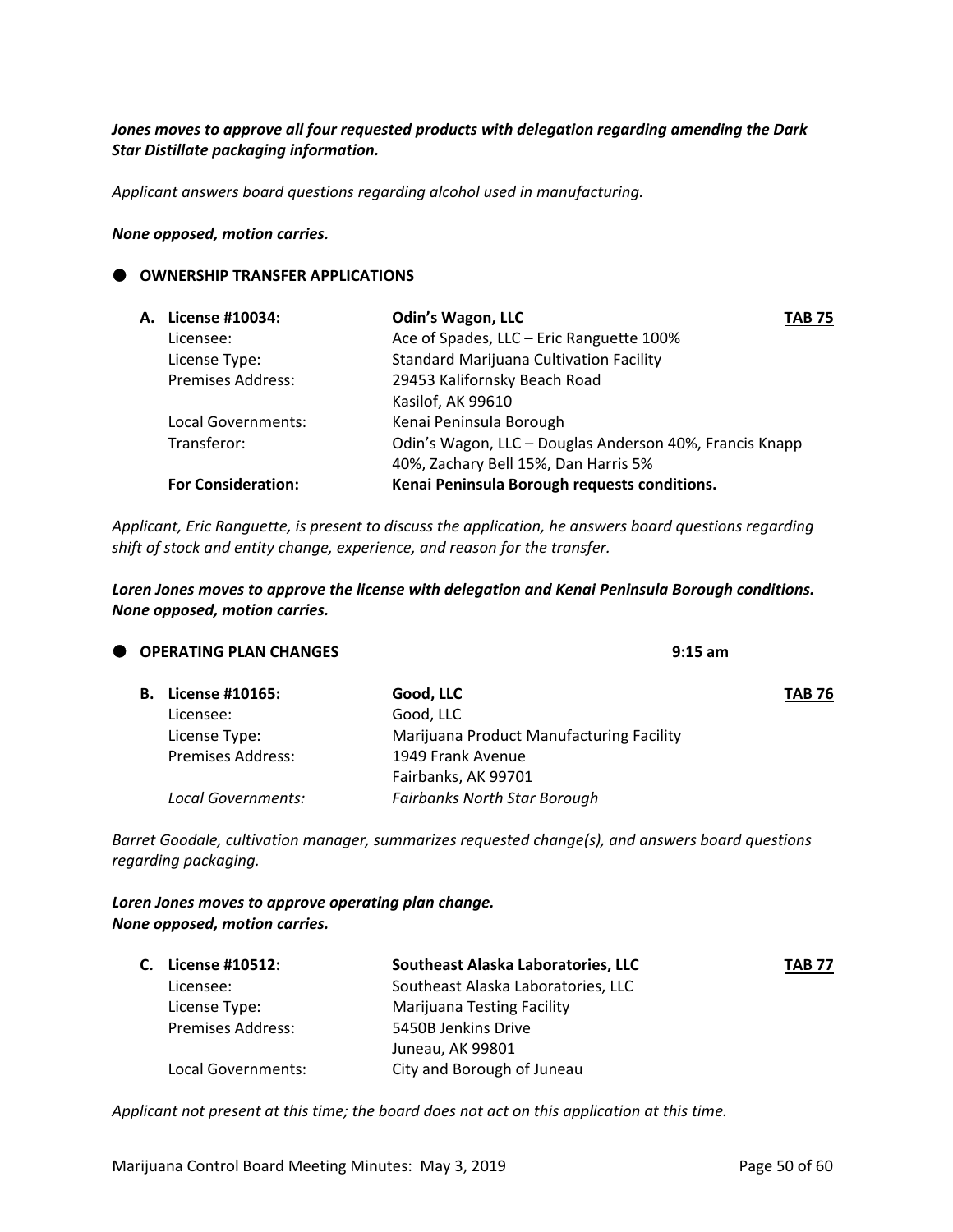| D. License #10828:       | <b>Glacier Extracts</b>                  | <b>TAB 78</b> |
|--------------------------|------------------------------------------|---------------|
| Licensee:                | Glacier Extracts, LLC                    |               |
| License Type:            | Marijuana Product Manufacturing Facility |               |
| <b>Premises Address:</b> | 8639 Toloff Street, Suite 3              |               |
|                          | Anchorage, AK 99507                      |               |
| Local Governments:       | Municipality of Anchorage                |               |

Erin Simpson (in person) and Aaron Boyd, applicant (via phone), are present to discuss their application.

*Erin Simpson discusses the changes they are requesting and answers board questions regarding packaging.*

#### *Nick Miller moves to approve operating change. None opposed, motion carries.*

| E. License #10856:       | <b>Raspberry Roots</b>                   | <b>TAB 79</b> |
|--------------------------|------------------------------------------|---------------|
| Licensee:                | Raspberry Roots, LLC                     |               |
| License Type:            | Marijuana Product Manufacturing Facility |               |
| <b>Premises Address:</b> | 501 Raspberry Road, Suite 102            |               |
|                          | Anchorage, AK 99501                      |               |
| Local Governments:       | Municipality of Anchorage                |               |

*Jana Weltzin, counsel is present in person, and Kim (Kimberly) Kole, applicant is present via phone.* 

*Applicant and council summarize the requested changes and answer board questions regarding the type of changes requested.* 

#### *Nick Miller moves to approve the requested changes. None opposed, motion carries.*

| <b>F.</b> License #12768: | <b>Secret Garden Cannabis</b>          | <b>TAB 80</b> |
|---------------------------|----------------------------------------|---------------|
| Licensee:                 | Axion Enterprises, LLC                 |               |
| License Type:             | Retail Marijuana Store                 |               |
| <b>Premises Address:</b>  | 726 E 15 <sup>th</sup> Avenue, Suite 1 |               |
|                           | Anchorage, AK 99501                    |               |
| Local Governments:        | <b>Municipality of Anchorage</b>       |               |

*Jana Weltzin, counsel and James Thornton, licensee are present in person to discuss their requested changes.* 

*Applicant discusses the changes requested and answers board questions regarding logos, and equipment changes.*

#### *Nick Miler moves to approve the requested changes. None opposed, motion carries.*

| G. License #12769:       | <b>Secret Garden Cannabis</b>            | <b>TAB 81</b> |
|--------------------------|------------------------------------------|---------------|
| Licensee:                | Axion Enterprises, LLC                   |               |
| License Type:            | Marijuana Product Manufacturing Facility |               |
| <b>Premises Address:</b> | 726 E 15 <sup>th</sup> Avenue, Suite 2   |               |

Marijuana Control Board Meeting Minutes: May 3, 2019 **Page 51 of 60** Page 51 of 60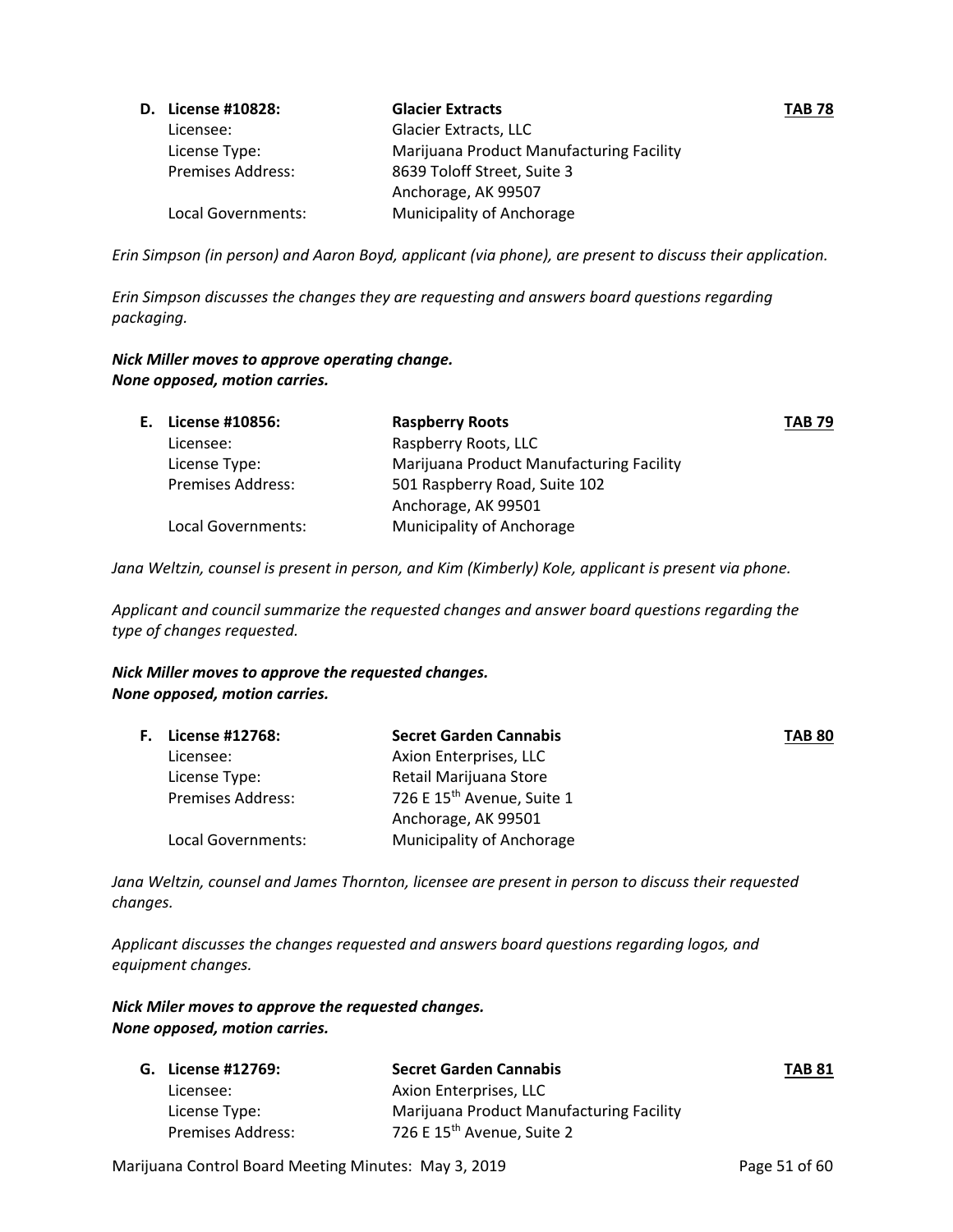|                    | Anchorage, AK 99501       |
|--------------------|---------------------------|
| Local Governments: | Municipality of Anchorage |

*Jana Weltzin, counsel and James Thornton, licensee are present in person to discuss their requested changes. (*Some discussed above*).*

#### *Loren Jones moves to approve the operating plan change. None opposed, motion carries.*

|                          | <b>Secret Garden Cannabis</b>                  | <b>TAB 82</b> |
|--------------------------|------------------------------------------------|---------------|
| Licensee:                | Axion Enterprises, LLC                         |               |
| License Type:            | <b>Standard Marijuana Cultivation Facility</b> |               |
| <b>Premises Address:</b> | 726 E 15 <sup>th</sup> Avenue, Suite 3         |               |
|                          | Anchorage, AK 99501                            |               |
| Local Governments:       | Municipality of Anchorage                      |               |
|                          | <b>H.</b> License #12770:                      |               |

*Jana Weltzin, counsel and James Thornton, licensee are present in person to discuss their requested changes. Applicant summarizes the requested changes.* 

## *Loren Jones moves to approve operating change with delegation pending verification of the pesticide list with DEC.*

#### *None opposed, motion carries.*

| License #13588:          | <b>AKfunding LLC</b>                           | <b>TAB 83</b> |
|--------------------------|------------------------------------------------|---------------|
| Licensee:                | <b>AKfunding LLC</b>                           |               |
| License Type:            | <b>Standard Marijuana Cultivation Facility</b> |               |
| <b>Premises Address:</b> | 12975 W Horizon Way                            |               |
|                          | Houston, AK 99694                              |               |
| Local Governments:       | City of Houston; Matanuska-Susitna Borough     |               |
|                          |                                                |               |

#### *Considered above.*

| License #13697:          | <b>Wakin' Bakery</b>                     | <b>TAB 84</b> |
|--------------------------|------------------------------------------|---------------|
| Licensee:                | SFA. LLC                                 |               |
| License Type:            | Marijuana Product Manufacturing Facility |               |
| <b>Premises Address:</b> | 218 Kelly Drive                          |               |
|                          | Ketchikan, AK 99901                      |               |
| Local Governments:       | Ketchikan Gateway Borough                |               |
|                          |                                          |               |

*Chris (Christopher) Wilhelm, applicant, is present in person. He summarizes his requested changes for the board and answers board questions regarding if the potency decrease is necessitated by the process (it is not).* 

#### *Loren Jones moves to approve the operating plan change. None opposed, motion carries.*

| K. License #14396:       | Alaska Frontier Cannabis, LLC                  | <b>TAB 85</b> |
|--------------------------|------------------------------------------------|---------------|
| Licensee:                | Alaska Frontier Cannabis. LLC                  |               |
| License Type:            | <b>Standard Marijuana Cultivation Facility</b> |               |
| <b>Premises Address:</b> | 6570 W Trevertt Circle, Suite C                |               |

Marijuana Control Board Meeting Minutes: May 3, 2019 **Page 52 of 60** Page 52 of 60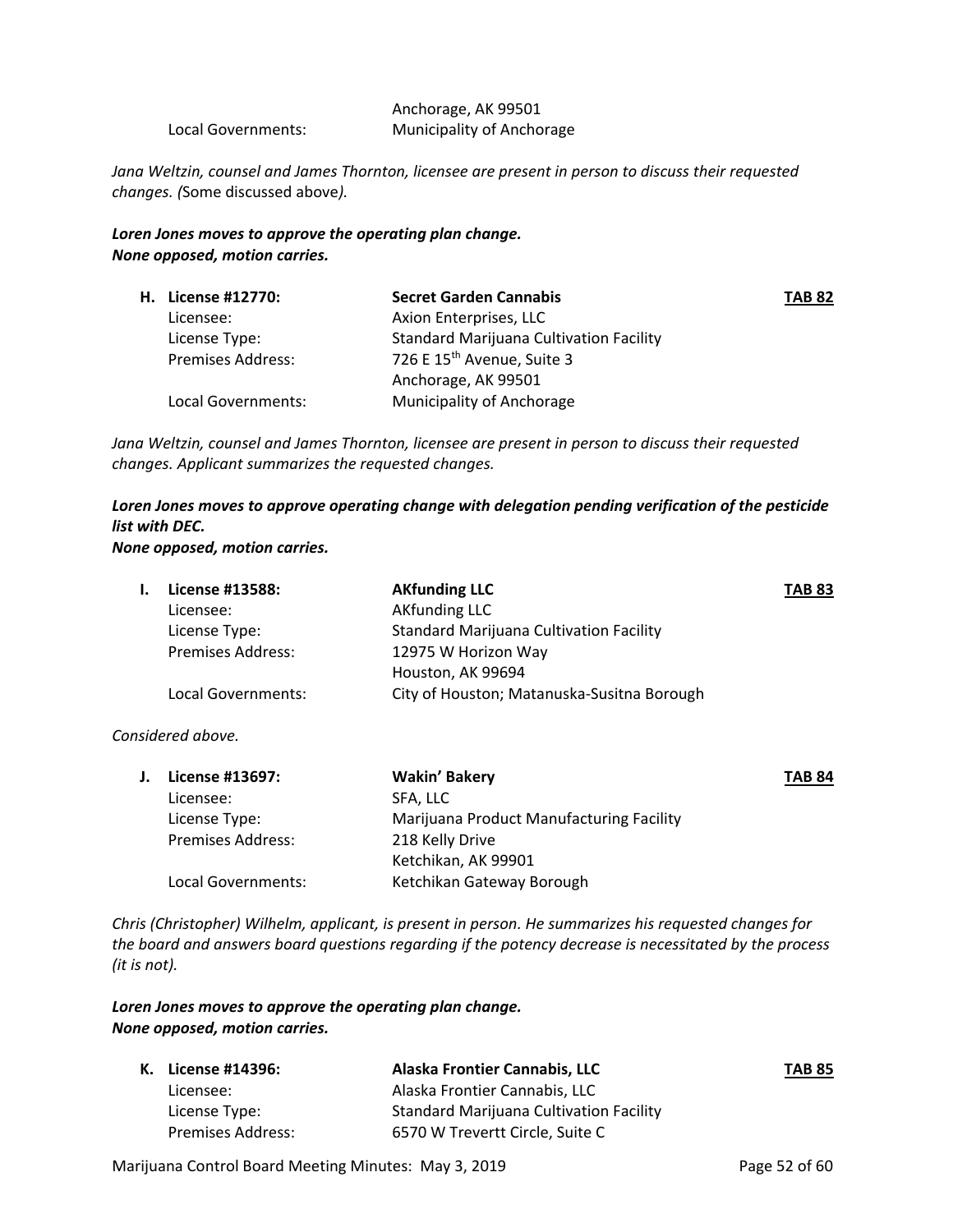| <b>For Consideration:</b> | <b>Please review MJ-14</b> |
|---------------------------|----------------------------|
| Local Governments:        | Matanuska-Susitna Borough  |
|                           | Wasilla, AK 99623          |

*Kerby Coman is present in person to discuss his application, summarizes his requested changes, and answers board and staff questions regarding the MJ‐14 (number of tunnels), size of property, fencing, and non‐licensed premises buildings (partially licensed), and conditional use changes.*

Loren Jones moves to approve the operating plan change and MJ-14 for this license (with delegation). *None opposed, motion carries.* 

*Erika McConnell asks about the unlicensed building, and if entrances and exits can be added. Applicant agrees to add entrances and exits to diagram.*

| L. | License #15789:          | <b>Scorpion Grass</b>                          | <b>TAB 86</b> |
|----|--------------------------|------------------------------------------------|---------------|
|    | Licensee:                | L & J Ventures, Inc.                           |               |
|    | License Type:            | <b>Standard Marijuana Cultivation Facility</b> |               |
|    | <b>Premises Address:</b> | 266 S McCallister Drive, Suite 2               |               |
|    |                          | Wasilla, AK 99654                              |               |
|    | Local Governments:       | Matanuska-Susitna Borough                      |               |

*Jana Weltzin, council, is present in person. She summarizes the changes requested.*

#### *Nick Miller moves to approve the operating plan change. None opposed, motion carries.*

| M. License #15790:       | <b>Scorpion Grass</b>                    | <b>TAB 87</b> |
|--------------------------|------------------------------------------|---------------|
| Licensee:                | L & J Ventures, Inc.                     |               |
| License Type:            | Marijuana Product Manufacturing Facility |               |
| <b>Premises Address:</b> | 266 S McCallister Drive, Suite 3         |               |
|                          | Wasilla, AK 99654                        |               |
| Local Governments:       | Matanuska-Susitna Borough                |               |

*Jana Weltzin, council, is present in person. She summarizes the changes requested.*

*Nick Miller moves to approve operating plan change. None opposed, motion carries.* 

#### *The board returns to consider Tab 77.*

| A. License #10512:       | Southeast Alaska Laboratories, LLC | <b>TAB 77</b> |
|--------------------------|------------------------------------|---------------|
| Licensee:                | Southeast Alaska Laboratories, LLC |               |
| License Type:            | <b>Marijuana Testing Facility</b>  |               |
| <b>Premises Address:</b> | 5450B Jenkins Drive                |               |
|                          | Juneau, AK 99801                   |               |
| Local Governments:       | City and Borough of Juneau         |               |

*Licensee, Jessica Dreibelbis, is present via phone and summarizes changes and answers board questions.*

*Board asks that staff asks for CV's or resumes for testing facility scientific directors.*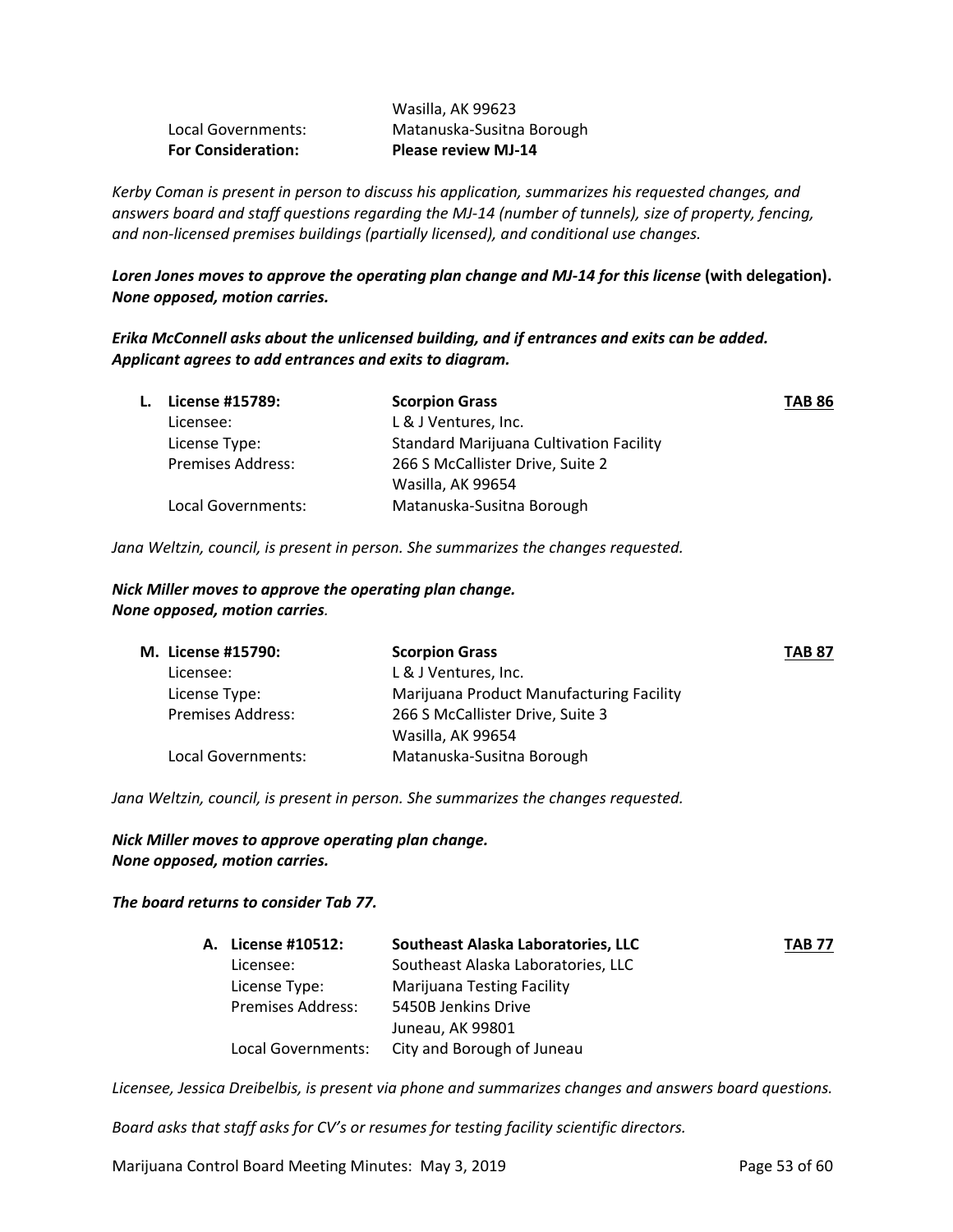Loren Jones states that he does not find 6 years at a brewery to count as Laboratory Experience.

*Erika McConnell states that the applicant appears to be working toward getting operational.*

*Applicant states that (A2LA) completed an inspection but that they are still waiting for a chemical hood. She argues that brewery experience counts as laboratory experience. She explains why the chemical hood is taking so long.*

*The proposed Laboratory Director's qualification are discussed. Mark Springer asks to see his CV.*

Mark Springer explains that the motion will be to be to table to next special meeting. He requests a *copy of the CV and states that the proposed Director should be present.* 

Loren Jones moves to postpone discussion of this request to the May 14<sup>th</sup> meeting and a copy of the *Scientific Directors resume be sent to staff. He requests the applicant be present in person.* 

#### *None opposed, motion carries.*

*The board calls for Higher by Bad Gramm3r. Erika McConnell suggests action at this time.* 

## **Tabled from 5/2/2019 9:15 am**

| A. License #19178:        | Higher By Bad Gramm3r, LLC                                                        | <b>TAB 28</b> |
|---------------------------|-----------------------------------------------------------------------------------|---------------|
| Licensee:                 | Higher By Bad Gramm3r, LLC                                                        |               |
| License Type:             | Retail Marijuana Store                                                            |               |
| <b>Premises Address:</b>  | 1204 N Hyer Spur Road                                                             |               |
|                           | Palmer, AK 99645                                                                  |               |
| Local Governments:        | Matanuska-Susitna Borough                                                         |               |
| <b>For Consideration:</b> | Matanuska-Susitna Borough protests pending issuance of conditional<br>use permit. |               |

*Loren Jones moves to reconsider February approval. None opposed, motion carries. Loren Jones moves to deny the license with a 120 day abeyance and delegation. None opposed, motion carries.*

| В. | <b>License #14359</b>     | Tip Top, LLC                                                                                             | <b>TAB 32</b> |
|----|---------------------------|----------------------------------------------------------------------------------------------------------|---------------|
|    | Licensee:                 | Tip Top, LLC                                                                                             |               |
|    | License Type:             | Retail Marijuana Store                                                                                   |               |
|    | <b>Premises Address:</b>  | 233 E 5 <sup>th</sup> Avenue, Suite 1                                                                    |               |
|    |                           | Anchorage, AK 99501                                                                                      |               |
|    | Local Governments:        | <b>Municipality of Anchorage</b>                                                                         |               |
|    | <b>For Consideration:</b> | Municipality of Anchorage protests pending an approved<br>municipal license and special land use permit. |               |

#### *Applicant is still not present.*

Applicant will be given a final chance to appear in July, the board directs the director to notify the *applicant that if not present in July the application will be likely denied.* 

Marijuana Control Board Meeting Minutes: May 3, 2019 **Page 54 of 60** Page 54 of 60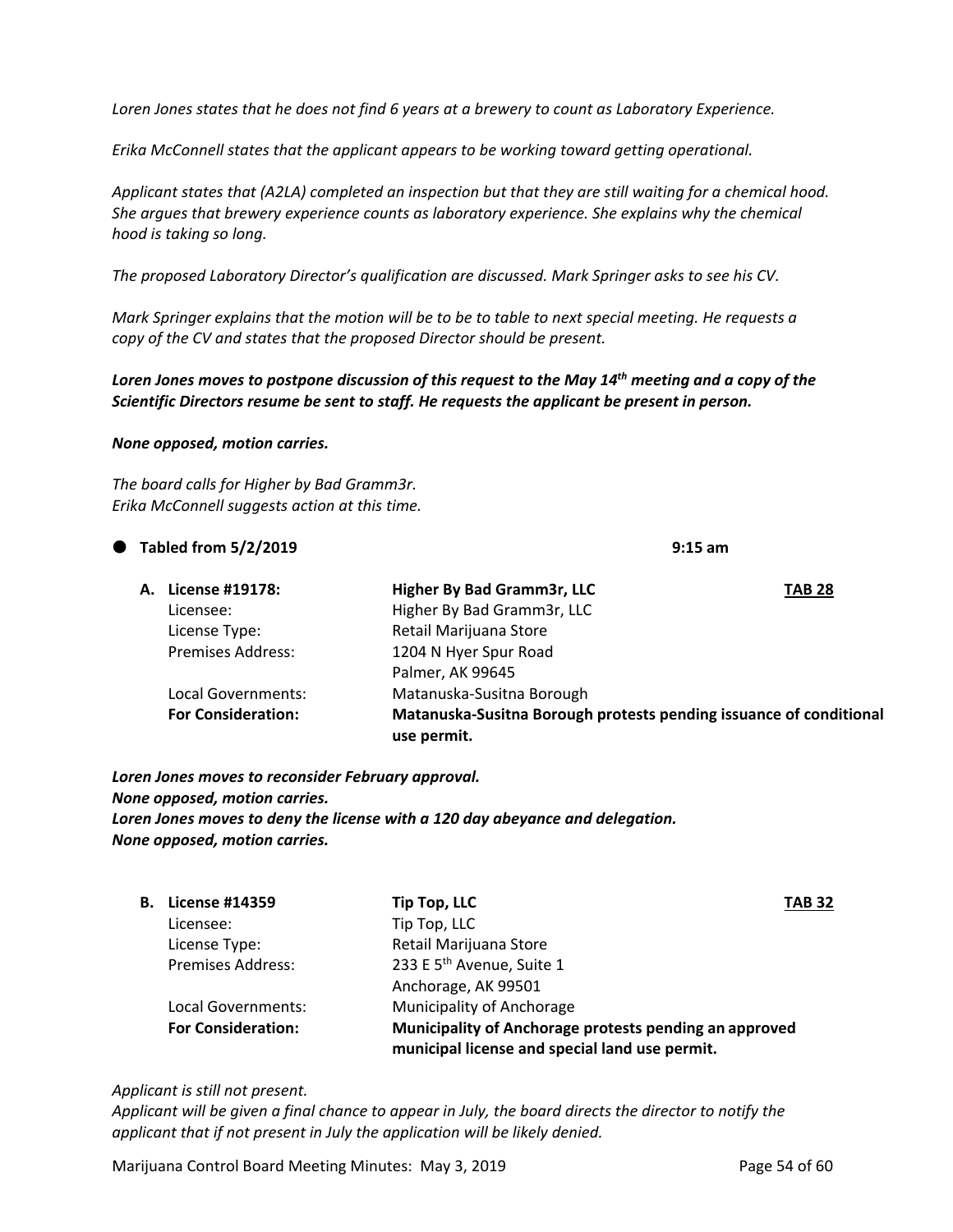| C. | License #19624:           | Studio 420 AK<br>TAB 45                                                                                            |  |
|----|---------------------------|--------------------------------------------------------------------------------------------------------------------|--|
|    | Licensee:                 | 420 Enterprises, LLC Co.                                                                                           |  |
|    | License Type:             | Retail Marijuana Store                                                                                             |  |
|    | <b>Premises Address:</b>  | 4608 Spenard Road, Suite E                                                                                         |  |
|    |                           | Anchorage, AK 99502                                                                                                |  |
|    | Local Governments:        | Municipality of Anchorage                                                                                          |  |
|    | <b>For Consideration:</b> | Municipality of Anchorage protests pending an approved<br>municipal marijuana license and special land use permit. |  |
|    |                           |                                                                                                                    |  |

#### *Applicant not present at this time.*

*The applicant is requested be present in person in July when this matter is considered.* 

| <b>D.</b> License #19877: | <b>Dannys Place</b>                          | <b>TAB 56</b> |
|---------------------------|----------------------------------------------|---------------|
| Licensee:                 | Ronald G Pritchard                           |               |
| License Type:             | Limited Marijuana Cultivation                |               |
| <b>Premises Address:</b>  | 36221 Pine Street                            |               |
|                           | Soldotna, AK 99669                           |               |
| Local Governments:        | Kenai Peninsula Borough                      |               |
| <b>For Consideration:</b> | Kenai Peninsula Borough requests conditions. |               |
|                           |                                              |               |

*Applicant not present at this time. This application will be reviewed in July.*

| <b>NEW MARIJUANA PRODUCTS</b> | 10:08am |
|-------------------------------|---------|
|                               |         |

| E. License #10082:       | Einstein Labs                            | <b>TAB 88</b> |
|--------------------------|------------------------------------------|---------------|
| Licensee:                | Einstein Enterprises, Inc.               |               |
| License Type:            | Marijuana Product Manufacturing Facility |               |
| <b>Premises Address:</b> | 2939 Porcupine Drive, Suite B            |               |
|                          | Anchorage, AK 99501                      |               |
| Local Governments:       | Municipality of Anchorage                |               |

*Justin Roland, applicant and Jana Weltzin council are present in person to discuss the application. Applicant summarizes the new products requested and answers board questions regarding the photos on the packaging.*

*Loren Jones requests that delegation include staff reviewing the new photos of packaging.* 

*Mark Springer asks for better photos from all applicants.* 

#### *Loren Jones moves to approve all 6 products requested by Einstein Labs with delegation to include staff review of final packaging. None opposed, motion carries.*

*Jana Weltzin asks about the 2018 renewals previously approved and how Lucinda Mahoney can be re‐ added. She is directed to speak with staff.* 

| <b>F.</b> License #10828: | <b>Glacier Extracts</b> | <b>TAB 89</b> |
|---------------------------|-------------------------|---------------|
| Licensee:                 | Glacier Extracts, LLC   |               |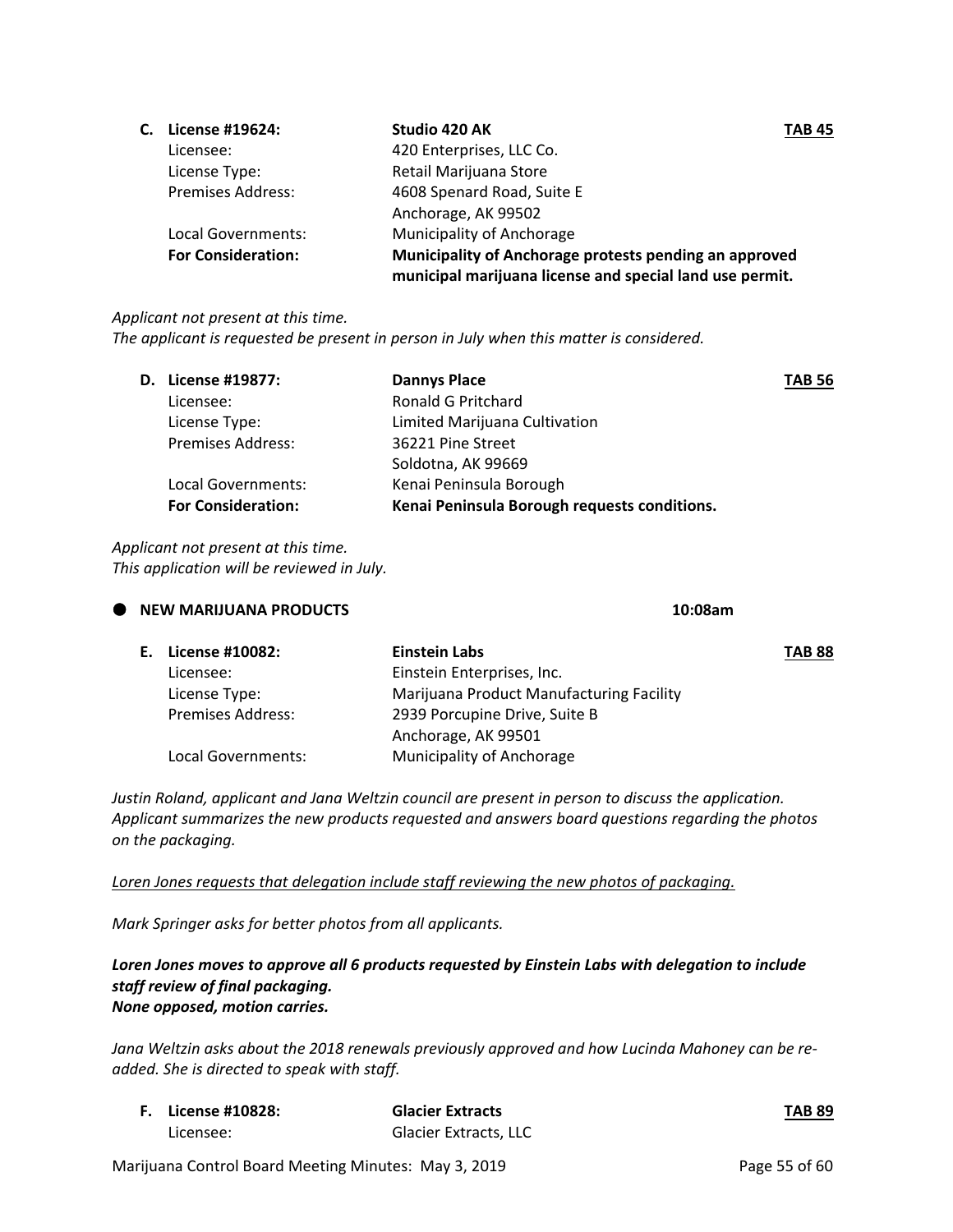| License Type:            | Marijuana Product Manufacturing Facility |
|--------------------------|------------------------------------------|
| <b>Premises Address:</b> | 8639 Toloff Street, Suite 3              |
|                          | Anchorage, AK 99507                      |
| Local Governments:       | Municipality of Anchorage                |

Erin Simpson (in person) and Aaron Boyd, applicant (via phone), are present to discuss their application.

*Erin Simpson discusses the products requested and answers board questions regarding process of adding oil to product "Icebergs".*

*Loren Jones states that he appreciates the label.* 

#### *Loren Jones moves to approve all 3 products requested. None opposed, motion carries.*

| <b>G. License 10165:</b> | Good, LLC                                | <b>TAB 90</b> |
|--------------------------|------------------------------------------|---------------|
| Licensee:                | Good, LLC                                |               |
| License Type:            | Marijuana Product Manufacturing Facility |               |
| <b>Premises Address:</b> | 1949 Frank Avenue                        |               |
|                          | Fairbanks, AK 99701                      |               |
| Local Governments:       | <b>Fairbanks North Star Borough</b>      |               |
|                          |                                          |               |

*Barret Goodale is present in person and Linda Lewis is present via phone.* 

*Barret Goodale passes out a copy of the MJ regulation 3AAC 306.505 with (3)(b) highlighted.* 

*Loren Jones asks a general question about the name "Manna Transdermal Patch", he states that he ran across the "Manna Molecular Science LLC" on line and asks if this product was licensed from the creators of the original patch or how that was handled.* 

*Barret Goodale states that there is an agreement with Manna molecular with the THC coming from Good LLC.*

*Erika McConnell states that the licensing agreement was requested but that the product was denied previously. She requests it to be part of the delegation.* 

*Mark Springer asks questions regarding target market for the Manna Molecular Science LLC.* 

*Barret Goodale states that all "medical" language was removed.* 

*Loren Jones states that manufacturers aren't required to show qualifications although testing facility people are. He finds this to be a scientific process. He asks what the "expected outcome" is for absorption. He asks how the product is tested.* 

*Barret Goodale states that the lab has worked through the testing protocol development process* multiple times before. He states that before it reached the market it would need to be able to produce *good testing results. He addresses experience, and he states that this should not be any more "technical" than a salve.*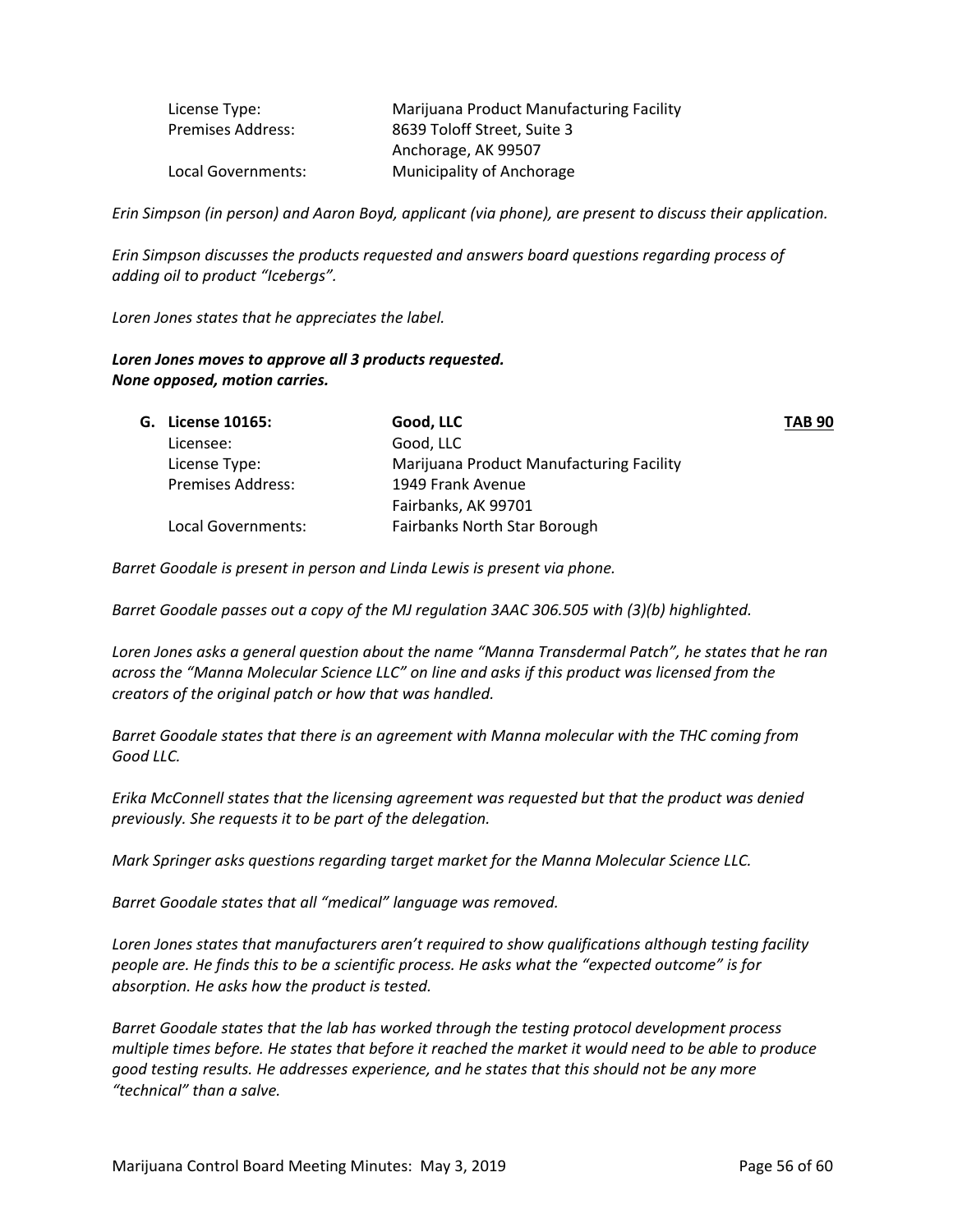*Applicant and board discuss the application of the 3D printer in production, applicability of topical vs patch.* 

Mark Springer states he is not opposed to the product and Nick Miller states that he also is not opposed.

*Erika McConnell asks if the website for Manna is required to be on the packaging.* 

Nick Miller states that he is not opposed to the website being listed, it provides the customer more *information.* 

*Loren Jones asks if a patch is packaging of a concentrate.* 

Mark Springer states that he is concerned about there not being labeling on the patch. He asks if there *is a way to add a "contains THC indicator" or logo on the physical patch.* 

*Miller moves to approve product with delegation to include determination if adding a label to the physical patch is possible. None opposed, motion carries.* 

*Break is called 10:42am. Resumes 10:52am.*

|  | <b>H.</b> License #13249: | <b>Royal Mountain Extracts, LLC</b>      | <b>TAB 91</b> |
|--|---------------------------|------------------------------------------|---------------|
|  | Licensee:                 | X-Tracted Laboratories                   |               |
|  | License Type:             | Marijuana Product Manufacturing Facility |               |
|  | Premises Address:         | 38957 S Commercial Drive                 |               |
|  |                           | Talkeetna, AK 99676                      |               |
|  | Local Governments:        | Matanuska-Susitna Borough                |               |

*Jana Weltzin, counsel and Sam Benson, applicant, are present in person, summarize their application and answer board questions regarding requested product, delegation including adding "Loud Jars" to* the label, they discuss labeling with the board, they will need to add Licensee and license number to *label.* 

*Nick Miller moves to approve product with delegation as stated above. None opposed, motion carries.* 

| License #13697:          | Wakin' Bakery                            | <b>TAB 92</b> |
|--------------------------|------------------------------------------|---------------|
| Licensee:                | SFA. LLC                                 |               |
| License Type:            | Marijuana Product Manufacturing Facility |               |
| <b>Premises Address:</b> | 218 Kelly Drive                          |               |
|                          | Ketchikan, AK 99901                      |               |
| Local Governments:       | Ketchikan Gateway Borough                |               |

*Applicant, Chris (Christopher) Wilhelm, is present in person and applicant, Tia Wilhelm, is present via phone.* 

*Applicant summarizes the request and answers board questions regarding in‐house products and source of alcohol for infusing, Loren Jones discusses lack of packaging indications.*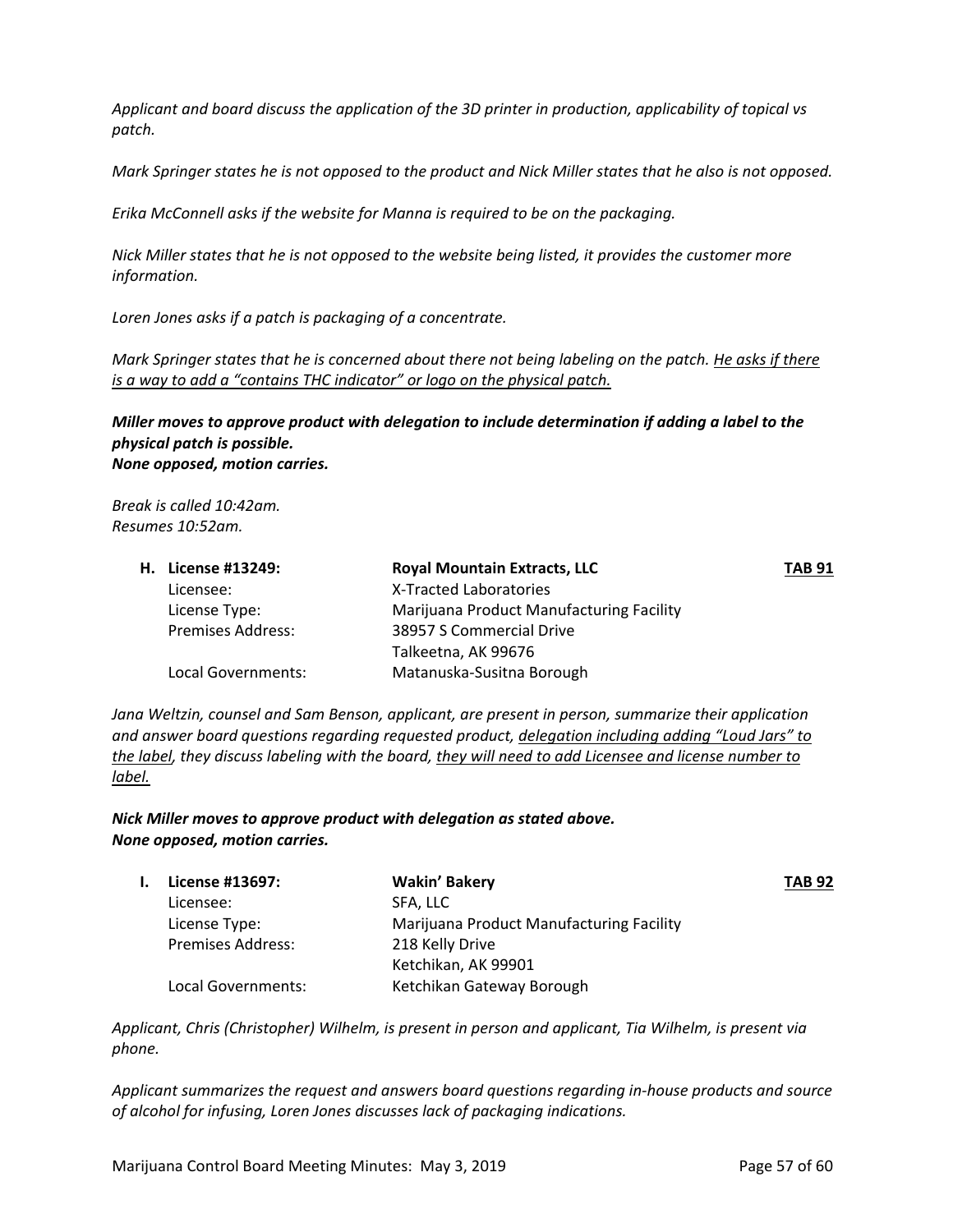*Staff asks applicant to supply photos of all products.*

*Mark Springer states that a back label picture is also required.* 

*Applicant answers board questions regarding packaging for tincture.* 

#### *Miller moves to approve all 12 products requested with delegation. None opposed, motion carries.*

| <b>TAB 93</b> |
|---------------|
|               |
|               |
|               |
|               |
|               |
|               |

*Jana Weltzin, counsel and Dave Lanning, applicant, are present in person to discuss their request.* 

*Applicant summarizes the requested products.*

#### *Nick Miller moves to approve both new products. None opposed, motion carries.*

|  | K. License #16991:       | <b>Stoney Moose Kitchens</b>             | <b>TAB 94</b> |
|--|--------------------------|------------------------------------------|---------------|
|  | Licensee:                | E & M Holdings, LLC                      |               |
|  | License Type:            | Marijuana Product Manufacturing Facility |               |
|  | <b>Premises Address:</b> | 9737 Mud Bay Road, Suite 104             |               |
|  |                          | Ketchikan, AK 99901                      |               |
|  | Local Governments:       | Ketchikan Gateway Borough                |               |
|  |                          |                                          |               |

#### *Considered above.*

#### **SEIZURE HEARING 11:09am**

*McConnell states that the licensee has requested additional postponement and answers board questions regarding storage of seized products.* 

| <b>A. License #12815:</b> | <b>Turnagain Manufacturing Company</b>   | <b>TAB 95</b> |
|---------------------------|------------------------------------------|---------------|
| Licensee:                 | <b>Turnagain Manufacturing Company</b>   |               |
| License Type:             | Marijuana Product Manufacturing Facility |               |
| <b>Premises Address:</b>  | 524 E 48 <sup>th</sup> Avenue, Unit 1    |               |
|                           | Anchorage, AK 99503                      |               |
| Local Governments:        | Municipality of Anchorage                |               |

#### **MARIJUANA MAILBOX 11:10 am TAB 96**

All correspondence received in the marijuana@alaska.gov inbox from February 2 to April 12, 2019.

*The board reviews the received correspondence.*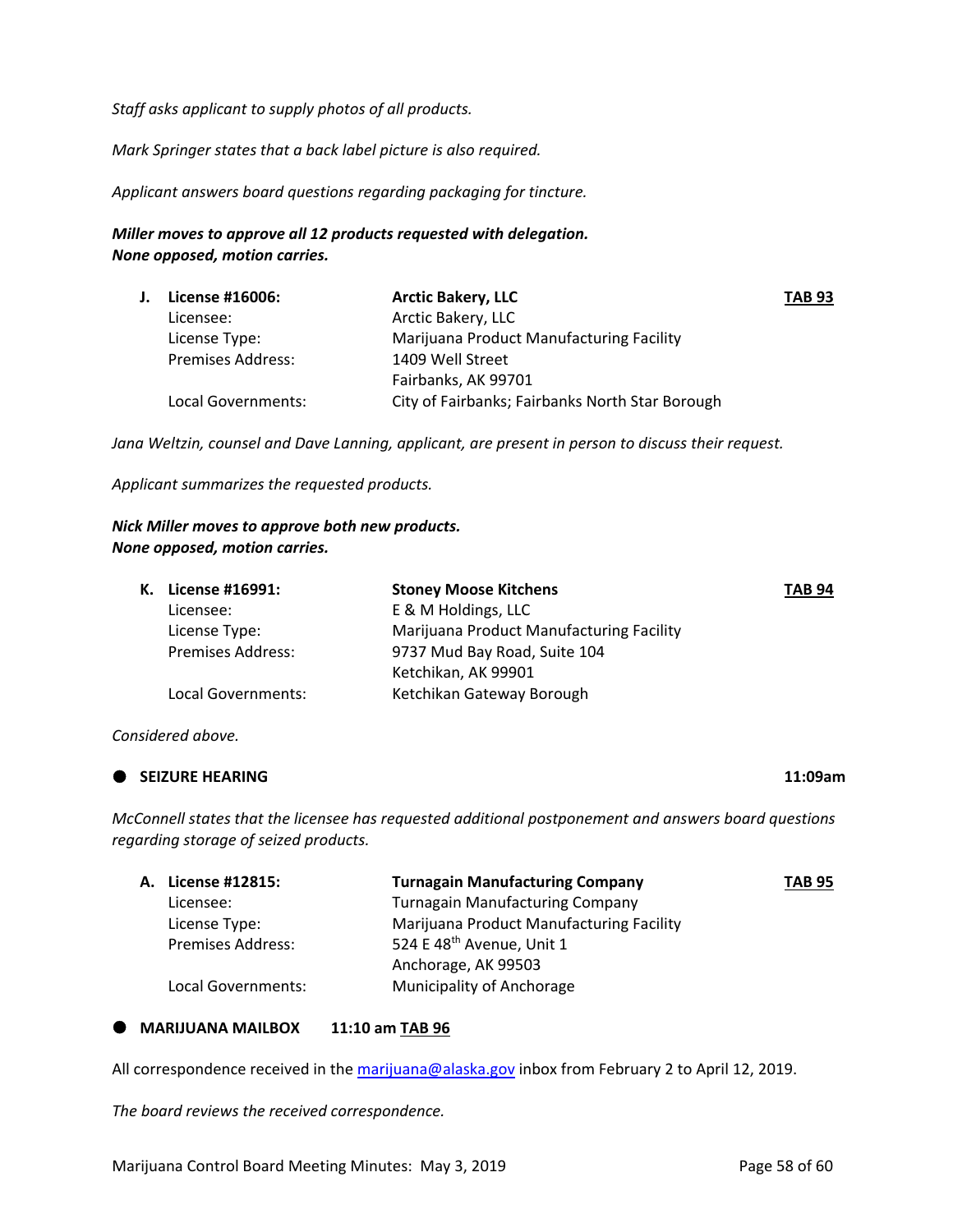*Mark Springer states that the waste regulations should be reviewed again, Nick Miller agrees.* 

*Erika McConnell states that there is not an open project for waste disposal.* 

#### *Nick Miller requests that a project for waste disposal be opened.*

*Mark Springer thanks everyone for their comments.* 

#### **BOARD COMMENTS 11:14 am**

Loren Jones thanks staff for their work and states that the product list is extremely helpful. He states that the fine schedule was tabled and he offers to speak with the director and review public comments *before the next time for consideration. He states that the financial regulations committee needs to meet* again to ponder those. He states that there was a lot put into dosing for edibles but that concentrates *don't have dosing requirements. He has concerns about the smoking products (pre rolls with extra hash and oil infused) being extremely high THC content and asks if the board should consider risks and warnings on the product label.* 

### **A. Resolution Regarding Separation of Personal‐Use and Commercial Marijuana TAB 97**

*Mark Springer states that the board would now review the resolution regarding separation of personal use and commercial marijuana.* 

#### *No objection, resolution passed.*

*Nick Miller states that he thanks staff and applicants for their work.* 

*Mark Springer thanks staff for their work. He states that starting in July public comment may be* received at the beginning and end of the meeting. He would like to start hearing more from the industry *regarding regulatory change or policy changes. He reminds the public that there will be an hour of public comment on the fine schedule and asks that the industry start creating "best practices" lists. Now is time for the evolution of regulations, one of the board's duties is to study the statutes and*  $regularions.$ 

*Erika McConnell states that the board asked staff to start a regulations project regarding small children on licensed premises and breast feeding. She requests that the board put some thought before the next meeting to amend the definition of recreation and youth center, particularly in relation to breast feeding and youth and the youth centers. She asks for clarity from the board.* 

#### *Springer agrees to add this matter to the July agenda.*

*Loren Jones asks staff to return to the discussion originally had regarding distance and regulations and* to find the minutes. He requests documentation from the minutes. He asks about the OCS or office of *juvenile services the statement is licensed to provide "guidance", he suggests OCS or Juvenile definition regarding daycare or youth center be examined.*